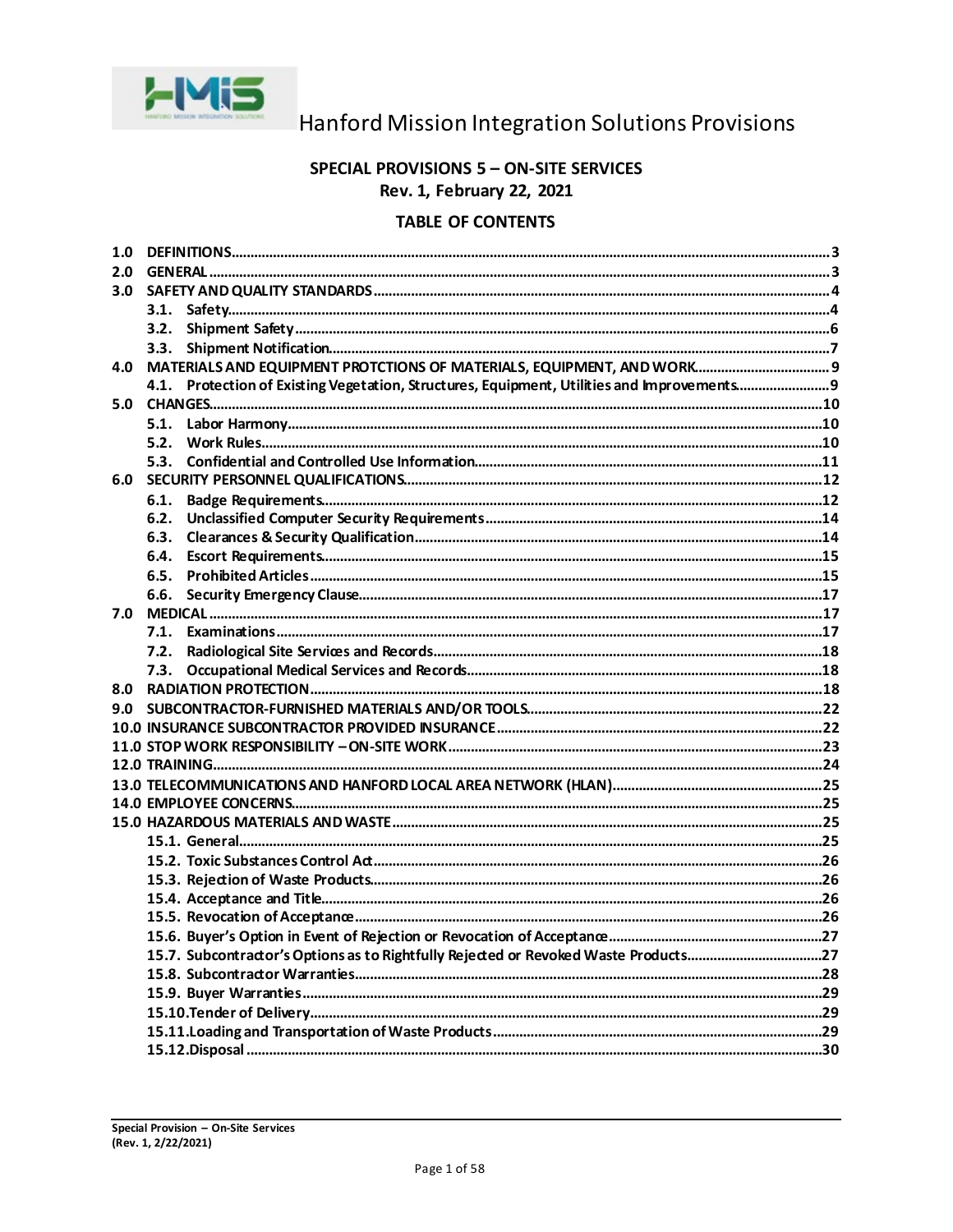

| 17.12.DEAR 952.223-75 Preservation of Individual Occupational Radiation Exposure Records (Apr 1984).51 |  |
|--------------------------------------------------------------------------------------------------------|--|
|                                                                                                        |  |
|                                                                                                        |  |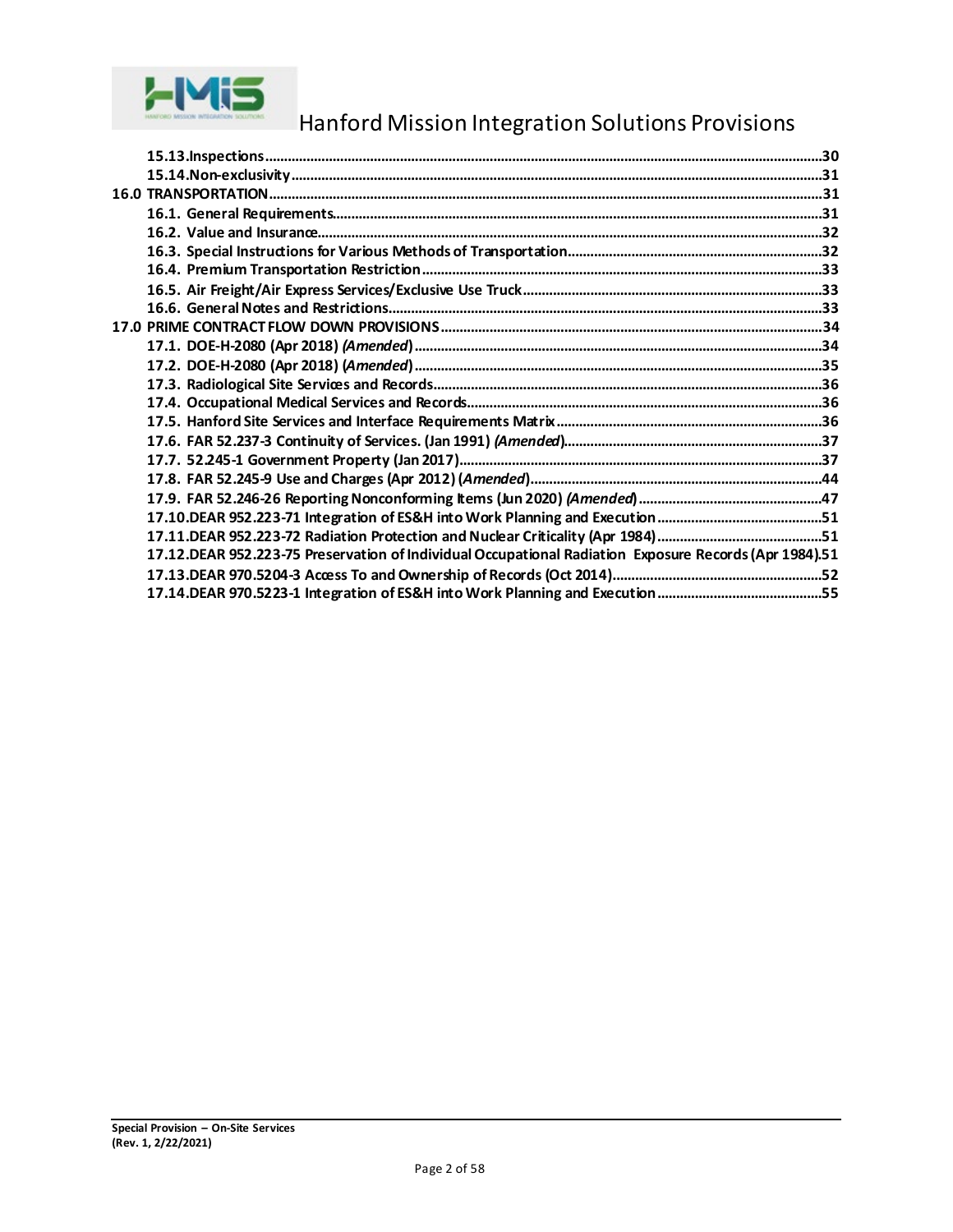

#### <span id="page-2-0"></span>**1.0 DEFINITIONS**

Whenever used in this Subcontract, the following definitions shall be applicable unless the content indicates otherwise.

- 1. "ES&H" shall mean environment, safety, and health, including pollution prevention, waste minimization, occupational radiation protection, industrial hygiene, fire protection, and nuclear safety.
- 2. "Employee" shall mean both Subcontractor and its lower-tier subcontractor employees.
- 3. "Work" shall mean supplies, services, designs, and vendor data provided by the Subcontractor and its lower-tier subcontractors and all work performed pursuant to this Subcontract.
- 4. "Radiological Work" shall mean any work performed on-site that requires the handling of radioactive material or which requires access to Radiation Areas, High Radiation Areas, Very High Radiation Areas, Contamination Areas, High Contamination Areas, or Airborne Radioactivity Areas. No work is to begin on site until all requirements identified as required prior to the start of work or prior to mobilization are met (e.g., as specified by the several sections of these Special Provisions or in the Statement of Work), unless specifically authorized in writing by the Contract Specialist or Buyer's Technical Representative (BTR).
- 5. "Site" or "On-Site" shall mean the following: all Government owned facilities and/or Buyer operated facilities paid with Government funds (regardless of whether DOE badges are required or not), located in Richland, Washington, Hanford, Washington, and within Benton County, Washington.

#### <span id="page-2-1"></span>**2.0 GENERAL**

- A. These Special Provisions are applicable in their entirety unless specifically deleted or amended in the Subcontract and are in addition to the General Provisions and other Special Provisions that apply to this Subcontract. In the event of a conflict between these Special Provisions and the General Provisions, these Special Provisions shall take precedence.
- B. These Special Provisions apply to all companies and personnel assigned to work on the Hanford site in performance of this Hanford Mission Integration Solutions (HMIS) Subcontract. All of these provisions including requirements identified in the SOW must be flowed down appropriately to all lower-tier subcontractors and assigned personnel.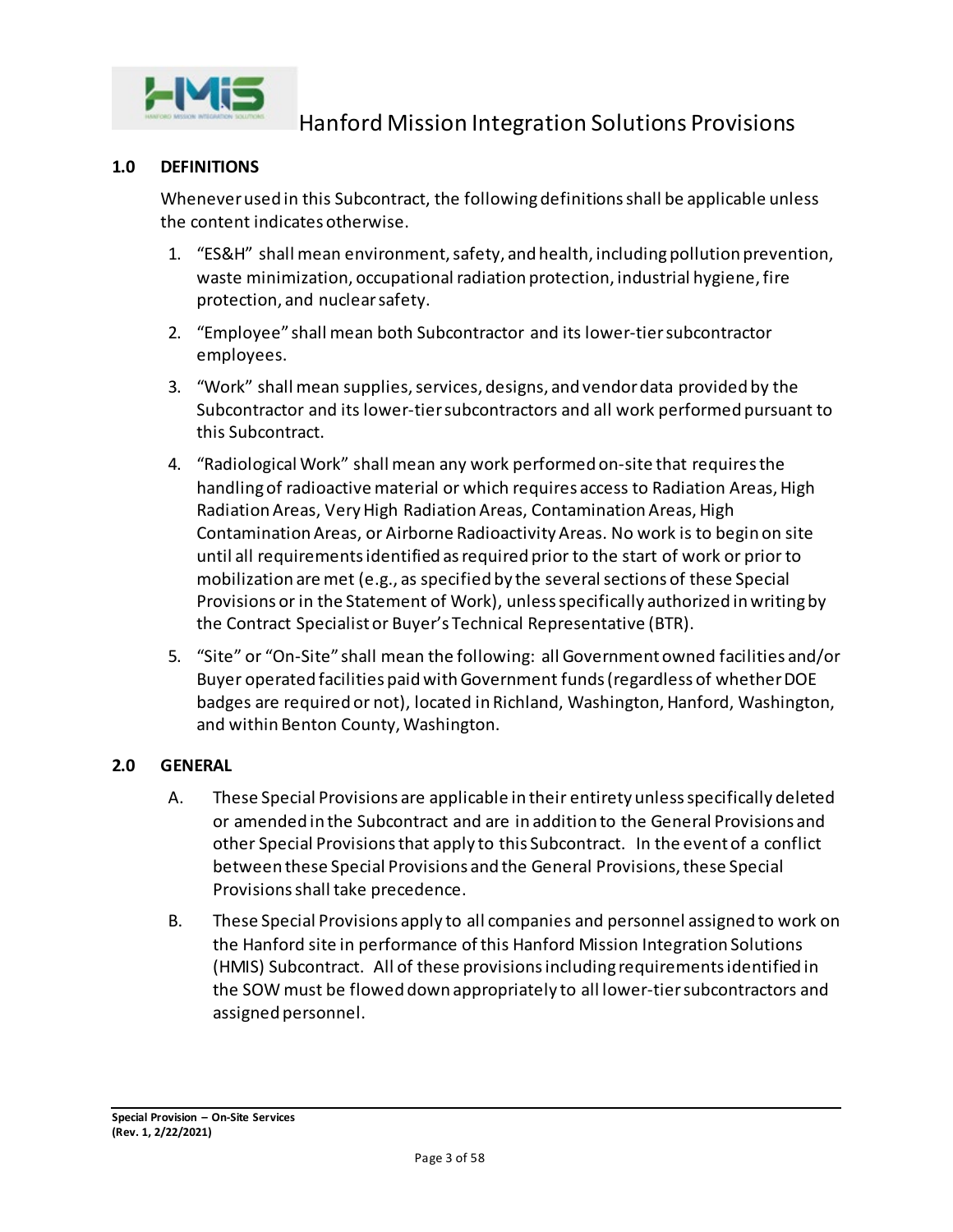

- C. Buyer reserves the right to refuse or withdraw access to the Buyer's facilities or Hanford site by any person(s) at any time for violation of these provisions, inappropriate conduct, unsafe acts, and misuse of business sensitive information or misappropriation of Department of Energy (DOE) owned facilities, equipment, or resources.
- D. Ensure that all activities appropriately protect the human health and safety, environment, cultural resources, treaty rights, reserved treaty, and other legal rights of the federally recognized American Indian Tribes at the Hanford Site. If you have any questions in this regard, contact the cognizant BTR.

### <span id="page-3-1"></span><span id="page-3-0"></span>**3.0 SAFETY AND QUALITY STANDARDS**

- **3.1. Safety** 
	- A. The Subcontractor and its lower-tiersubcontractors shall perform work on the Hanford Site in accordance with the Buyer's DOE approved Worker Safety and Health Program (HMIS-PLN-WP-33219, 10 CFR 851 HMESC Worker Safety and Health Program Description), Safety and Health Procedures, and applicable Site-wide Safety Programs or the subcontractor shall submit to Buyer documentation that the Subcontractor's Worker Safety and Health Program has been approved by DOE.
	- B. Buyer's Safety and Health Procedures are available on the internet at http://www.hanford.gov/pmm/page.cfm/Construction. The documents on this site are kept current and are readily available for Subcontractor and lower-tier subcontractor use.
	- C. The Subcontractor shall exercise a degree of care commensurate with the work and the associated hazards. The Subcontractor shall ensure that management of ES&H functions and activities is an integral and visible part of the Subcontractor's work planning and execution processes. As a minimum, the Subcontractor shall:
		- 1. Thoroughly review the defined scope of work;
		- 2. Identify hazards and ES&H requirements;
		- 3. Analyze hazards and implement controls;
		- 4. Perform work within controls; and
		- 5. Provide feedback on adequacy of controls and continue to improve ES&H management.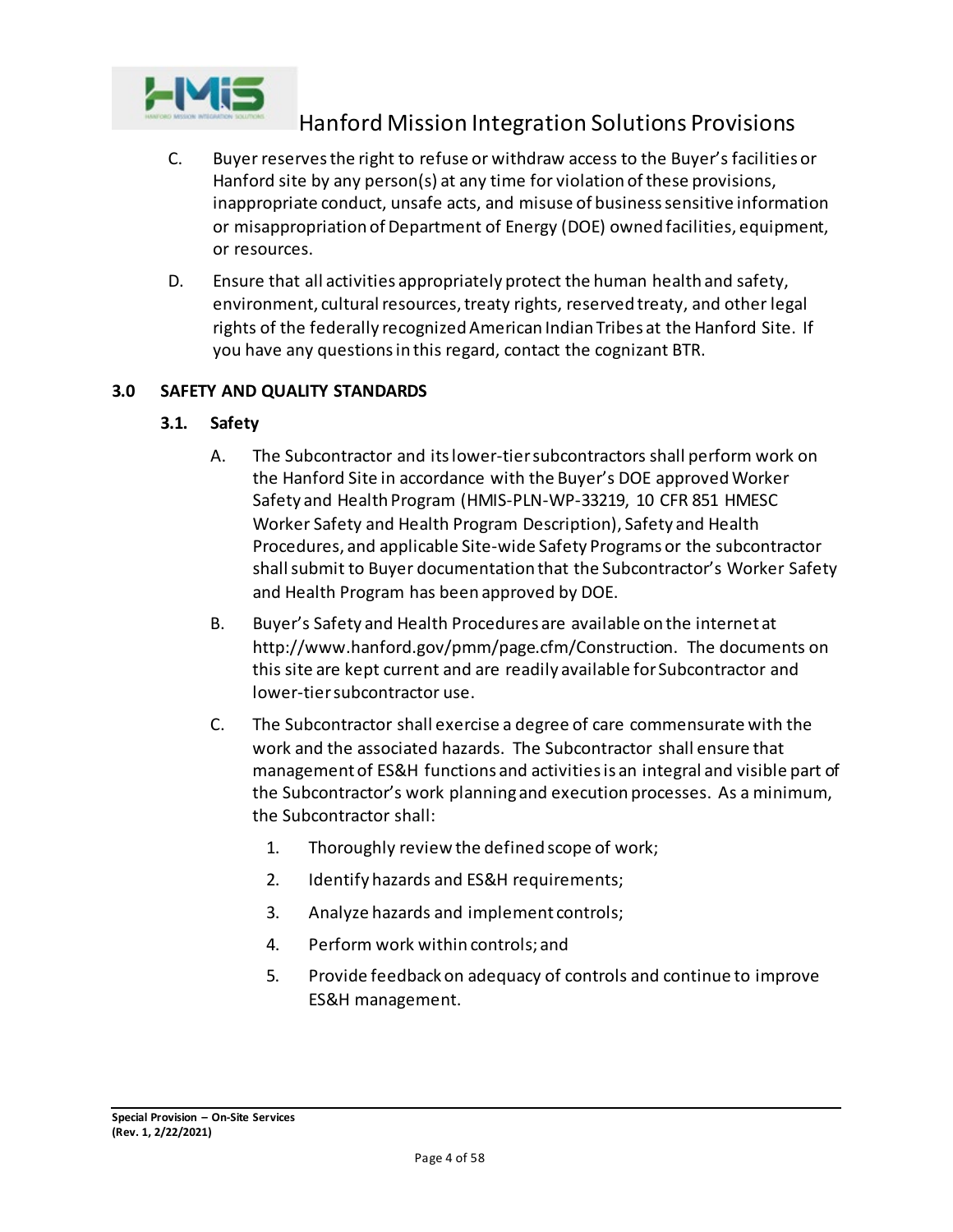

- D. Subcontractor shall flow down ESH&Q requirements to the lowest tier subcontractor performing work on the Hanford site commensurate with the risk and complexity of the work.
- E. Subcontractor and its lower-tier subcontractors shall take all reasonable precautions in the performance of the work to protect the safety and health of employees and of members of the public. Subcontractor and its lower-tier subcontractors shall be responsible to comply, without additional expense to the Buyer, with new or modified State, Federal, and DOE requirements or regulations. Where there is a difference in regulations or requirements, the most stringent shall apply.
- F. Subcontractor shall perform work in compliance with facility-specific procedures and requirements documents applicable to the work area.
- G. Subcontractor shall take appropriate action, up to and including stopping work, and immediately notify Buyer if an unplanned risk or hazard is discovered that is not covered by directions provided by Buyer. This action includes notifying Buyer if the work exposes their workers to hazards that require exposure assessment, medical examinations, or training.
- H. Subcontractors and its lower-tier subcontractors shall be responsible to complete an Employee Job Task Analysis (EJTA) in accordance with HMIS-PRO-WP-11058 for any of the following situations:
	- 1. For any subcontractor employee who will be on the Hanford Site for more than 30 days in a year.
	- 2. For any subcontractor employee who may potentially be exposed to hazards (e.g. radiological, beryllium, hazardous wastes, noise) while performing in accordance with the subcontract statement of work.
	- 3. For any subcontractor employee enrolled in a medical or exposure monitoring program required by 10 CFR 851, and/or any other applicable federal, state, or local regulation or other obligation.
- I. Subcontractor and its lower-tier subcontractors shall use the Hanford Site Occupational Medical Provider for first aid treatment, and return to work evaluations and the Hanford Fire Department or Richland Fire Department (depending on location of incident) for ambulance service for urgent medical situations requiring care and transport.
- J. Subcontractor shall ensure employees and lower-tier subcontractor employees have received the identified safety-related training as required by HMIS safety and health procedures.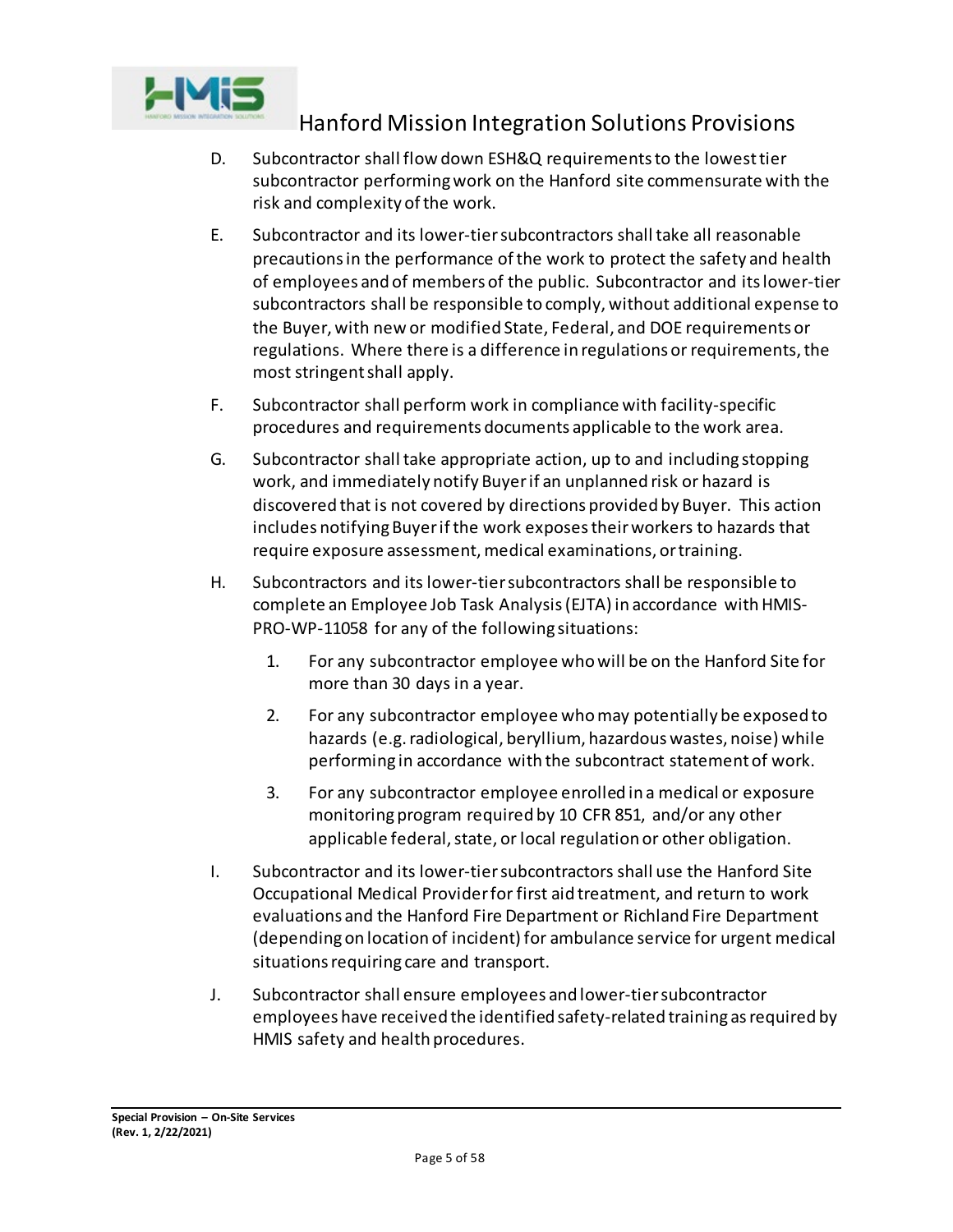

- K. Specific health and safety requirements for the execution of the scope of work described in this document will be stipulated in the Buyer's Site-specific Health and Safety Plans, Job Hazard Analysis (JHA)/Job Safety Analysis (JSA) and Radiological Work Permits, as applicable. The Buyer's safety and health requirements will be communicated to the Subcontractor through HGET, facility-specific training and orientation, and pre-job briefings. A pre-job safety meeting, including any personnel associated with the field work, will be held before the performance of field work.
- L. The Subcontractor shall prepare a Job Hazard Analysis (JHA) as required by and in accordance with the requirements specified in HMIS-PRO-WP-079. The Subcontractor will participate in the JHA/AJHA process, and will comply with the requirements specified within any JHA document (e.g.; AJHA, JSA, Work Order, etc.) associated with the Subcontractor's description/scope of work. All applicable JHAs shall be reviewed and approved by the Contracting Officer and provided for review to all Subcontractor personnel before the initiation of field activities.
- M. The Subcontractor will supply all appropriate personal protective equipment (PPE) needed by Subcontractor personnel. Safety Glasses with side shields, hard hats, and substantial footwear (i.e., no open-toed or open-heel shoes, no sandals) shall be worn when working on or near the designated work area.
- N. The Subcontractor shall immediately notify the BTR and the Contract Specialist of any injuries or incidents including damage to Subcontractorowned property or equipment.
- O. The Subcontractor shall provide Buyer with a copy of all reports made to government agencies or insurance companies relating to jobsite accidents and injuries.

### <span id="page-5-0"></span>**3.2. Shipment Safety**

Subcontractor shall ensure that all shipments made to the Hanford site in performance of this Subcontract are packaged and loaded for safe handling and unloading. Any person delivering to the Hanford site or to a Buyer-controlled facility should wear appropriate protective equipment and may be required by the Buyer to wear specific personal protective equipment (hand, eye, head, or foot protection). Deliveries to the Hanford site or Buyer-controlled facility may be refused and/or unloading work stopped by any Buyer employee for unsafe conditions or practices. All Subcontractors are responsible for ensuring that they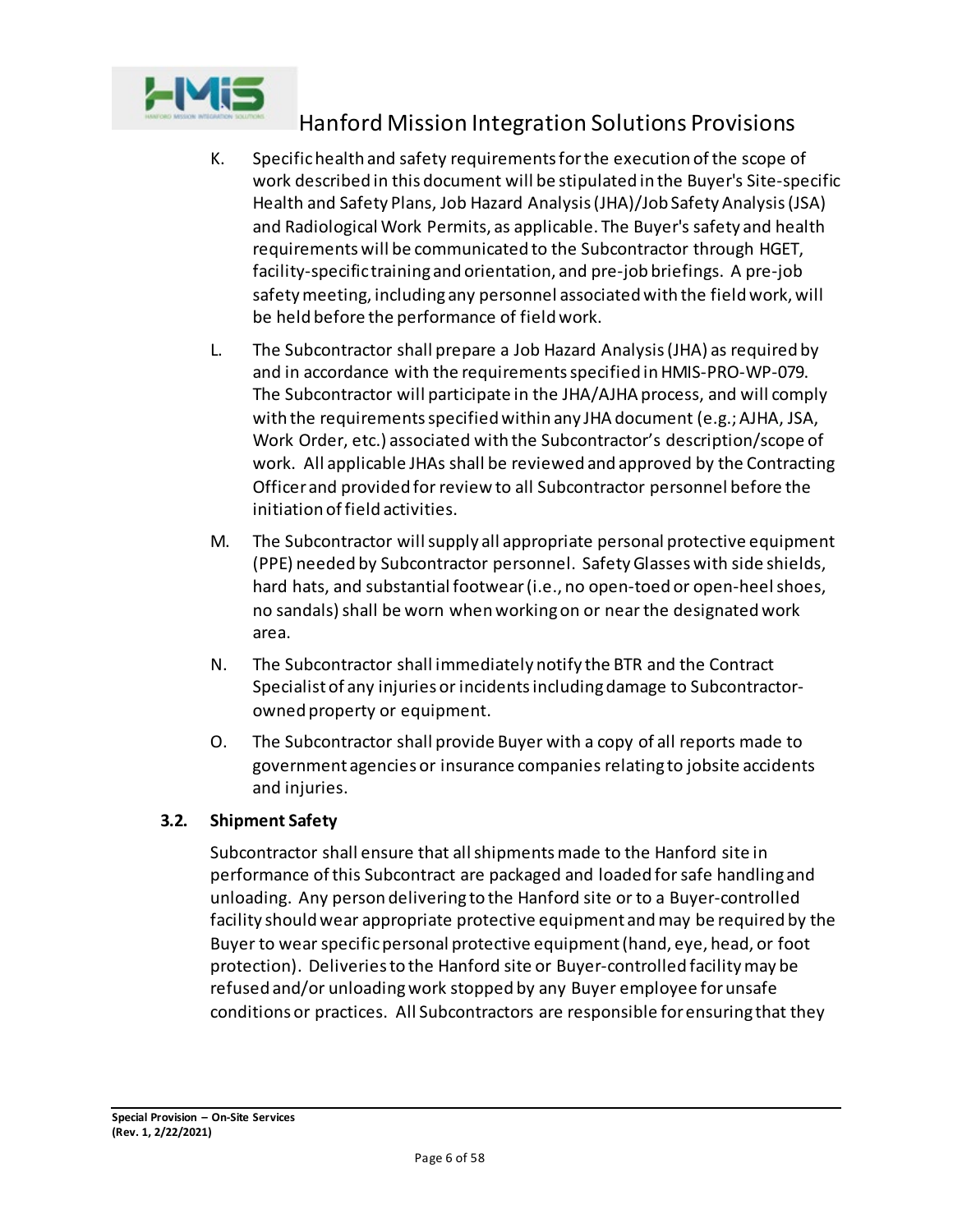

and all lower-tier subcontractors have the appropriate DOT certificates, paperwork, and signage.

### <span id="page-6-0"></span>**3.3. Shipment Notification**

- A. Subcontractor and/or any lower-tier subcontractor shall notify Energy Northwest seven (7) days in advance (1) of movement of "common" explosives over 1,800 pounds excluding small arms ammunitions or classified shipments within five (5) miles of Energy Northwest and/or, (2) of any railroad shipment from/to Hanford north of the rail spur to the Fast Flux Test Facility.
- B. For EM radioactive material/waste shipments by motor carrier and/or rail, the additional security measures described below shall be implemented. Documentation that the security measures were performed shall be maintained with the shipping papers.
	- 1. Additional Security Measures to be implemented for Motor Carriers transporting Radioactive Material/Waste Shipments:
		- i. Verify and document that site security plans require drivers entering the faculty for loading/unloading of shipments to sign in at the security gate and be escorted to the loading/unloading location unless a security badge has been issued.
		- ii. Verify and document the name of the drivers, who will be entering DOE facilities to pick up shipments to be used for commercial shipments, are on the list provided by the motor carrier.
		- iii. Verify and document the motor carriers to be used have provided documentation that all drivers meet the personal security requirements addressed in the U.S. Department of Transportation's Security Sensitive Visits.
		- iv. Obtain copies of documentation from the carriers that all drivers are citizens of the United States.
		- v. Verify the drivers have a Commercial Driver's License, with proper hazardous materials endorsements, and attach a copy to the shipment documentation to be kept on file for each shipment.
		- vi. Verify the drivers have a Commercial Driver's License, with proper hazardous materials endorsements, and attach a copy to the shipment documentation to be kept on file for each shipment.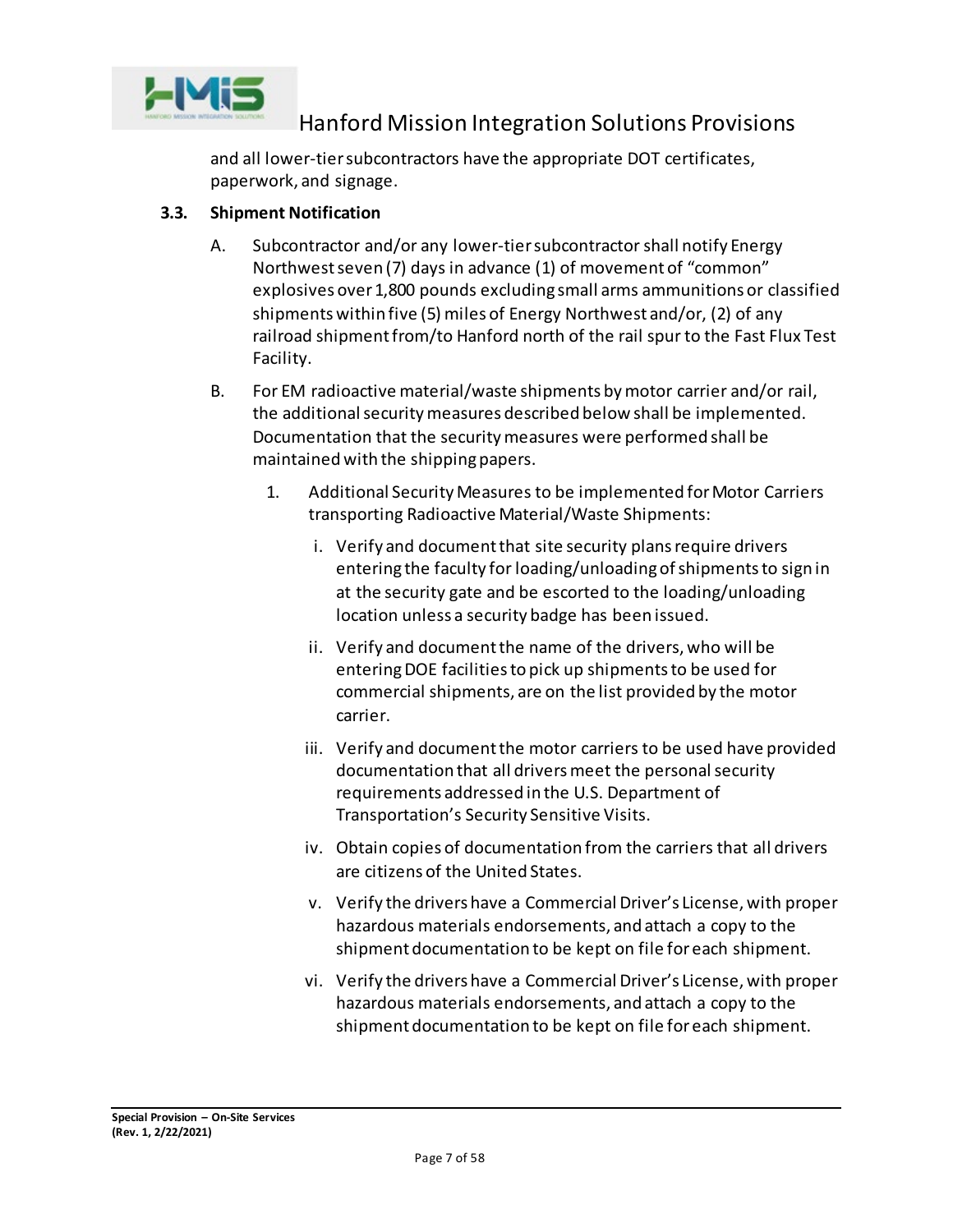

- vii. Verify and document the carriers utilize satellite tracking and/or maintains cellular telephone contact with the driver, including the requirement that the driver must contact carrier dispatch at regular intervals.
- viii. Require security staff to perform and document per-loading equipment inspections to avoid explosive and other devices as detailed in Measure 18 of CRD Notice 473.9 (Supplemented Rev. 0), Security Conditions.

*NOTE: DOE Notice, Measure 18. Implement screening procedures for other deliveries at designated inspection points to identify explosives and incendiary devices. Use K-9 teams for inspections, when available. Instruct site personnel to report suspicious packages to Security and refrain from handling them until cleared by appropriate authority.*

- ix. Provide the drivers a briefing and a copy of written instructions regarding en route shipment security measures to be taken. Ensure the drivers can read and understand the instructions provided and have the driver sign a copy of the instructions. Attach signed and dated copy of the instructions to the shipment documentation to be kept on file.
- x. Request consignee notification of receipt of shipments.
- 2. Additional security measures to be implemented for rail carriers transporting radioactive material/waste shipments:
	- i. Obtain a copy of the rail carrier's security plan. Ensure the plan identifies communications links, frequency of communication, and points of contact information for security-related emergencies.
	- ii. Implement a mechanism to be notified by the carrier should cars/train encounter any unexpected occurrences en route. Ensure the rail carrier has access to the information
	- iii. Require security staff to perform and document pre-loading equipment inspections to avoid explosive and other as detailed in Measure 18 of CRD Notice 473.9 (Supplemented Rev. 0), Security Conditions.
	- iv. Verify and document the rail carrier has a communication system (through central dispatch consignee notification of arrival cars/trains).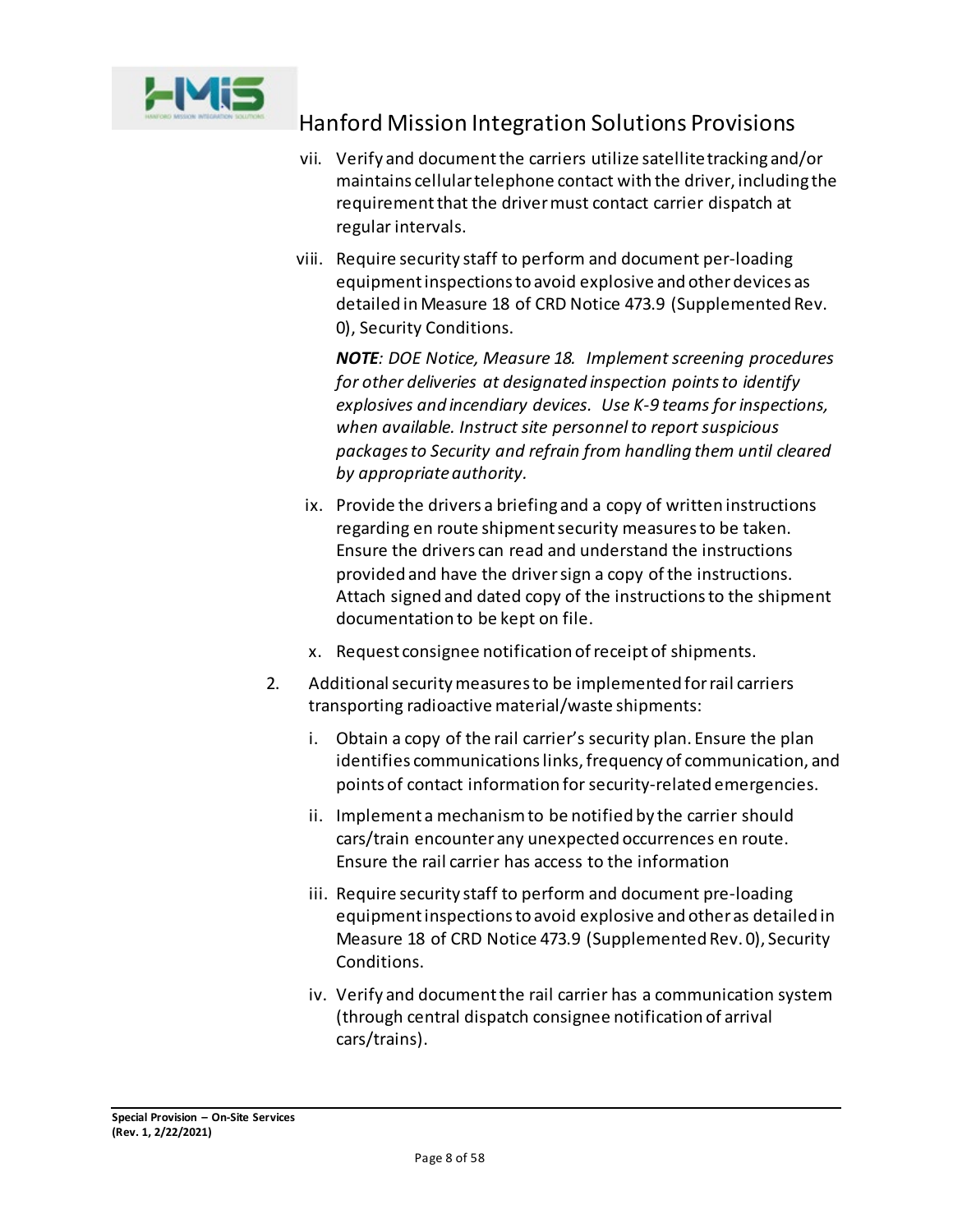

v. Request consignee notification of arrival of cars/trains.

### <span id="page-8-0"></span>**4.0 MATERIALS AND EQUIPMENT PROTCTIONS OF MATERIALS, EQUIPMENT, AND WORK**

- A. Subcontractor shall at all times in accordance with the best practices and at no additional cost to Buyer, preserve and protect material and equipment used by Subcontractor in the execution of the work from damage or loss due to weather, fire, theft, unexplained disappearance, or other similar casualty.
- B. Subcontractor shall at all times in accordance with the best practices and at no additional cost to Buyer, protect from damage due to Subcontractor's operations, equipment, and materials (whether stored or installed), paving, structures and any and all other items on jobsite belonging to the Government, Buyer, or others.
- C. Neither Buyer or the Government shall be responsible for any loss suffered by Subcontractor or damage to the work, or to materials, tools and equipment of Subcontractor or of any other Subcontractor, and Subcontractor assumes responsibility for any such loss or damage and for any cost of repairing, making good, or replacing any such loss or damage that may be directed by Buyer or the Government.

### <span id="page-8-1"></span>**4.1. Protection of Existing Vegetation, Structures, Equipment, Utilities and Improvements**

- A. Subcontractor shall preserve and protect all structures, equipment, and vegetation (such as trees, shrubs, and grass) on or adjacent to the work site, which are not to be removed and which do not unreasonably interfere with the work required under this Subcontract. Subcontractor shall only remove trees when specifically authorized to do so, and shall avoid damaging vegetation that will remain in place. If any limbs or branches of trees are broken during Subcontract performance, or by the careless operation of equipment, or by workmen, Subcontractor shall trim those limbs or branches with a clean cut and paint the cut with a tree-pruning compound as directed by Buyer.
- B. Subcontractor shall protect from damage all existing improvements and utilities (1) at or near the work site and (2) on adjacent property of a third party, the locations of which are made known to or should be known by the Subcontractor. Subcontractor shall repair any damage to those facilities, including those that are the property of a third party, resulting from failure to comply with the requirements of this Subcontract or failure to exercise reasonable care in performing the work. If Subcontractor fails or refuses to repair the damage promptly, Buyer may have the necessary work performed and charge the cost to Subcontractor.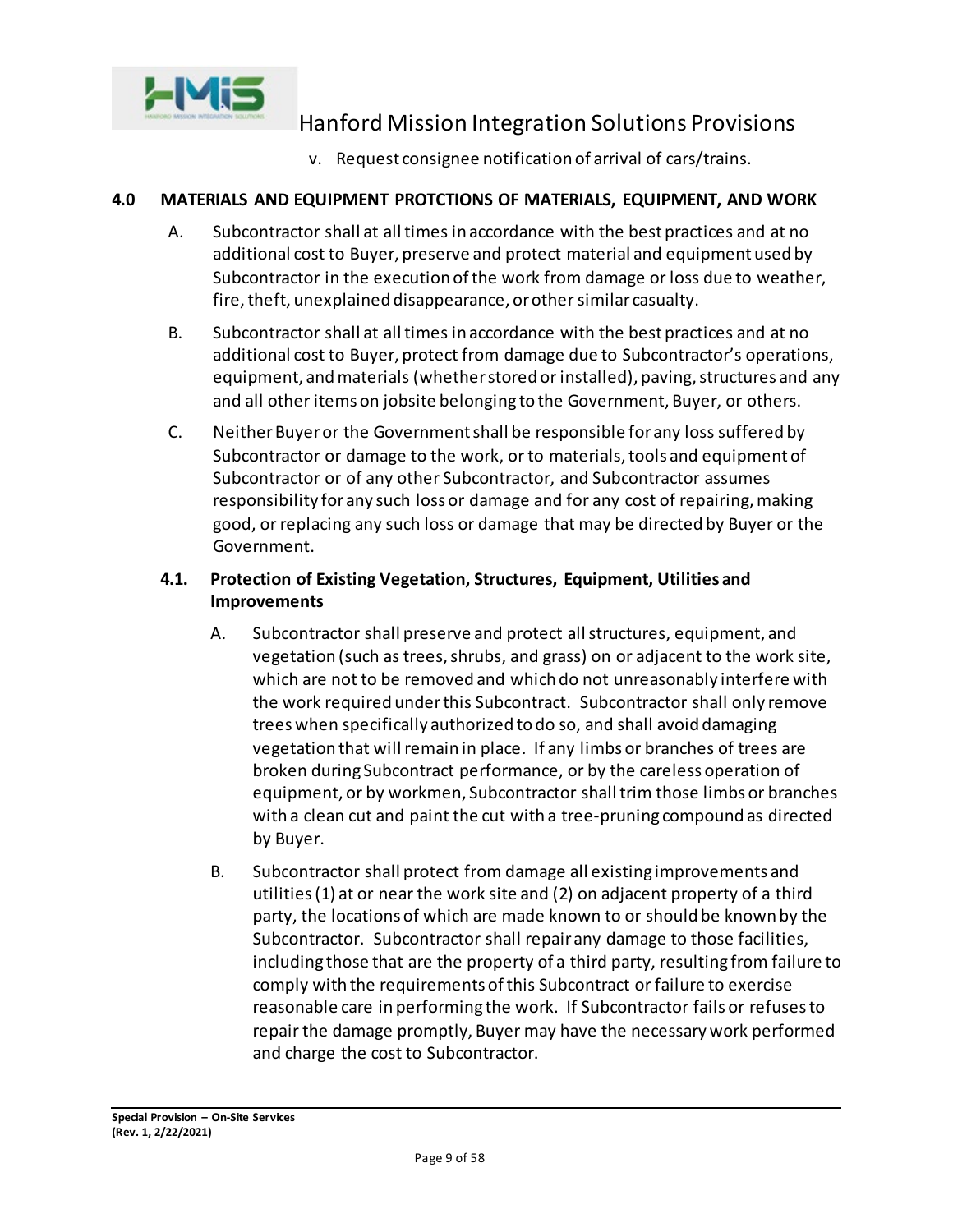

#### <span id="page-9-0"></span>**5.0 CHANGES**

- A. At all times during the course of the work, Subcontractor shall provide at the jobsite a qualified, competent, and responsible supervisor who shall be satisfactory to Buyer. The supervisor shall have authority to represent Subcontractor and directions given to himshall be binding on Subcontractor. Upon Buyer written request, Subcontractor shall give the supervisor, in writing, complete authority to act on behalf of, and to bind Subcontractor in all matters pertaining to the work and this Subcontract. Subcontractor shall furnish Buyer a copy of the authorization. Subcontractor shall not transfer or remove any of its supervisory or key personnel from performance of work without the prior written approval of Buyer.
- B. Any employee of Subcontractor deemed by Buyer, in their sole judgment, to be objectionable shall be removed from the jobsite immediately upon Buyer request and shall be promptly replaced by Subcontractor at no extra expense to Buyer. Subcontractor shall nevertheless retain all authority and control over its employees, including responsibility for all costs arising from providing reasonable accommodations for its employees.
- C. If requested by Buyer, Subcontractor shall furnish it with the names and addresses of Subcontractor's lower-tier Subcontractors, field employees of Subcontractor and its lower-tier Subcontractors, and others who have performed or are performing the work hereunder.

#### <span id="page-9-1"></span>**5.1. Labor Harmony**

Subcontractor agrees that all labor employed by it, its agents, and/or lower-tier Subcontractors for work on the jobsites shall be in harmony with and be compatible with all other labor used by Buyer or other subcontractors. Whenever Subcontractor has knowledge that any actual or potential labor dispute is delaying or threatens to delay the timely performance of the work, Subcontractor shall immediately give notice thereof including all relevant information to Buyer.

#### <span id="page-9-2"></span>**5.2. Work Rules**

Subcontractor shall comply strictly with Buyer and the Government's rules governing the conduct of Subcontractor and Subcontractor's employees, agents, and Subcontractors at and about the jobsite. Subcontractor agrees that it shall ensure that its supervisory personnel, employees, agents, and Subcontractors at the jobsite comply strictly with such rules. Buyer reserves the right to, from time to time, revise any such rules and Subcontractor shall comply fully with such rules as revised in accordance with the foregoing provisions.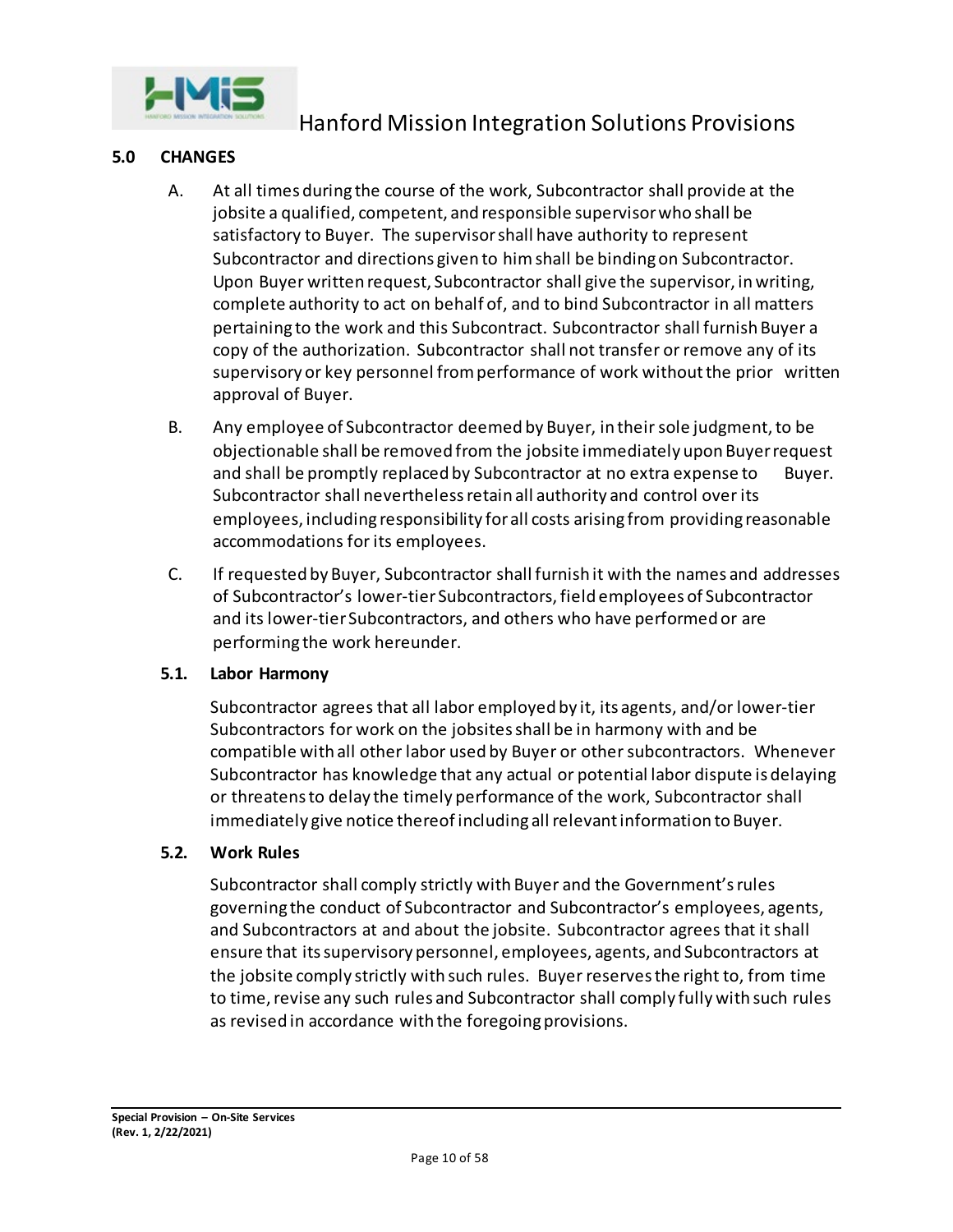

### <span id="page-10-0"></span>**5.3. Confidential and Controlled Use Information**

- A. Confidential and Controlled-Use Information obtained by Subcontractor from Buyer or the Government in connection with this Subcontract shall be held in confidence by Subcontractor and shall not be disclosed to third parties or used by Subcontractor for any purpose other than for the performance of this Subcontract or as authorized in writing by Buyer.
- B. This information, which can include controlled-use (documents marked Official Use Only (OUO), Classified, Unclassified Controlled Nuclear Information (UCNI), Export-Controlled Information (ECI), and Naval Nuclear Propulsion Information (NNPI)), designs, drawings, technical experience, software, processing systems, databases, financial, intellectual property, trade secrets, customers, vendors, personnel records, research, development, inventions, plans, manufacturing, engineering, accounting, bid data, sales, marketing, Subcontract terms, and any information generated pursuant to work performed in accordance with the Subcontract (collectively, Confidential Information), constitutes a commercial asset or information relating to national security of considerable value to Buyer and the Government.
- C. Subcontractor shall use such confidential information only for the purpose of performing work in accordance with the Subcontract. Confidential Information may only be released on a need to know basis to employees and Subcontractors who agree to safeguard the information. Subcontractor shall make all reasonable efforts to ensure its employees and lower-tier Subcontractors, maintain such confidential information in strictest confidence. Subcontractor may not disclose Confidential Information to any other person (including the media for purposes of publicity), partnership, venture, firm, government, or corporation without the express written consent of Buyer or the Government, as appropriate.
- D. All Confidential Information furnished by Buyer or the Government, or documentation developed by Subcontractor in performance of this Subcontract shall remain Buyer's property. Upon completion of work, Subcontractor shall either destroy or return such documentation and any other confidential information reduced to tangible or electronic form, including copies thereof, to Buyer unless Buyer consents otherwise.
- E. Nothing contained in the Subcontract, or in any disclaimer made by Buyer or the Government, shall be construed to grant Subcontractor any license or other rights in or to disclose confidential information or any patent,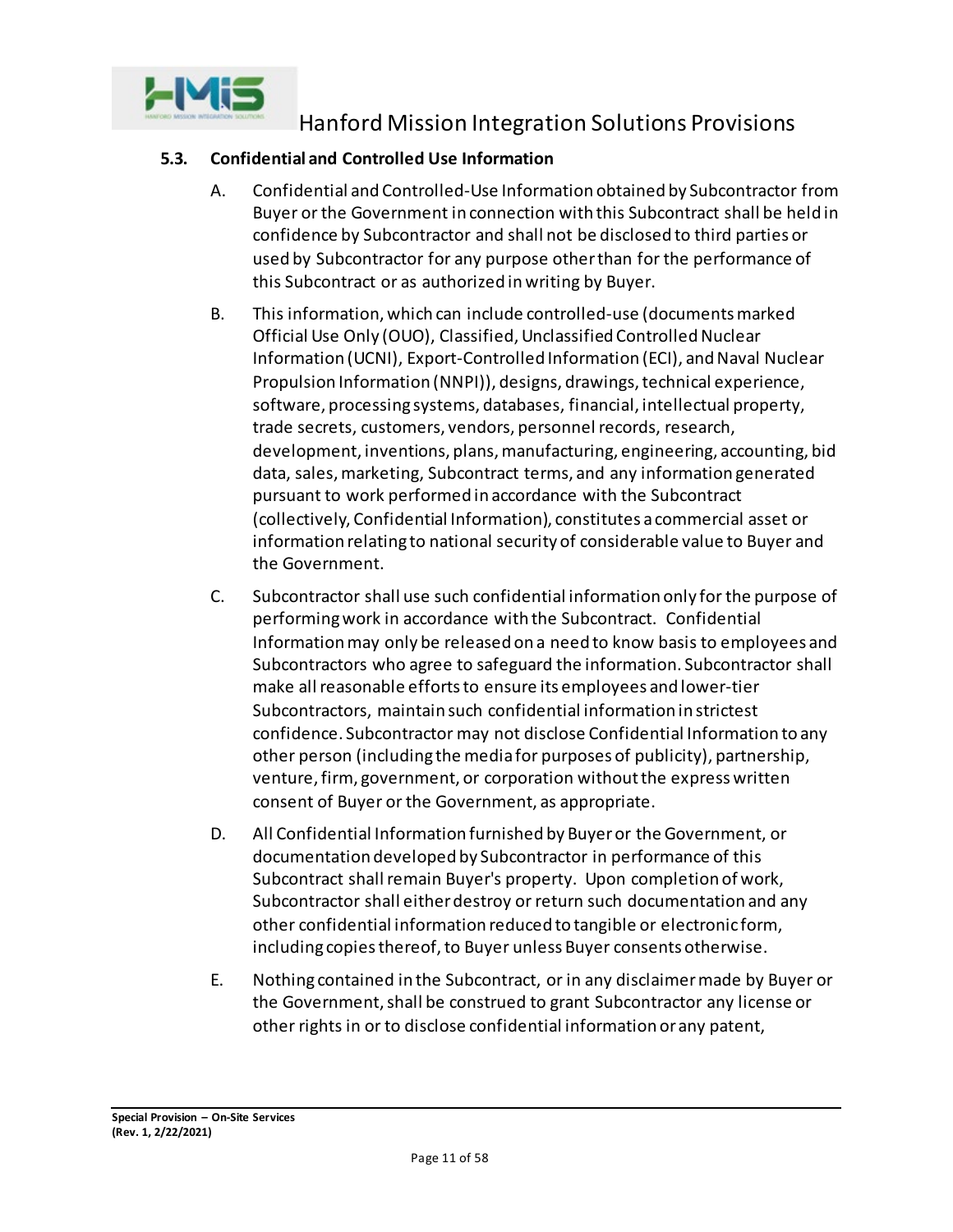

trademark, or copyright that has been or may be issued unless expressly conveyed by written agreement exclusive of the Subcontract.

F. In the event that work performed by Subcontractor in accordance with the Subcontract involves the collection or generation of data on persons or associations, Subcontractor shall maintain strict confidentiality of records in accordance with the laws of the State of Washington; the *Privacy Act of 1974*  (5 U.S.C. 552a); provisions of the *Fair Credit Reporting Act* (15 U.S.C. 1681); and other applicable federal and state agency regulations. Violations of these statutes may result in criminal penalties.

### <span id="page-11-0"></span>**6.0 SECURITY PERSONNEL QUALIFICATIONS**

Subcontractor and all lower tier subcontractors shall comply with the following security instructions and requirements:

- A. Subcontractor is responsible for maintaining satisfactory standards for employee qualifications, performance, conduct, and business ethics under its own personnel policies. If the work to be performed under this Subcontract requires Subcontractor personnel to acquire site access, Subcontractor is responsible for determining employee suitability prior to making a request for site access, including citizenship.
- B. Subcontractor, by requesting site access for Subcontractor or lower-tier subcontractor personnel, hereby accepts complete responsibility for all conduct of the personnel to whom access is granted. Buyer shall be indemnified and held harmless for all liability, claims, or controversies arising from badge issuance and for breach of this clause.

#### <span id="page-11-1"></span>**6.1. Badge Requirements**

- A. Requests by an authorized representative of the Subcontractor for access to the Hanford Site or any Buyer controlled facility or access to a Federal Information system will only be considered when a valid business reason exists. Access may be denied or revoked by the Buyer or DOE at any time.
- B. Foreign national access a special review and approval process is required before site access might be granted to a foreign national (a non-U.S. citizen). Foreign nationals will not be badged until the process is complete. Site hosts are responsible forensuring that citizenship determinations are complete.
- C. Any person granted access shall be required to wear a Buyer-issued security badge identifying him/her. The identification badge shall be worn in plain view, above the waist, on the front of the body. If required, a dosimeter will be issued in conjunction with the security badge. The identification badge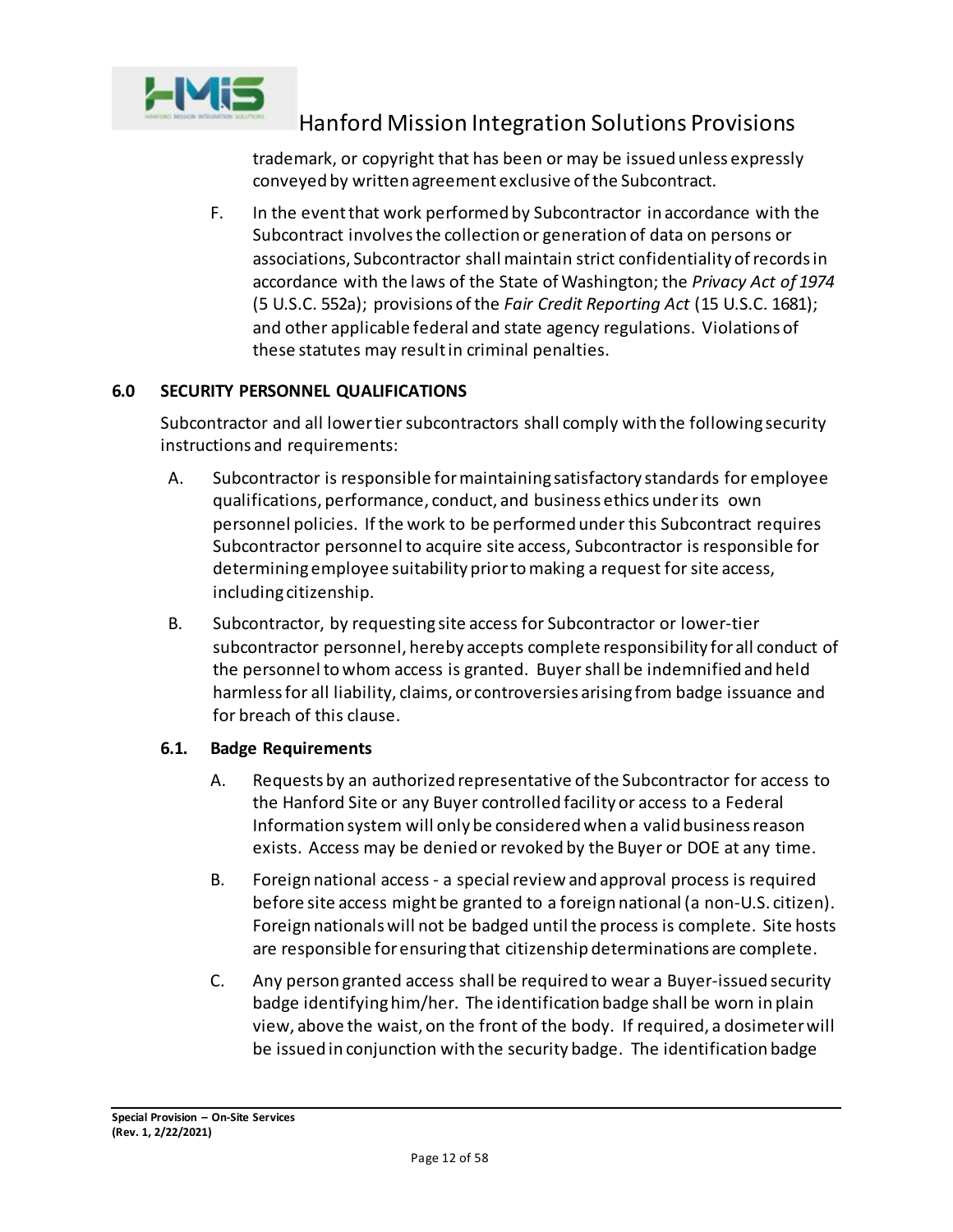

must be protected from loss or theft and shall not be stored in an unlocked unattended vehicle. The identification badge integrity must be protected by ensuring the badge is not altered, photocopied, counterfeited, reproduced, and/or photographed.

- D. Guests visiting for longer than seven (7) days, or any Subcontractor employee performing work on the Hanford Site requires him or her to complete, or have completed within the past 12 months, the HMIS orientation course or a version of Hanford General Employee Training (HGET) prior to being issued a badge or being allowed access to the Hanford Site. Buyer will provide HGET except in special circumstances. Subcontractor employee must be current with minimum site access training requirements to be issued a security badge.
- E. Badges will be issued at Buyer security location(s) during normal working hours. Subcontractor shall provide Buyer the complete name (as it appears on the photo identification to be used), business address, social security number and citizenship of the individual(s) requiring a security badge(s), at least two working days prior to the date the employee(s) first require the badge(s) for work performance. Each Subcontractor employee requiring a badge shall appear in person and present identification compliant with the Federal Government's REAL ID Act. A list of REAL ID Act compliant identification credentials can be found at http://www.hanford.gov/files.cfm/Hanford Badge Real ID fact sheet.pdf.
- F. If a Subcontractor employee loses a badge, he/she shall report the loss immediately upon discovery to the Central Badging Office at 509-376-3000. If badge is stolen, immediately report it to Hanford Patrol at 509-376-3800, the Central Badging Office, and local law enforcement (a police report number will need to be obtained).
- G. Upon termination of employment or completion of the Subcontractor's work, and before final payment shall be made, all badges (including any PIV Badges issued by DOE-Hanford) and dosimeters issued to Subcontractor employees shall be returned to Central Badging and HMIS Dosimetry, respectively. Buyer may charge Subcontractor \$1,000.00 for each badge or dosimeter not returned. The charge shall be deducted from payments otherwise due the Subcontractor. Refund of charges will not be made after the date of final payment to Subcontractor for previously collected badges and/or dosimeters subsequently found.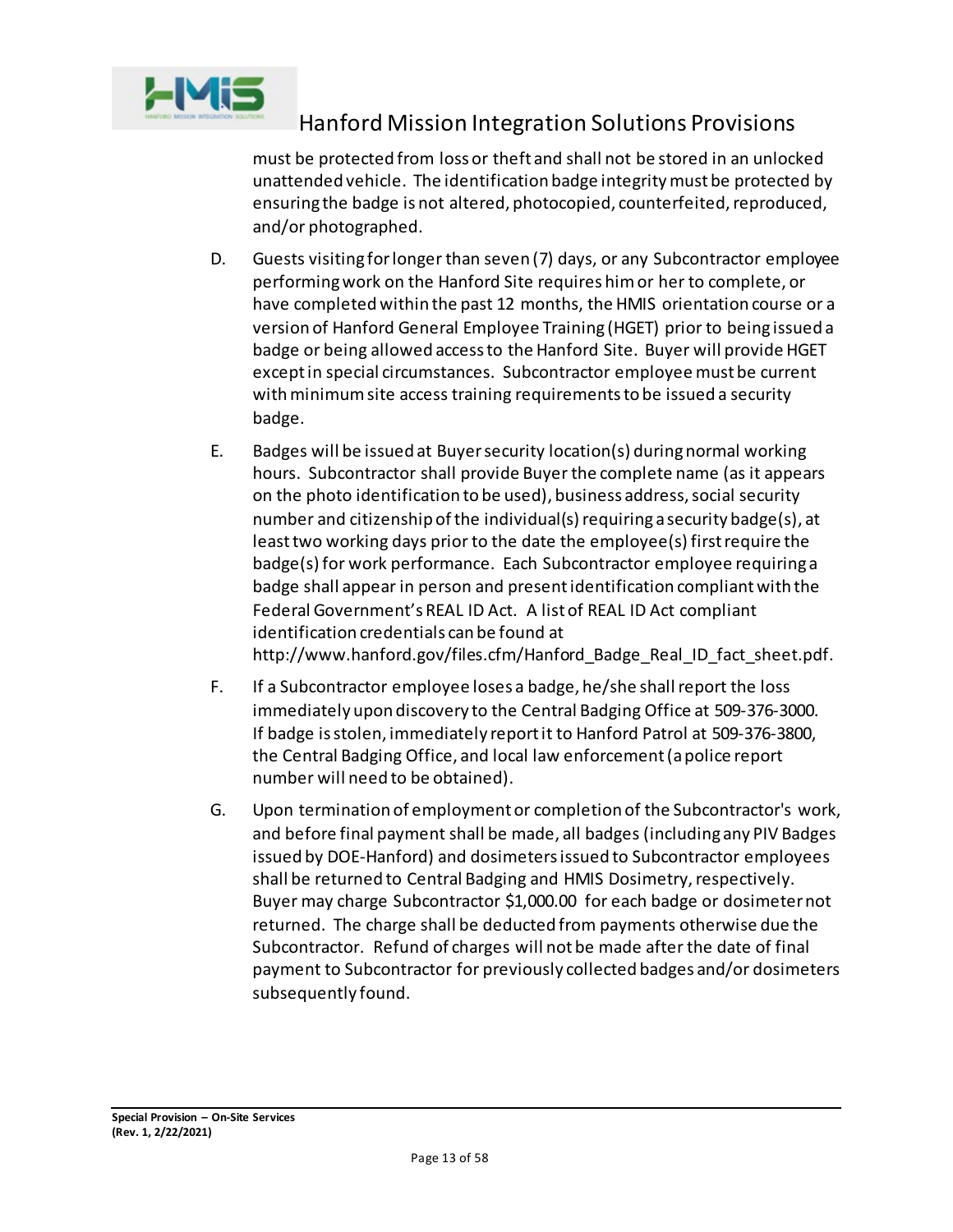

### <span id="page-13-0"></span>**6.2. Unclassified Computer Security Requirements**

- A. When made available by the Buyer as part of this Subcontract, Buyer's telecommunications and computer systems may be used only in performance of this Subcontract. Subcontractor will ensure that personnel who are allowed access to the Hanford Local Area Network (HLAN) understand and comply with Buyer's Computer Access and data security rules. Foreign Nationals may not be granted access until cleared by the Foreign National Visits and Assignments office.
- B. When authorized to connect Subcontractor owned computers to HLAN, Subcontractor will:
	- 1. Identify a single contact responsible for coordinating appropriate controls with the Project Hanford Management Subcontract (HMESC) Computer Protection Program Manager (CPPM).
	- 2. Obtain approval from the CPPM prior to making any connections.
	- 3. Ensure that any computer connected to the HLAN must be physically separated from any other network by Buyer approved mean.
	- 4. Allow Buyer unrestricted access to those computers for periodic inspection and to verify that all "data in all forms" is erased prior to final payment on the Subcontract (41 CFR 109-43).

#### <span id="page-13-1"></span>**6.3. Clearances & Security Qualification**

- A. Subcontractor may be required to perform work in designated security areas or work with documents or information that may require an access authorization (clearance). Additionally, the scope of the work may require enrollment into the Human Reliability Program (see 10 CFR Part 712). Subcontractor shall ensure that personnel assigned under this Subcontract and working with classified information, matter, and/or materials possess a DOE "Q" or "L" access authorization (clearance) matching the classification level of the data and information the employee will be required to work on in the performance of their assigned tasks.
- B. Individuals that do not require a "Q" or "L" clearance will possess either a Local Site Specific Only badge or/and HSPD-12 badge. The Subcontractor shall not propose non-U.S. citizens for positions requiring security clearances (Clearance-Access authorizations are granted by the DOE pursuant to 10 CFR Part 710, *Criteria and Procedures for Determining Eligibility for Access to Classified Matter or Special Nuclear Material*). Security badges must be worn properly while working at DOE facilities.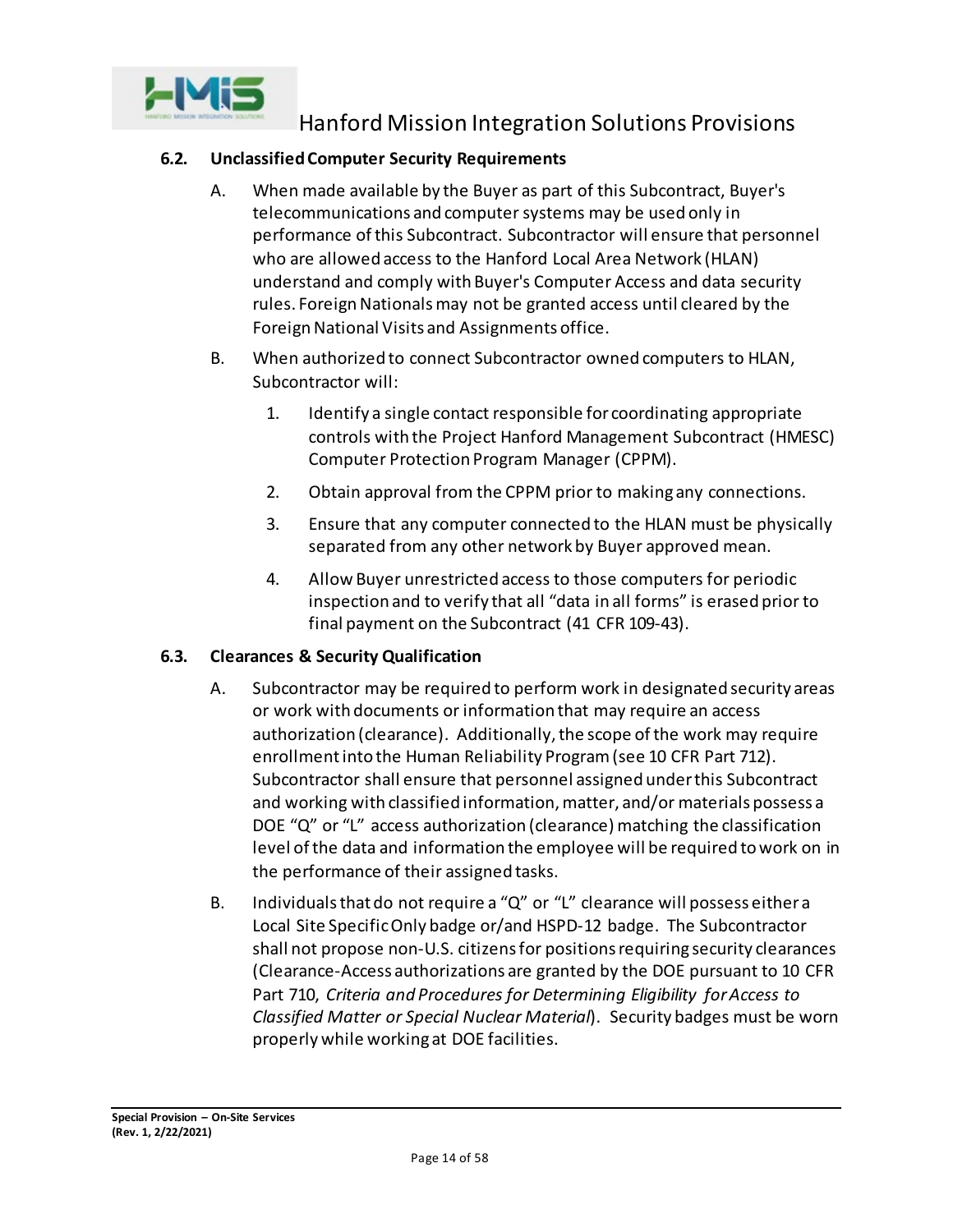

- C. Clearances will be provided and paid for by DOE. The request for clearance and renewal of clearances must be justified based on actual job performance requirements. Uncleared personnel requiring access to security areas where security clearances are needed for unescorted access shall be escorted in these areas by approved escorts.
- D. Subcontractor shall conduct pre-employment screening of prospective employees in order to ensure trustworthiness and reliability. Preemployment screening shall include, as a minimum, verification of personal identity, previous employment, and education, and the results of a credit and law enforcement check. There is no pre-screening required for incumbent employees that do not have a "Q" or "L" clearance.
- E. Requests for access authorization shall not be submitted until the Subcontract has been awarded, and a favorable Foreign Ownership, Control, or Influence determination must be rendered by DOE and Buyer before an access authorization will be granted, reinstated, continued, extended, or transferred for employees or prospective employees on the contract.
- F. Subcontractor shall turn in badges for employees: (1) who are no longer working on the Subcontract; (2) who no longer require access; (3) when their badge expires; or (4) when the Subcontract expires or is terminated.

### <span id="page-14-0"></span>**6.4. Escort Requirements**

In some locations, escorting will be required. In these rare circumstances, the Buyer will provide the Subcontractor with guidance.

### <span id="page-14-1"></span>**6.5. Prohibited Articles**

Subcontractor's employees shall not personally carry, or otherwise transport or transfer, certain items onto the Hanford Site or any DOE-owned or leased facility, or off the Site proper at which the Subcontractor is performing work under this Subcontract.

- A. The following items are *prohibited* articles anywhere on site or in siteassociated facilities (to include vehicle parking areas and pedestrian walkways):
	- 1. Pets and animals (guide dogs are permitted).
	- 2. Weapons includes firearms and ammunition, stun guns, folding or straight blade knives with blades exceeding (4) inches in length, swords, machetes, axes, hatchets, razors and similar cutting devices, clubs, and any other item prohibited by law. (**NOTE** – *Personal*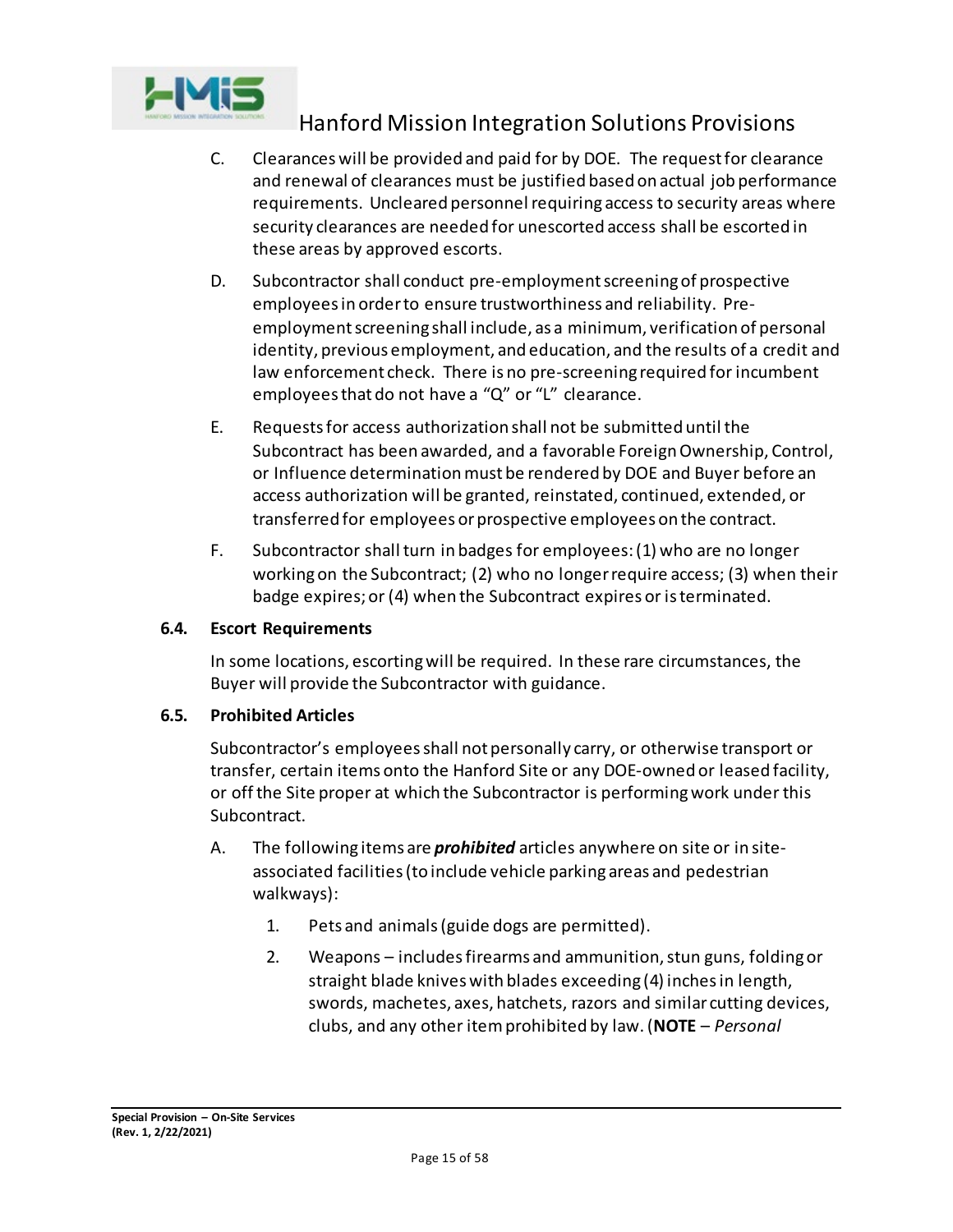

*protective sprays, e.g., pepper spray, are prohibited in protected areas and material areas only.*)

- 3. Alcoholic beverages Includes any intoxicating beverage, liquor or other product containing alcohol, including "near" and "nonalcoholic" beer and "energy drinks" which identify alcohol as an ingredient.
- 4. Controlled substances and drug paraphernalia (prescription drugs are permitted in the original container).
- 5. Explosives or incendiary devices (road flares are permitted).
- 6. Any article prohibited by law.
- B. The following *controlled* articles are prohibited within areas controlling classified interests located in limited areas and protected areas (privately owned items are not authorized within limited areas, protected areas, and materials access areas; government owned items may be authorized if identified on an approved prohibited/controlled article pass).
	- 1. Cameras and Computers.
	- 2. Recording and transmitting devices, including cell phones, iPods, MP3 players, and e-Readers.
	- 3. Cellular telephones.
	- 4. Electronic equipment capable of connecting to automated information systems, e.g., personal digital assistants.
	- 5. Any article prohibited by law.

**NOTE** – *All images taken at Hanford are considered documents and are subject to information release procedures.*

- C. If Subcontractor, or any of its employees, needs to use a prohibited item to meet a requirement of this Subcontract, Subcontractor shall contact Buyer for guidance in acquiring the necessary prohibited/controlled article pass.
- D. Subcontractor's employees and their vehicles, packages, or other types of containers are subject to a search for prohibited articles at any time while performing work on the Hanford Site or in any DOE owned or leased facility located off the Site proper. Prohibited articles found in the possession/control of Subcontractor's employees which are not listed on a valid prohibited/controlled article pass may be confiscated.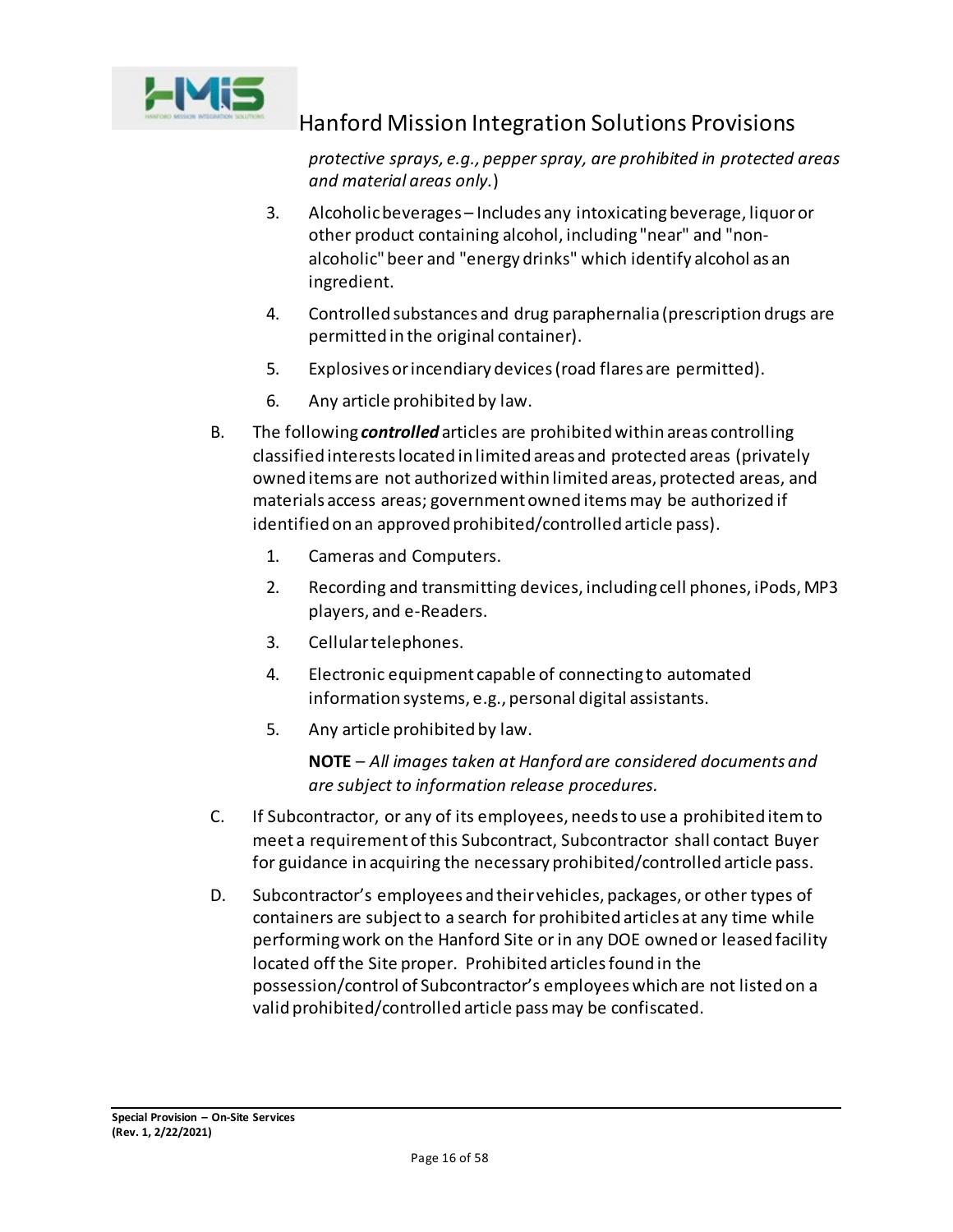

**NOTE:** *(1) Government-owned video conference systems approved for classified use are not considered controlled articles, (2) Hanford Patrol is authorized to search all vehicles and hand-carried items, and to confiscate any prohibited/controlled articles not listed on a valid prohibited/controlled article pass, (3) this list is subject to change, (4) If Subcontractor or any lowertier subcontractors are in possession of any of the above items, THE ITEMS MUST BE DECLARED IMMEDIATELY.*

### <span id="page-16-0"></span>**6.6. Security Emergency Clause**

- A. During declared security events, DOE-RL may assume direct command and control of the Hanford Patrol. The Chief of the Hanford Patrol shall report directly to the DOE-RL Director of Security, Emergency Services, and Information Management or his designee once DOE-RL has assumed command. Additionally, during a declared security event, the DOE-RL Manager or designee may direct the activities of the Contractor and subcontractors throughout the duration of the emergency.
- B. Subcontractor shall include this Clause in lower-tier subcontracts at any tier for work performed at the Hanford Site.

### <span id="page-16-2"></span><span id="page-16-1"></span>**7.0 MEDICAL**

### **7.1. Examinations**

- A. Buyer may require Subcontractor's employees to undergo medical examinations including medical qualification and medical monitoring examinations. The Subcontractor shall utilize the Hanford Site Occupational Medical Subcontractor for medical examinations required for performance of this work scope. The Subcontractor shall use the Hanford OMC for work related injury care, return to work evaluations. Hanford Fire Department ambulance service may also be used to provide urgent care and transportation while on the Hanford Site.
- B. The Subcontractor shall be responsible for providing an acceptable replacement if the Subcontractor's employee is medically unable to safely perform the assigned work scope.
- C. Medical examinations may be required at any time if efforts under this Subcontract involve work in radiological areas or result in routine exposure to radioactive materials.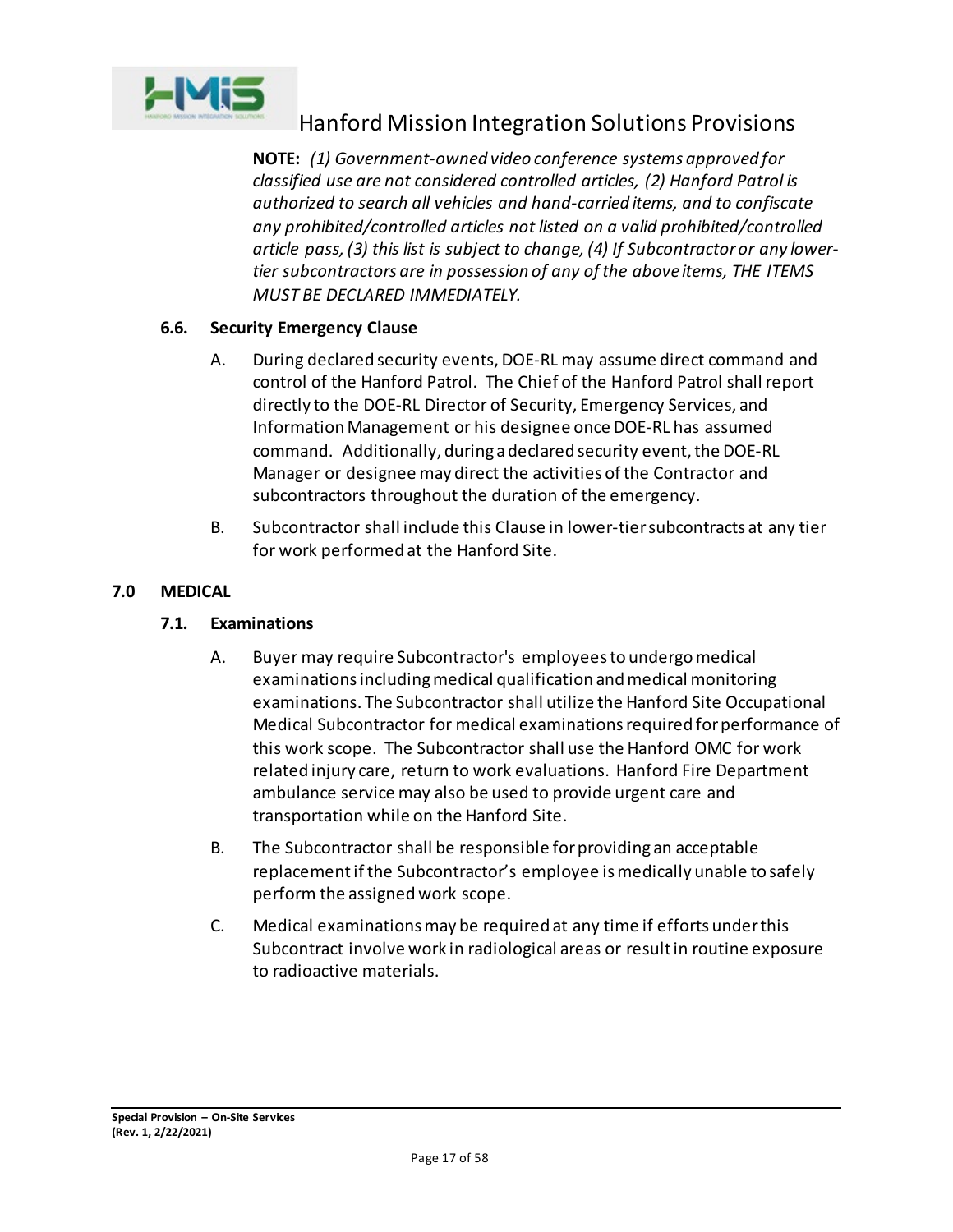

### <span id="page-17-0"></span>**7.2. Radiological Site Services and Records**

- A. Buyer shall obtain Radiological Site Services (RSS) and occupational medical services for Subcontractor employees performing hazardous work that may expose workers to chemical, physical (including radiological), and biological, and/or similar hazards.
- B. DEAR 952.223-75, Preservation of Individual Occupational Radiation Exposure Records, and DEAR 970.5204-3, Access to and Ownership of Records, are implemented as follows with respect to radiological records: Radiological exposure records generated during the performance of Hanfordrelated activities will be maintained by the designated provider of this service listed in Prime Contract Attachment entitled, Hanford Site Services and Interface Requirements Matrix, and are the property of DOE.

### <span id="page-17-1"></span>**7.3. Occupational Medical Services and Records**

- A. Buyer shall obtain Occupational Medical Services for Subcontractor employees performing hazardous work that may expose workers to chemical, physical (including radiological), and biological, and/or similar hazards
- B. Occupational Medical Services for employees performing work under this Subcontract are provided by the Hanford Site occupational medical services contractor DEAR 970.5204-3, Access to and Ownership of Records, is implemented as follows with respect to occupational medical records. Occupational medical records generated during the performance of Hanfordrelated activities shall be maintained by the Hanford Site occupational medical services provider and are the property of DOE.

#### <span id="page-17-2"></span>**8.0 RADIATION PROTECTION**

- A. Subcontractor shall ensure that all employees and other persons under its control comply with the requirements of the HMIS Radiological Control Manual HMIS-OTHER-RC-5173 and regulations pertaining to control of occupational radiation and/or contamination as set forth herein. Unless specified otherwise in the Subcontract the Buyer will provide the Occupational Radiation Protection Program. If the Subcontract involves work in areas that contain irradiated or contaminated equipment, the Subcontractor and its employees shall be required to undergo a Buyer-provided orientation and appropriate radiological training.
- B. Subcontractor shall ensure that individuals responsible for developing and implementing radiological measures have the appropriate education, training, and skills to discharge these responsibilities. Each individual must submit supporting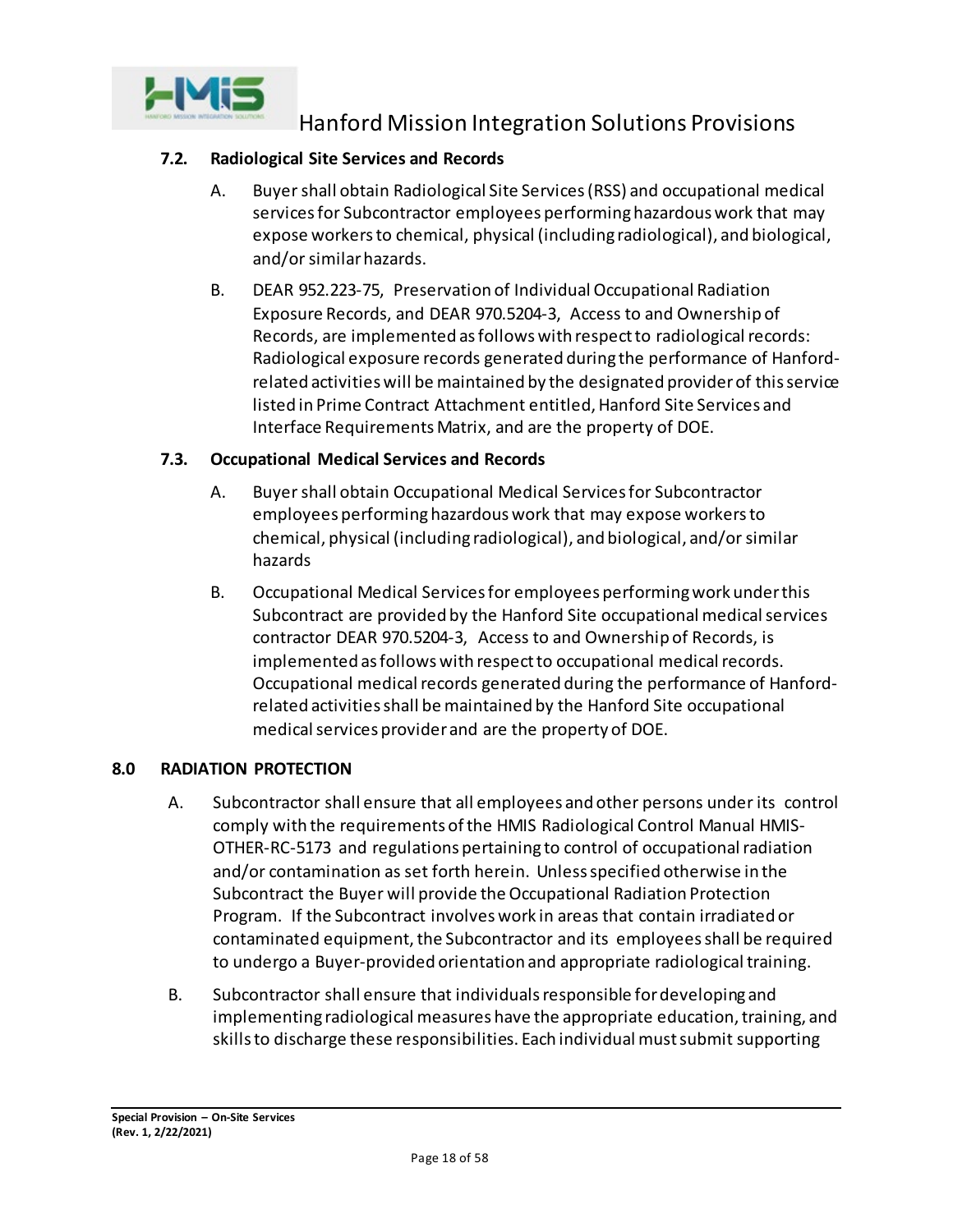

documentation prior to starting work. The Buyer may identify additional required radiological training.

- C. The Buyer's program requirement is to conduct personnel surveys immediately upon leaving a contamination area, high contamination area, or airborne radioactivity area. The Subcontractor agrees that its employees shall submit to such a survey and, if necessary, decontamination procedures. If employees are appropriately qualified, employees may perform self-survey for radioactive contamination.
- D. The Subcontractor shall notify the BTR in writing at least 24 hours in advance of bringing any item, equipment or tool to the Hanford Site that contains radioactive material above background using industry handheld instruments The Buyer may conduct radiological surveys to verify compliance with 10 CFR 835 on any equipment, tools or personal property brought on to the Hanford site, at any time during the period of performance of this Subcontract and before allowing any such equipment, tools or personal property to be brought onto the site or before leaving the site.
- E. Based on the results of the survey, Buyer may refuse to allow radiologically contaminated materials to be brought onto the site or to leave the site. If Subcontractor's originally uncontaminated equipment, tools, or personal property becomes contaminated during performance of the work on site through no fault or negligence of the Subcontractor, the Buyer may attempt to decontaminate. If the contaminated property cannot be decontaminated so that it can be released, the Buyer reserves the right to destroy or dispose of the property at no cost to the Subcontractor. In such instance, an equitable adjustment to the Subcontract "may" be made if not already addressed elsewhere in the Subcontract.
- F. The Subcontractor shall notify the BTR in writing at least 24 hours in advance when a radioactive source that employs radioactive materials or generates, emits, or utilizes ionizing radiation will be used prior to bringing such device(s) on-site. This includes any source licensed by the Nuclear Regulatory Commission (NRC) or authorized State.
- G. This notification will contain the off-site company name, source isotope, source activity, physical nature of the source (liquid, gas or solid), radiation dose rate, whether the source is shielded or unshielded, the planned location of source while on site, the custodian of the source (point of contact), and the arrival and departure dates. The Subcontractor will also notify the BTR in writing when the source has been removed from the Hanford Site.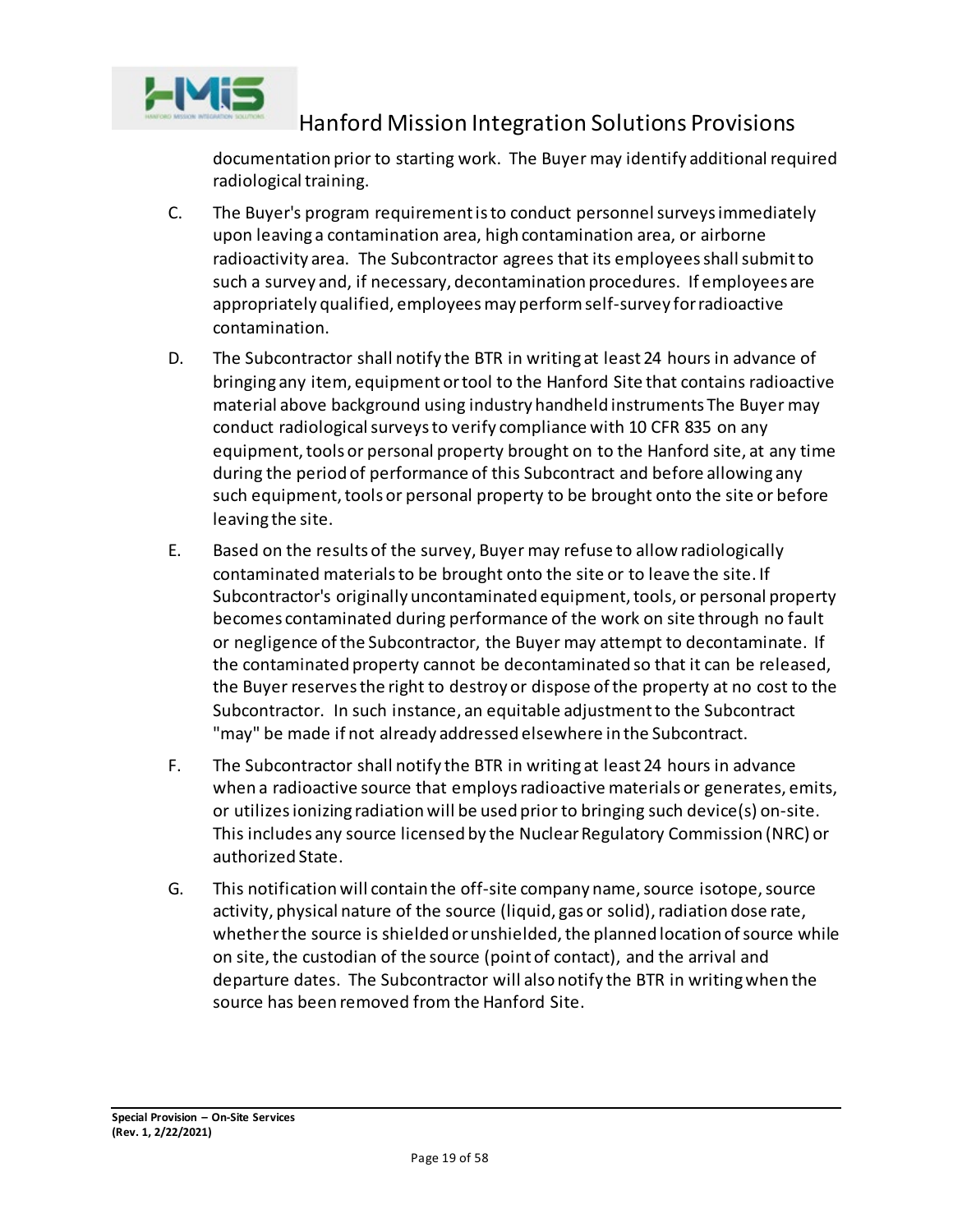

- H. Basic Dosimeter. Each employee of the Subcontractor and its lower-tier Subcontractors may be issued a basic dosimeter for performance of the work under this Subcontract. Dosimeters are issued free of charge by HMIS Dosimetry. Dosimeters will be issued for the duration of a specific Subcontract or for the current calendar year. If a Subcontract performance period extends beyond the last Friday of the current calendar year, a new dosimeter shall be obtained before that date.
	- 1. All dosimeters shall be returned (1) within thirty (30) calendar days after the completion of the work, (2) on or before January 15 of the next calendar year, or (3) prior to final payment under the Subcontract, whichever is earliest.
	- 2. Dosimeters may be issued for shorter periods of time or to monitor specific locations based on the requirements of the activity. The Subcontractor agrees to comply with approved HMIS procedures for assignment of dosimeters, wearing of dosimeters, and return of dosimeters.
- I. Radiological records generated by the Subcontractor shall be submitted to the Buyer as specified in the SOW or within 30 days of completion of work. No radiological record generated during the performance of work may be disposed of or destroyed without Buyer approval. Subcontractor may retain copies of any such records. Examples of such radiological records include radiological designs, procurements of equipment use in a radiological environment, radiological survey documentation, work documents, radiological training, and individual occupational radiation exposure records. HMIS reserves right of inspection during performance of the work.
- J. Instruments not provided by the Buyer for use by the Subcontractor for radiological monitoring will be approved by the radiological control organization, calibrated, maintained, and operated in accordance with procedures that meet the Buyer program requirements.
- K. Radiological personal protective clothing, including respiratory protection used for radiological purposes, provided by the Subcontractor must be approved by the Buyer prior to use.
- L. Subcontractor Radiation Protection Compliance Evaluation.
	- 1. The requirements in this Clause apply to any product that has the potential to cause radiological harm for its intended use or radiological activity or service carried out on behalf of DOE and the Buyer by the Subcontractor that has the potential to result in: (1)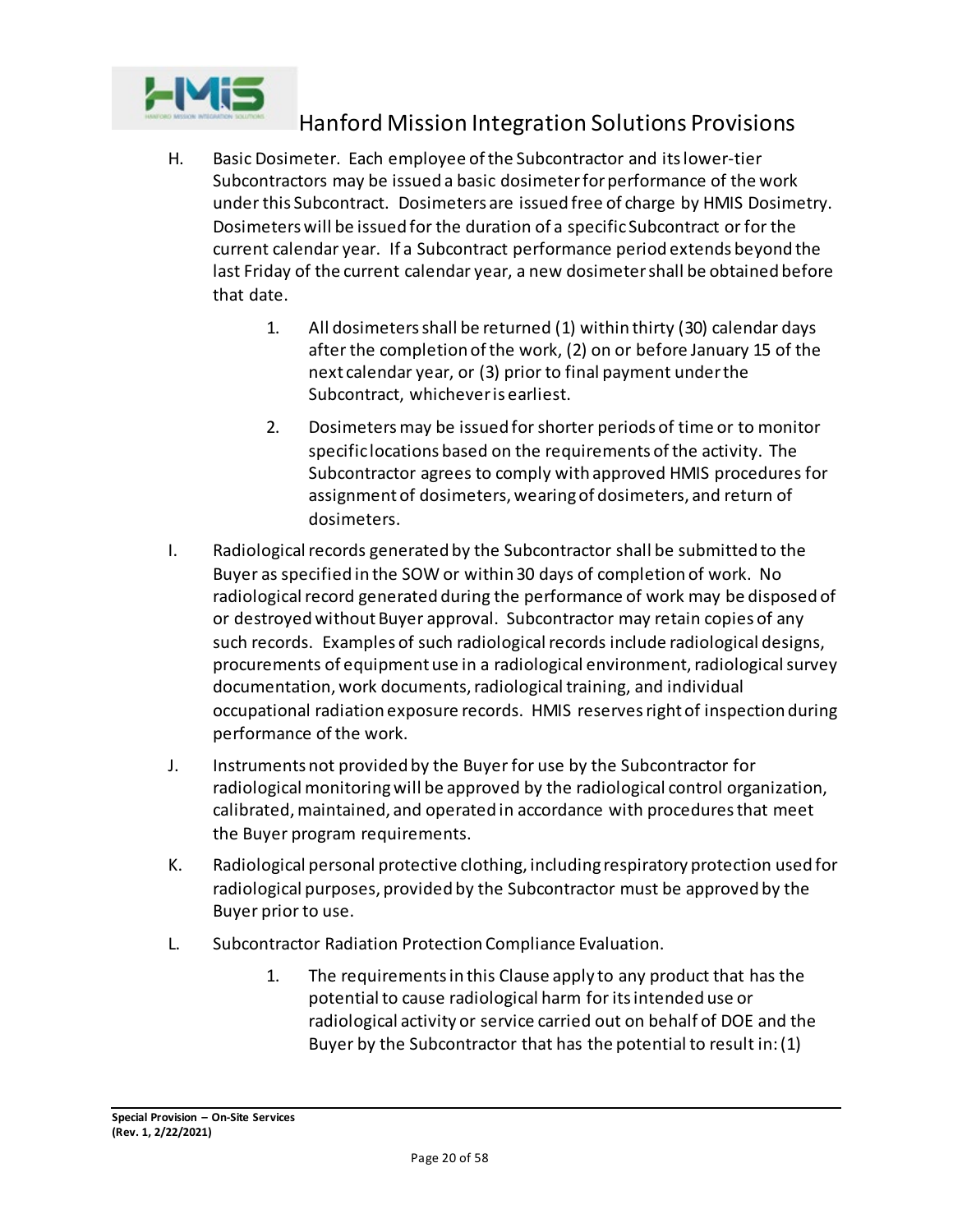

occupational exposure to ionizing radiation (as defined in 10 CFR 835.2), (2) exposure of minors and members of the public (as defined in 10 CFR 835.2) to ionizing radiation during direct on-site access at a DOE site or facility, (3) planned special exposures (as described in 10 CFR 835.204), (4) emergency exposures (as described in 10 CFR 835.1302), and (5) exposures to the embryo/fetus of a declared pregnant worker (as defined in 10 CFR 835.2). Specific applicability exclusions include those listed in 10 CFR 835.1(b).

- 2. The Subcontractor shall: (1) comply with all requirements of HMIS-OTHER-RC-5173 and (2) implement, document, and maintain implementing programs (such as administrative controls, procedures, and technical work documents) as necessary to ensure compliance with HMIS-OTHER-RC-5173. The Subcontractor's program is subject to review at all times by the Buyer. Subcontractor's acceptance of this Subcontract provision signifies that HMIS-OTHER-RC-5173 requirements are understood and will be met.
- 3. When subcontracting any portion of this Subcontract, the Subcontractor is required to invoke the requirements of HMIS-OTHER-RC-5173 on any subcontractor which shall be involved in the performance of any of the work described in the first paragraph of this Clause. Prior to performing any radiological activity, the Subcontractor's lower-tier subcontractor(s) shall certify that the requirements of HMIS-OTHER-RC-5173 are understood and that they will be met.
- 4. The Buyer reserves the right to verify the efficacy of implementing programs and the implementation of HMIS-OTHER-RC-5173 requirements at the Subcontractor's facility and/or lower-tier subcontractor's facility to ensure compliance with 10 CFR 835 as defined in the Subcontract. Access to a Subcontractor's facility shall be requested through the Subcontractor and verification may be performed jointly with the Subcontractor. The Subcontractor shall, during the performance of this Subcontract, submit any significant changes to the program documents to the Buyer for review and approval prior to implementation. Significant changes are those changes which, if implemented, may result in unnecessary increases in occupational exposure or loss of control of radioactive materials without a corresponding increase in the scope or effectiveness of radiological work activities performed. The Buyer may impose changes upon the Subcontractor's program documents as necessary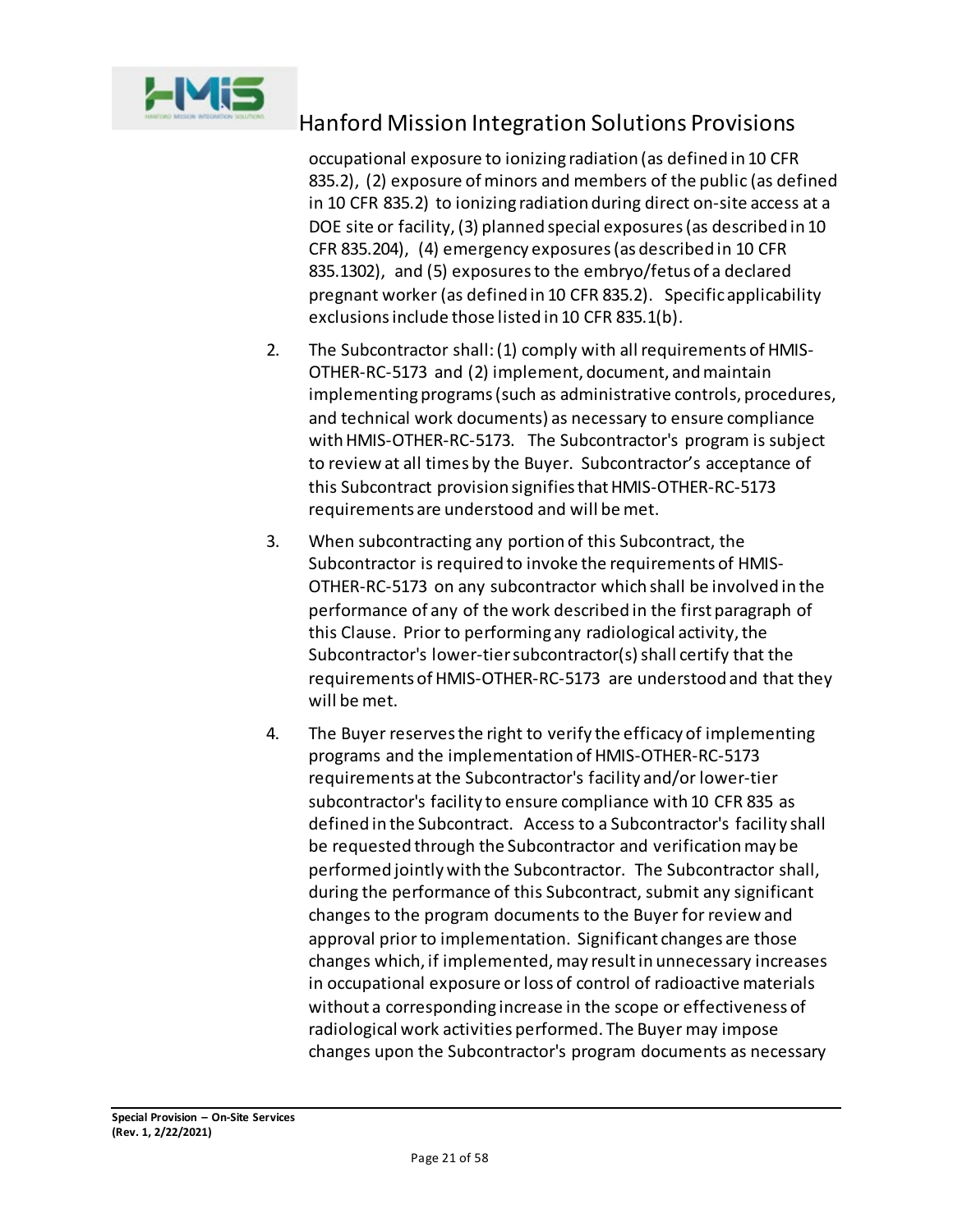

to maintain compliance with HMIS-OTHER-RC-5173, which is subject to changes resulting from new or revised provisions of 10 CFR 835.

5. The Subcontractor and any of its lower-tier subcontractors performing portions of the work covered by HMIS-OTHER-RC-5173 shall restrict minors (persons under 18 years of age) from Radiologically Controlled Areas and all other Radiological Areas, unless approval has been obtained from the Buyer's Radiological Control Manager to permit entry.

### <span id="page-21-0"></span>**9.0 SUBCONTRACTOR-FURNISHED MATERIALS AND/OR TOOLS**

If Subcontractor is required to furnish and bring on the Hanford Site its own materials and/or tools, Subcontractor shall keep such materials and/or tools physically segregated from 1) any materials, tools, and/or other property furnished by the Government, and 2) any materials, tools, and/or other property acquired by the Subcontractor for which cost the Subcontractor is reimbursed by the Government. See clauses titled "Handling of Prohibited Articles" and "Radiation Protection" for handling of contaminated articles.

Subcontractor is responsible for providing for the physical protection of its own materials and/or tools and any materials, tools, and/or other property furnished by the Government. Materials, tools, and other property must be physically secured to the extent practicable through the use of locked buildings, containers, and fenced areas. Where it is impractical to lock items in a building, container, or fenced area, alternate means of protection must be provided (e.g., hub locks, hitch locks, ignition locks, locked chains, etc.), to secure items.

### <span id="page-21-1"></span>**10.0 INSURANCE SUBCONTRACTOR PROVIDED INSURANCE**

- A. Subcontractor shall procure at his/her own expense and maintain the insurance policies and coverage limits described below unless waived in writing by Buyer. Subcontractor shall ensure that lower-tier subcontractor agreements at least duplicate the insurance policies and coverage limits required of Subcontractor unless waived by Buyer. Buyer's waiver shall not apply to insurance required by statute.
	- 1. Workers Compensation, Occupational Disease, Disability Benefit, and other similar employee benefit insurance required under the laws of the state that apply to the work to be performed under this Subcontract.
	- 2. Commercial General Liability Insurance, including Employers Liability and Owner's and Subcontractor's Protective and Contractual Liability, with a combined single limit of at least \$1,000,000 per occurrence for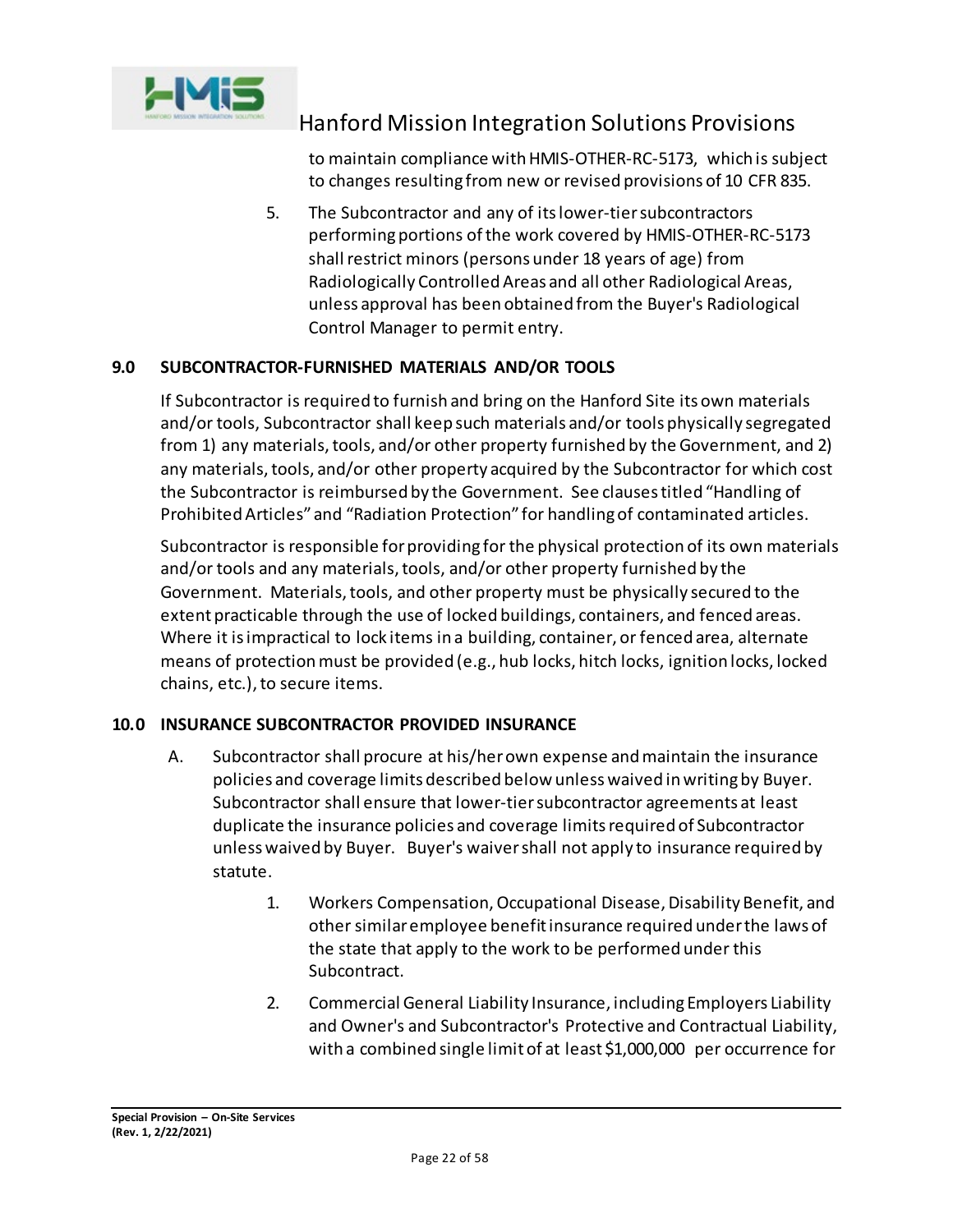

bodily injury (including death), property damage, and any other covered loss.

- 3. Automobile Liability Insurance for all motor vehicles, including owned, non-owned, and hired motor vehicles, used by or on behalf of Subcontractor in connection with work to be performed under this Subcontract with a combined single limit of at least \$1,000,000 per occurrence for bodily injury (including death), property damage, and any other covered loss. If hazardous materials are to be transported, Subcontractor shall maintain liability insurance evidenced by ISO Form CA001 with MCS-90 and CA9948 endorsements attached.
- 4. Tool and Equipment Insurance for all tools and equipment, including rentals, used in connection with the work to be performed under this Subcontract.
- 5. Prior to commencing work, Subcontractor shall furnish Buyer with satisfactory evidence of insurance coverage, unless waived in writing by Buyer. Subcontractor is required to notify Buyer in writing *immediately* if the insurance is cancelled and/or a material change occurs. In addition, the following requirements apply: (1) coverage's evidenced by Subcontractor Provided Insurance policies shall be primary and (2) such policies shall contain a Separation of Insureds clause and Waiver of Subrogation in favor of Buyer. Subcontractor shall name Buyer as an Additional Insured on all such applicable policies. Such Additional Insured endorsement shall provide Buyer protection under Additional Insured endorsement CG 2010 07 04 or other Additional Insured endorsement which, at a minimum, is at least as broad as coverage provided under CG 2010 07 04.
- 6. It is required that the Subcontractor maintains insurance at all times under this Subcontract and provides proof of such. If Subcontractor cannot provide proof of active insurance, Buyer reserves the right to stop work until a valid certificate of insurance is supplied.

### <span id="page-22-0"></span>**11.0 STOP WORK RESPONSIBILITY – ON-SITE WORK**

- A. Every Buyer and Subcontractor employee has the responsibility and authority to stop work IMMEDIATELY, without fear of reprisal, when they are convinced a situation exists that places himself/herself, coworker(s), or the environment in danger or at risk per DOE-0343, "Stop Work."
	- 1. Any employee who reasonably believes that his/her safety is in jeopardy, or who is convinced a situation exists that places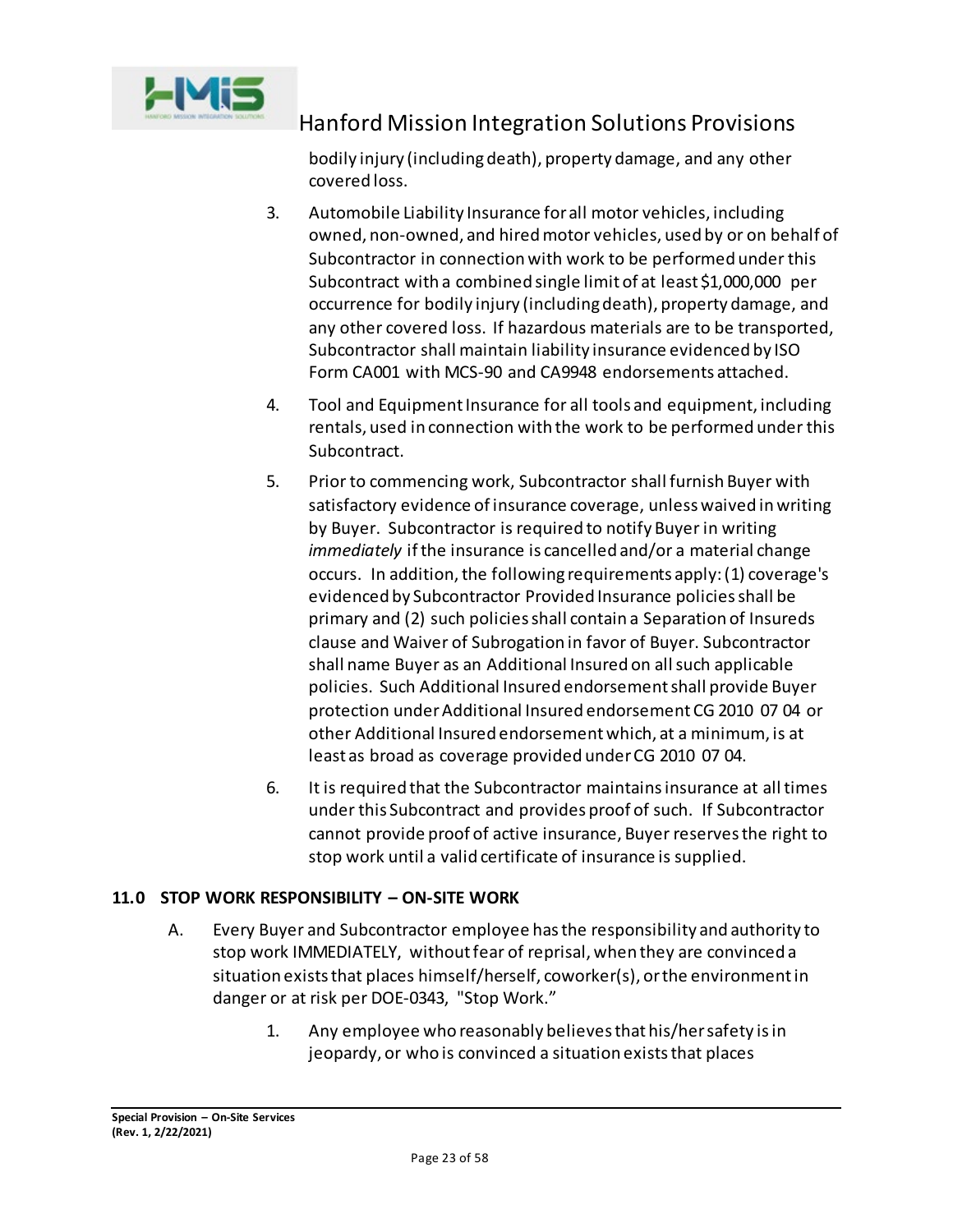

themselves, their coworker(s), or the environment in danger, is expected to refuse work without fear of reprisal by management or coworkers, and is entitled to have the safety concern resolved prior to participating in the work.

- 2. Employees are expected to report any practice or condition they believe presents an unacceptable risk. Notification should be made to the affected worker(s) and then to the supervisor or his/her designee, at the location where the practice or condition exists. After notification, resolution of the issue resides with the responsible manager.
- 3. The BTR shall also be notified when a Stop Work affects the Subcontract staff and the performance of work. The direction to resume work will be made in writing from the BTR.
- B. The Subcontractor shall provide for the flow-down of appropriate requirements of this clause to lower-tier subcontractors performing work on-site at a DOE-owned or leased facility. Such Subcontracts shall provide for the right to stop work under the conditions described herein.

### <span id="page-23-0"></span>**12.0 TRAINING**

- A. Subcontractor shall ensure that assigned personnel meet and maintain appropriate training, qualification, and certification requirements per HMIS procedures.
- B. Site procedures will identify the Hanford site-specific training requirements to safely perform this work, to perform radiological work or provide items used for radiological work. All Subcontractor personnel who will be performing work in the field on the Hanford Site must complete or have completed within the past 12 months HMIS orientation course #100099 or a version of Hanford General Employee Training (HGET) prior to being issued a badge or being allowed access to the Hanford Site. Office and administrative visits of less than 7 days will be allowed without this course, but access will be limited to office and administrative areas of the Hanford Site. This requirement applies even if Subcontractor personnel have a valid DOE badge issued by another site. This course can be completed prior to arriving to the Hanford via the Internet. Contact our training organization by sending an e-mail message t[o eHanford@rl.gov](mailto:eHanford@rl.gov) for obtaining access instructions. If you do not complete this course prior to arrival on Site, you will have to complete this orientation course at the HMIS badging office prior to receiving a Hanford Site badge.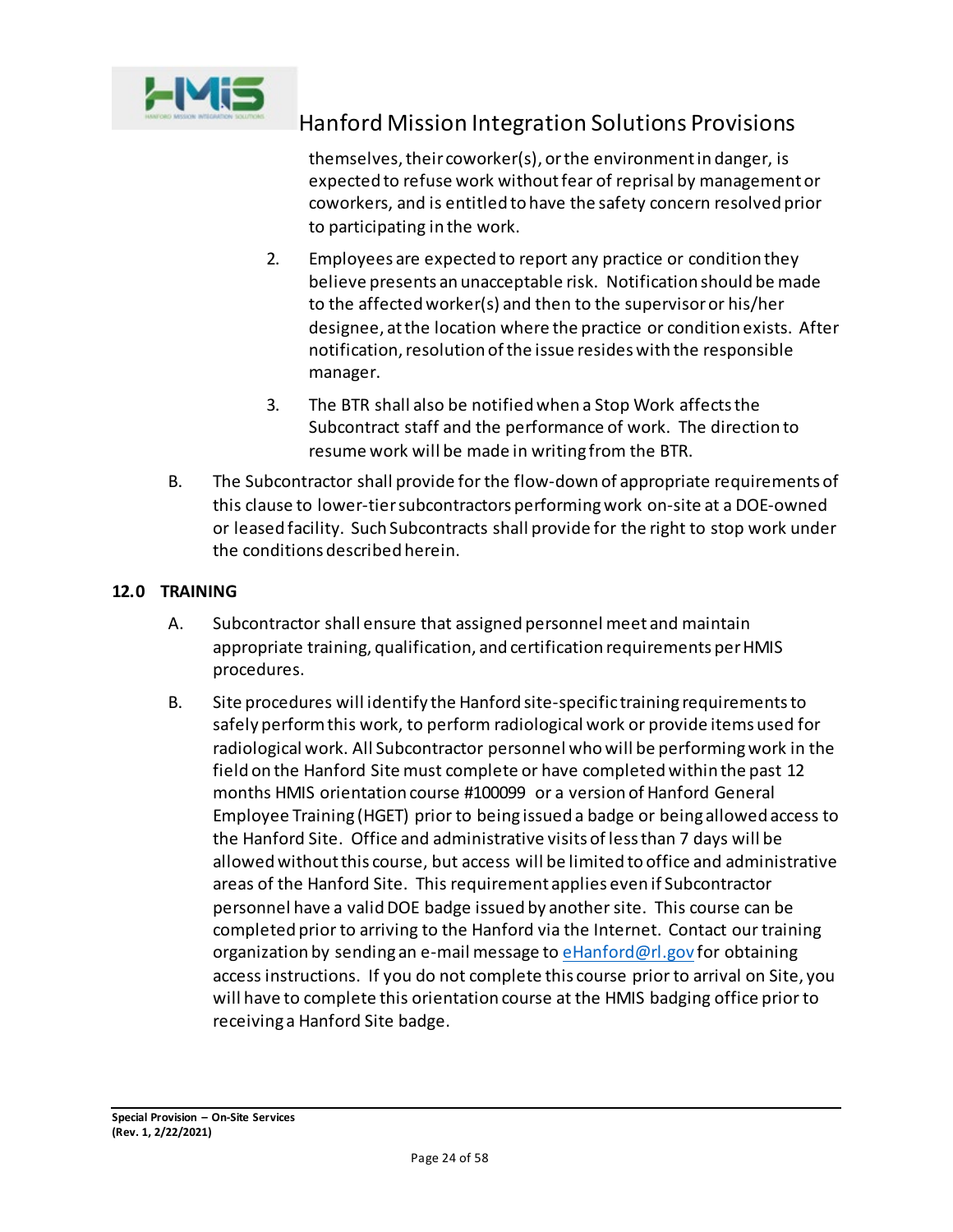

### **13.0 TELECOMMUNICATIONS AND HANFORD LOCAL AREA NETWORK (HLAN)**

<span id="page-24-0"></span>Telecommunications and Hanford Local Area Network (HLAN) connectivity and support on the Hanford Site shall be acquired from the HMIS preferred service provider unless approved in advance by the Buyer and HMIS Chief Information Officer. This includes computing, network, radio, and paging use, connectivity, and integration.

### <span id="page-24-1"></span>**14.0 EMPLOYEE CONCERNS**

The HMIS Employee Concerns Program is available for use by all Subcontractor personnel working on-site for the reporting of issues/concerns related to ES&H protection, quality, security, or illegality. Issues should be raised through HMIS project management if possible, or made directly to the Employee Concerns Office at phone numbers posted onsite. Concerns may also be submitted anonymously by calling 509-373-2273.

#### <span id="page-24-3"></span><span id="page-24-2"></span>**15.0 HAZARDOUS MATERIALS AND WASTE**

#### **15.1. General**

- A. Subcontractor shall minimize the environmental impact of the work being done, hazardous materials used in performance, and hazardous waste generated as a result.
- B**.** Hazardous materials used and hazardous waste generated onsite by the Subcontractor shall be managed, handled, and otherwise treated, stored and disposed of in accordance with (1) applicable Federal, State of Washington, and local statutes, rules, regulations, and ordinances; (2) applicable Environmental Protection requirements and processes as described in or referenced by the Statement of Work; and (3) Subcontractor's established handling and management procedures, which are subject to review and approval by Buyer prior to performance. Buyer also reserves the right to review and approve hazardous materials prior to use onsite and require product substitution of less hazardous or non-regulated materials. Subcontractor shall minimize waste generation as is practicable, and report the results of such efforts to BTR.
- C. Subcontractor shall supply a list of all hazardous materials brought onsite and their corresponding Material Safety Data Sheets (MSDS). Subcontractor shall keep the list current, and shall provide the list to the BTR on a quarterly basis. Subcontractor shall communicate the information required under the Federal Emergency Planning and Community Right-to-Know Act (including quantities used, dates brought onsite, types of containers, and locations of storage) to the Contract Specialist and BTR. Subcontractor also shall make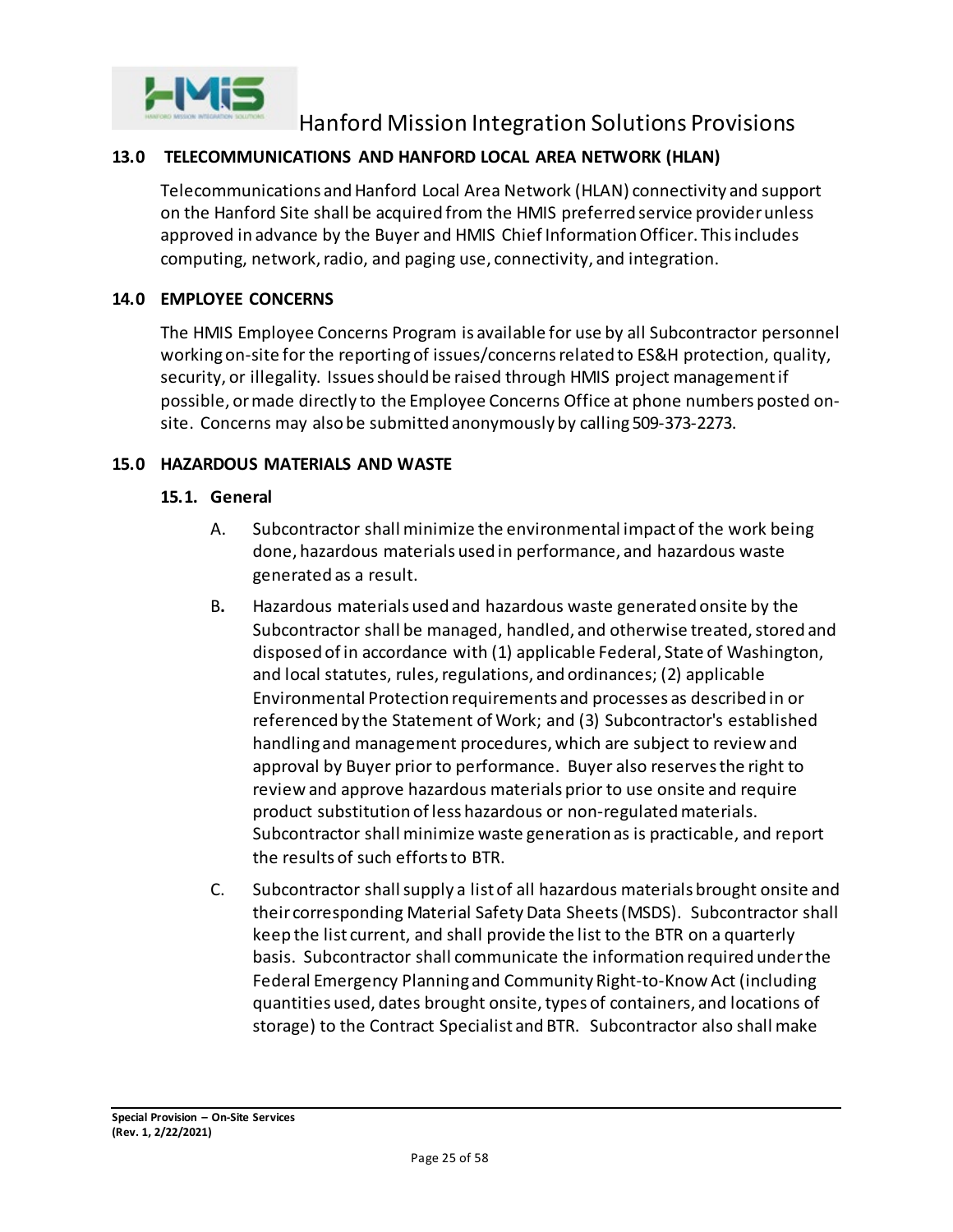

available at each location, and review with its personnel information contained in MSDSs for the hazardous materials to be used there.

D. Subcontractor is responsible for reporting and remediating hazardous material and hazardous waste spills and other releases in accordance with (1) Federal, State of Washington, and local statutes, rules, regulations, and ordinances; and (2) applicable Project Hanford Policies and Procedures. Buyer reserves the right to assume responsibility for remediation.

### <span id="page-25-0"></span>**15.2. Toxic Substances Control Act**

Subcontractor warrants that each and every chemical substance delivered under this Subcontract, if any, shall, at the time of sale, transfer or delivery, be on the list of chemical substances compiled and published by the Administrator of the Environmental Protection Agency pursuant to Section 2607(b) of the Toxic Substances Control Act (15 U.S.C. 2601-2629)

### <span id="page-25-1"></span>**15.3. Rejection of Waste Products**

Prior to acceptance, Subcontractor may reject waste products which it has determined by visual inspection or testing to be nonconforming. Subcontractor shall give Buyer notice of the waste products rejected and the reasons for such rejection.

#### <span id="page-25-2"></span>**15.4. Acceptance and Title**

- A. Acceptance of the waste products shall occur at the time Subcontractor takes possession of or accepts delivery of the waste products at the place of tender and, at that time, title, risk of loss and all other incidents of ownership to the waste products shall be transferred from the Government and vested in the Subcontractor.
- B. When Subcontractor provides loading, the Subcontractor shall be deemed to have taken possession of the waste products upon commencement of such loading service. When the Subcontractor provides transportation only, the Subcontractor shall be deemed to have taken possession upon completion of such loading services.

### <span id="page-25-3"></span>**15.5. Revocation of Acceptance**

Within 72 hours after acceptance, Subcontractor may revoke its acceptance of nonconforming waste products, provided that the waste products have not been materially changed or disposed. However, revocation of acceptance of waste products which have been transferred from Buyer's container(s) to a bulk container, such as a tank truck or storage tank, must be based upon an analysis of a representative sample of such waste products taken prior to transfer from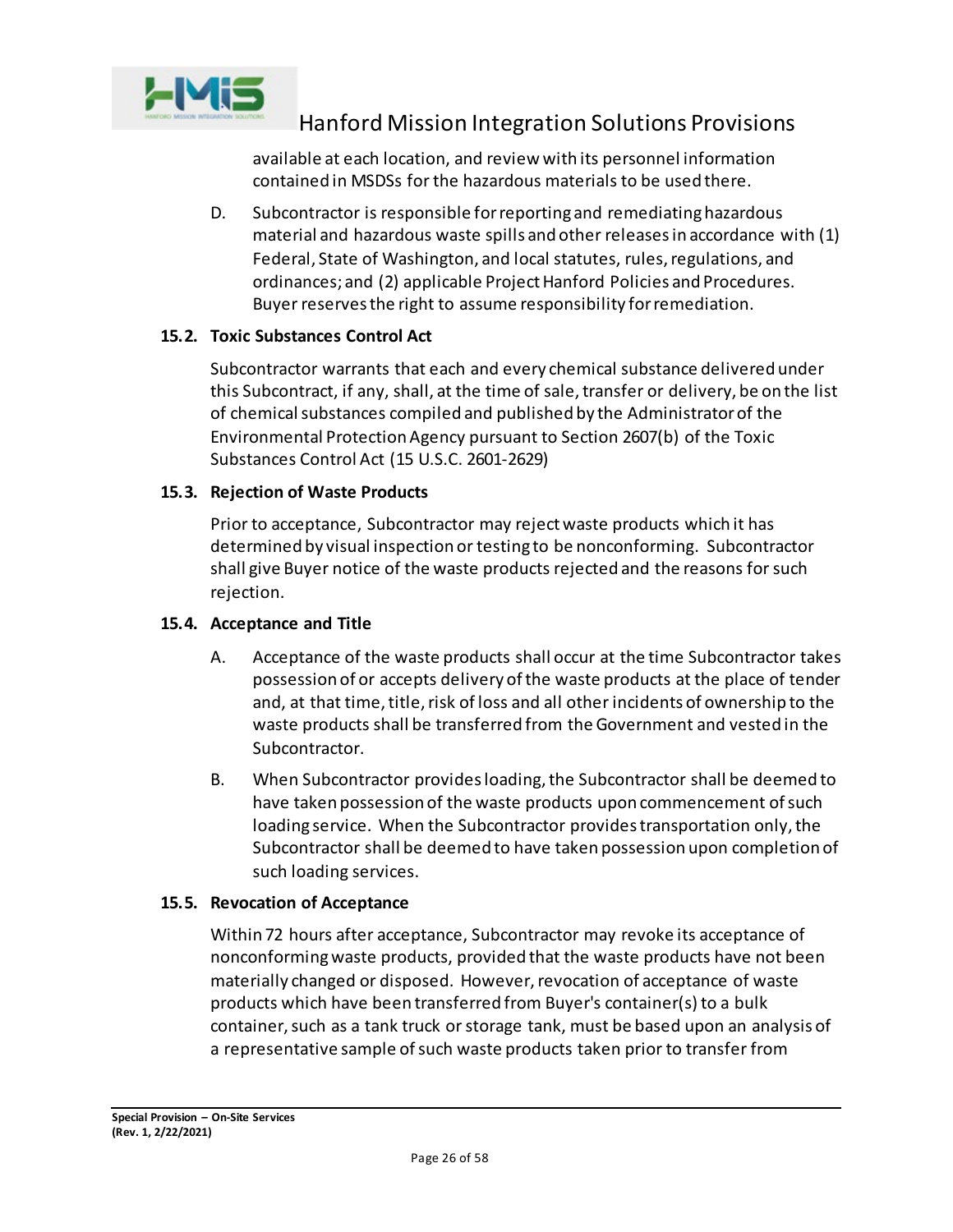

Buyer's container to the bulk container. Such sample must be split with Buyer at the time it is taken. A justified revocation of acceptance shall operate to revest title; risk of loss and all other incidents of ownership in the Government at the time notice of revocation is given to the Buyer.

### <span id="page-26-0"></span>**15.6. Buyer's Option in Event of Rejection or Revocation of Acceptance**

- A. In the event Subcontractor rejects the waste products or revokes its acceptance of waste products, Buyer may, within (5) business days after receipt of notice of rejection or revocation, notify Subcontractor of Buyer's intent to test the waste product, to verify the alleged nonconformity. Buyer may, if lawfully permitted, direct Subcontractor to arrange for such testing or corrections, pursuant to Buyer's instructions and at Buyer's cost. All testing or corrections shall be completed within twenty-one (21) business days of Buyer's receipt of the rejection or revocation notice.
- B. Upon mutual agreement of the parties that the waste products are not nonconforming for the reasons specified in Subcontractor's notice, the notice of rejection or revocation as to such waste products shall be deemed null and void as of the time of its original issuance.

### <span id="page-26-1"></span>**15.7. Subcontractor's Options as to Rightfully Rejected or Revoked Waste Products**

- A. If Subcontractor rejects the waste products or revokes its acceptance of the waste products, Subcontractor and Buyer shall, in good faith, attempt to amend the Subcontract to provide for disposal of the nonconforming materials. If the parties cannot, within a reasonable time after rejection or revocation (including any time provided for correction or testing in paragraph 5.0), agree on necessary amendments, Buyer shall make prompt arrangements for the removal of the nonconforming materials from the disposal facility to another lawful place of storage or disposition.
- B. Buyer agrees to pay Subcontractor, upon receipt of substantiation thereof, its reasonable expenses and costs incurred, subsequent to rejection or revocation, for handling, loading, stowing, preparing for transport, transporting, storing, and caring for any waste products returned to Buyer pursuant to this paragraph. If Buyer has paid for any services, which will not be performed because of rejection or revocation of the waste products, Subcontractor shall refund such payment to Buyer.
- C. If Buyer has not paid for any services performed prior to rejection or revocation, Buyer shall upon receipt of invoice, pay the amount specified for such service in the Subcontract.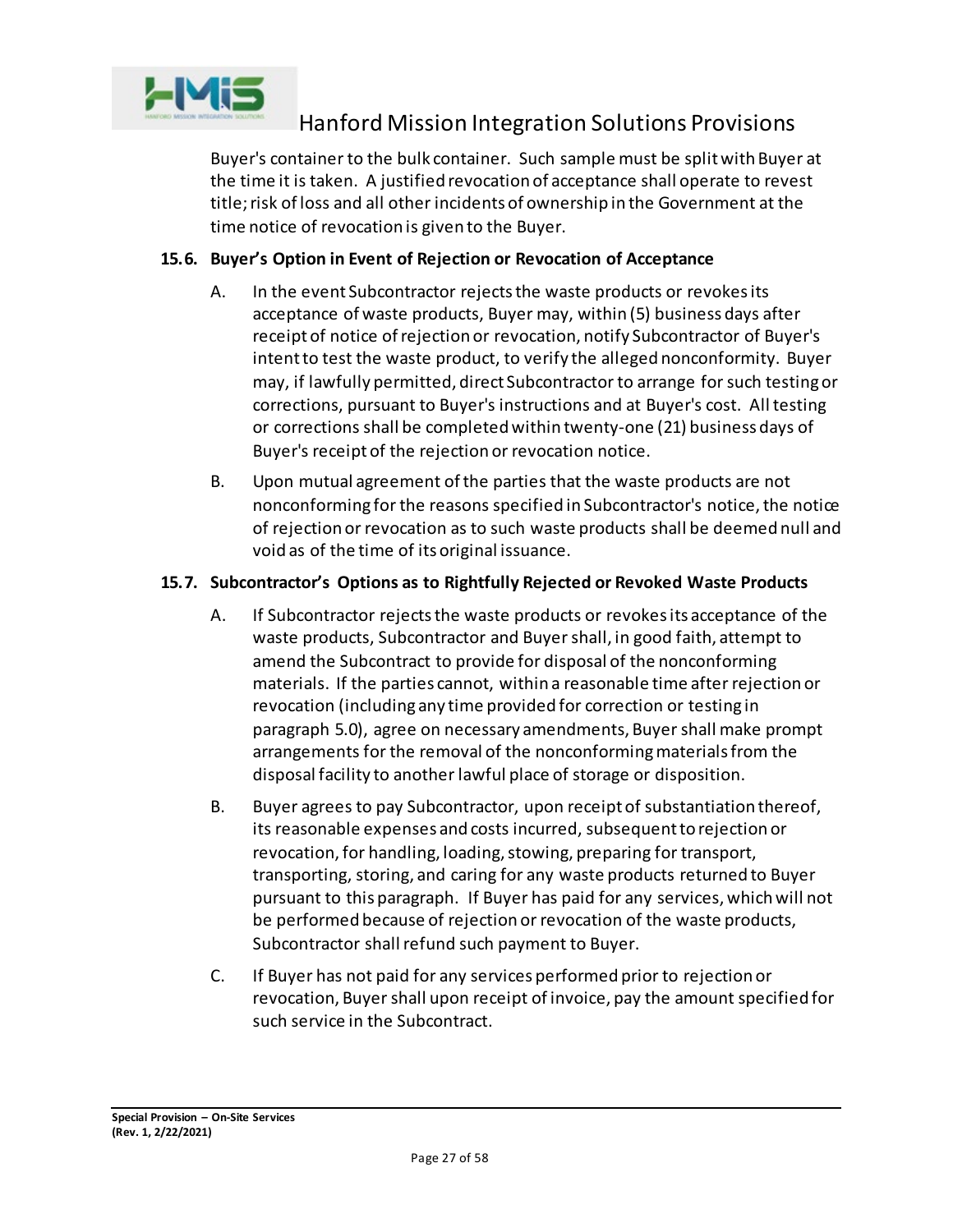

### <span id="page-27-0"></span>**15.8. Subcontractor Warranties**

- A. Subcontractor warrants and represents to the Buyer that:
	- 1. Subcontractor understands the currently known hazards and risks which are presented to human beings, property and the environment in the handling, transportation, storage, treatment, processing, and disposal of the waste products as they have been described by the Buyer in the Waste Profile Sheet; and,
	- 2. Subcontractor is engaged in the business of transportation, storage, and disposal of industrial and other wastes, and has developed the requisite expertise for the handling, transportation, storage, treatment, processing, and disposal of such; and,
	- 3. Subcontractor will handle, transport, store, treat, process, and dispose of the waste products in a safe and workmanlike manner and in full compliance with all valid and applicable statutes, ordinances, Subcontracts, rules and regulations of the Federal, state and local governments in whose jurisdictions such activities are performed under this Subcontract; and,
	- 4. Any and all vehicles or vessels, Waste Products containers and personnel to be provided by Subcontractor in the performance of this Subcontract have obtained or will obtain all permits, licenses, certificates or approvals required to comply with valid and applicable statues, ordinances, Subcontracts, rules and regulations of the Federal, state and local governments; and,
	- 5. The disposal facility (or facilities) has been issued, as of the date of execution of the Subcontract, all permits, licenses, certificates or approvals, required by valid and applicable statues, ordinances, Subcontracts, rules and regulations of the Federal, state and local governments in which such facility is located, necessary to allow such facility to accept and store, treat, process and dispose of the waste products. In addition, if required by Federal, state or local law, regulations or ordinance, Subcontractor has filed with the appropriate governmental agency a notification of hazardous waste activity and/or an application to operate a hazardous waste storage, treatment or disposal facility and the storage, treatment or disposal facility has achieved "interim status" as defined by Federal and applicable state law and regulations. Subcontractor shall provide Buyer with reasonable advance notice if any such permit, license,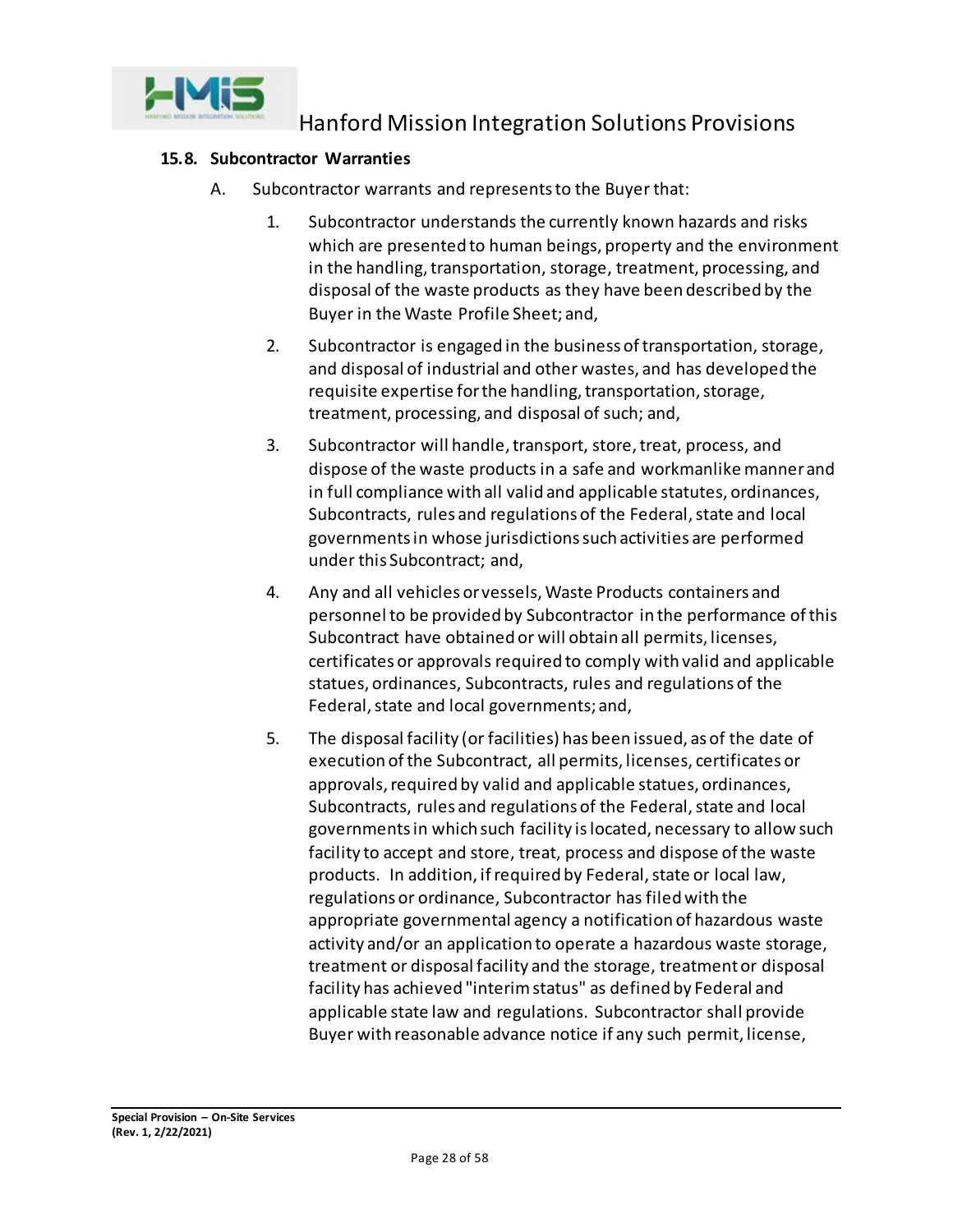

certificate, or approval is to expire and not to be renewed during the term of the Subcontract, or become the subject of judicial or administrative action seeking revocation or suspension. Such notice shall also be provided if Subcontractor determines not to seek any necessary permit, license, certificate, or approval, which becomes required after execution of the Subcontract.

6. If, during the term of this Subcontract, Subcontractor determines not to renew any existing permit, license, certificate or approval or not to seek any necessary permit, license, certificate or approval which becomes required after execution of the Subcontract, Buyer shall retain all the rights and remedies it may have at law or equity.

### <span id="page-28-0"></span>**15.9. Buyer Warranties**

- A. The Buyer warrants and represents to Subcontractor that:
	- 1. Waste products tendered to Subcontractor will conform to the descriptions and specifications contained in the Waste Profile Sheet; and,
	- 2. Buyer will prepare the waste products for transportation and tender to Subcontractor in accordance with all valid and applicable statues, ordinances, Subcontracts, rules and regulations of the Federal, state and local governments in whose jurisdiction such waste products are to be tendered to Subcontractor, pertaining to: (1) container specifications for any container not supplied by Subcontractor; and, (2) marking and labeling of all containers; and,
	- 3. Buyer has sole title, or the full right to transfer title, to waste products which will be tendered to Subcontractor.

#### <span id="page-28-1"></span>**15.10. Tender of Delivery**

Buyer shall tender delivery of the waste products to Subcontractor at times and places specified by the Buyer. Buyer shall, at the same time and place, tender to Subcontractor those completed documents, shipping papers or manifests as are required, for lawful transfer of the waste products to Subcontractor, by valid and applicable statutes, ordinances, Subcontracts, rules, or regulations of the Federal, state, or local governments

### <span id="page-28-2"></span>**15.11. Loading and Transportation of Waste Products**

A. The Subcontractor is to provide transportation, and/or loading, including but not limited to pumping. Subcontractor shall transport waste products to the disposal facility specified in the Subcontract. Subcontractor shall be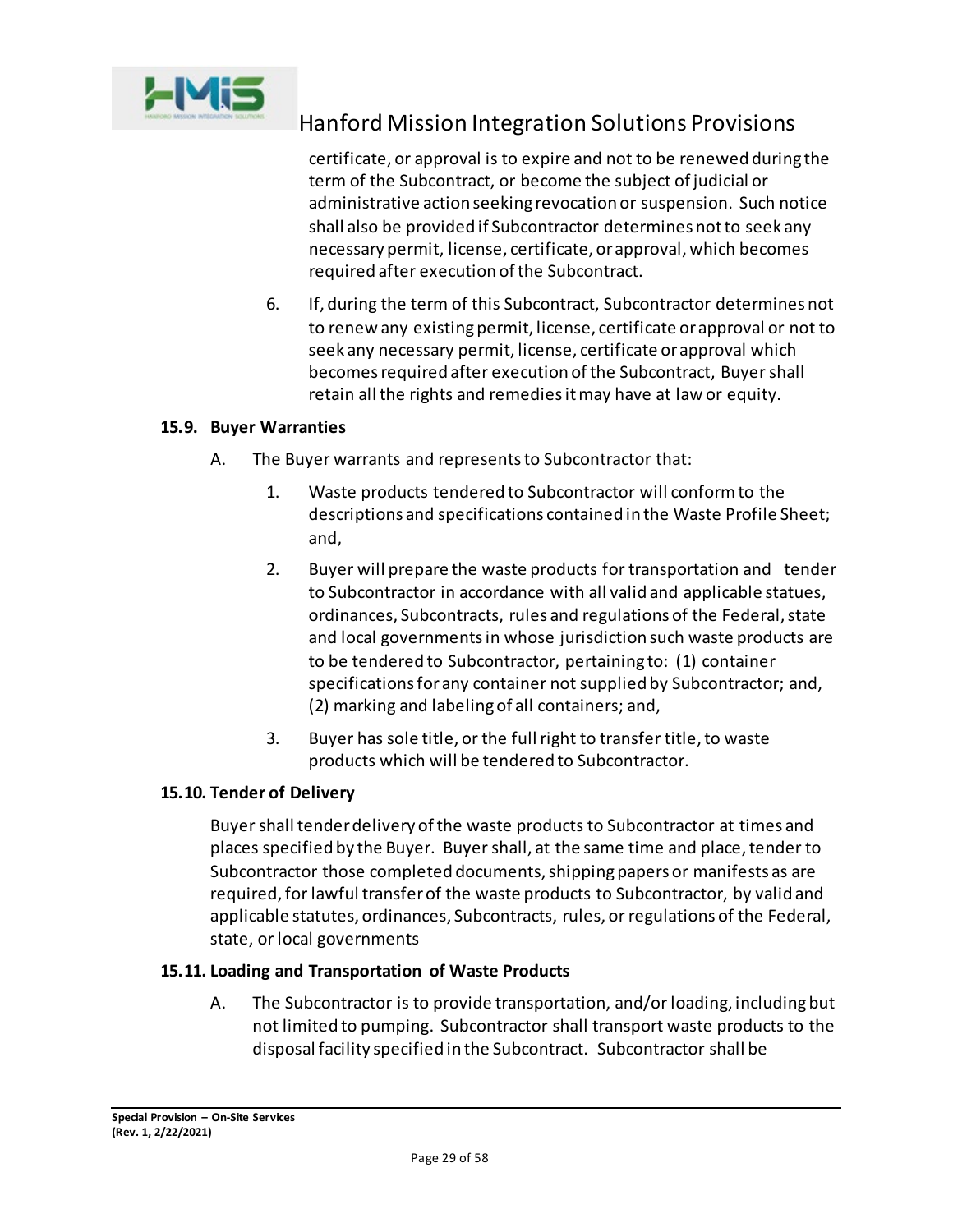

responsible for clean-up and disposal of any waste product spill during such loading or transportation and shall fully indemnify and hold Buyer harmless therefore.

B. The Subcontractor is to provide transportation services. Selection of transportation vehicles or vessels, times of travel and routes shall be solely determined by Subcontractor. However, Buyer shall have the right to refuse to load or permit the loading of its waste products if it reasonably finds that the transportation vehicle is unfit or unsafe for transportation of the waste products.

### **15.12. Disposal**

- <span id="page-29-0"></span>A. Subcontractor shall dispose of the waste products at the particular facility or facilities, referred to in the Subcontract as "the disposal facility." Subcontractor shall be solely responsible for determining the specific times and techniques for storage, processing, treatment, and disposal of the waste products. However, such processing, treatment and disposal shall occur within a reasonable time. Subcontractor shall submit to Buyer a Certificate of Treatment/Destruction for the waste products upon completion of disposal.
- B. If the Subcontractor uses, distributes, or sells any of the waste products or components or residue thereof, Subcontractor agrees to indemnify and save harmless the Buyer, its affiliates, its present and future officers or directors (or officials), employees and agents, from and against any and all liabilities, penalties, fines, forfeitures, demands, claims, causes or action, suites and costs and expenses incidental thereto (including, cost of defense, settlement and reasonable attorney's fees), which any or all of them may hereafter suffer, incur, be responsible for or pay out as a result of bodily injuries (including death) to any person, damage (including loss of use) to any property (public or private), contamination of or adverse effects on the environment, or any violation or alleged violation of statues, ordinances, Subcontracts, rules or regulations of any governmental entity or agency caused by or arising out of the use, distribution or sale of the waste products.

#### **15.13. Inspections**

<span id="page-29-1"></span>A. The Buyer shall have the right, but not the obligation, to inspect and obtain copies of all written licenses, permits or approvals, issued by any governmental entity or agency to Subcontractor or its lower-tier Subcontractors which are applicable to the performance of this Subcontract; to inspect transportation vehicles or vessels, containers or disposal facilities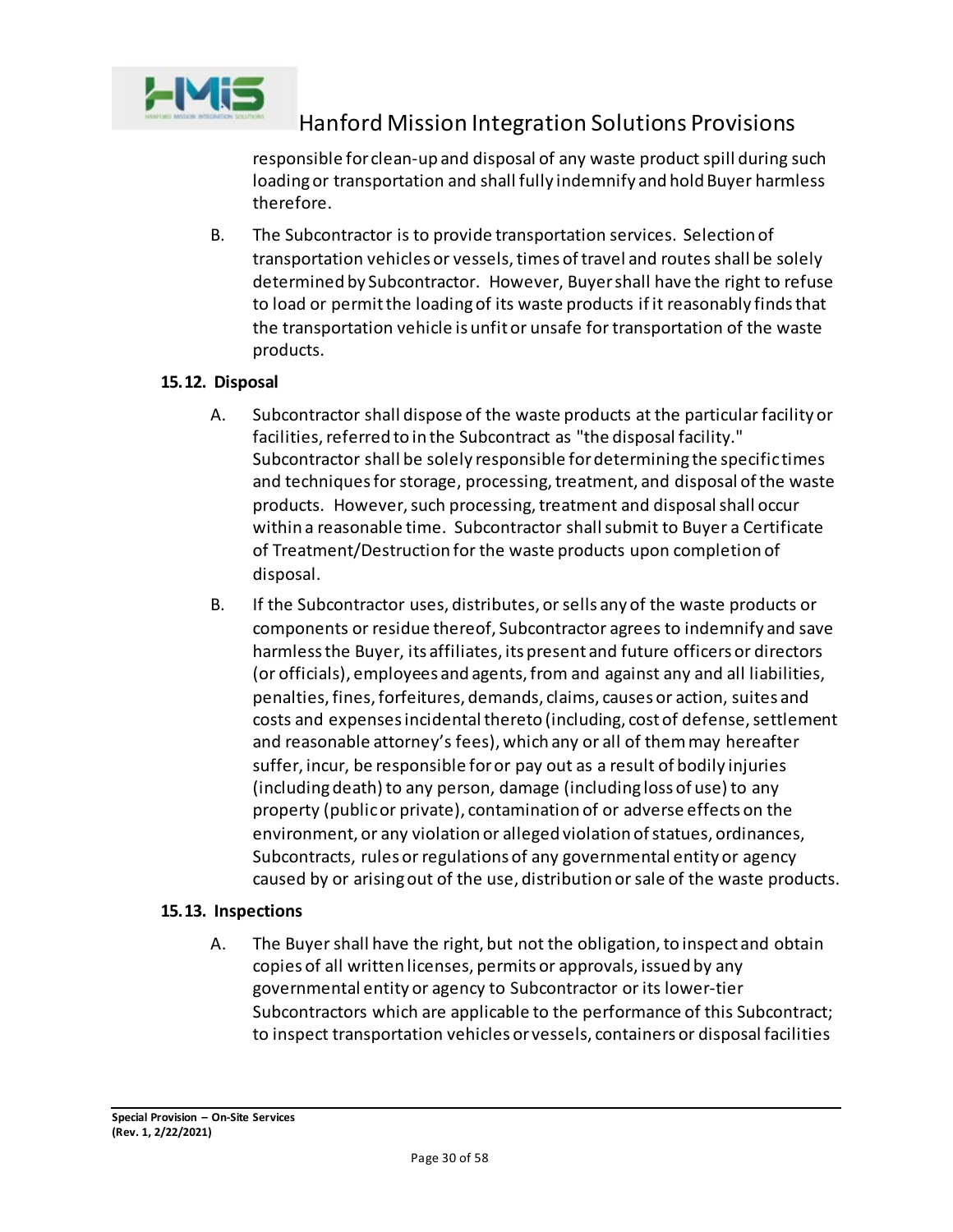

provided by Subcontractor; and to inspect the handling, loading, transportation, storage or disposal operations conducted by Subcontractor in the performance of this Subcontract. Such inspections or lack of inspections shall not operate to relieve Subcontractor of its responsibility or liability under this Subcontract.

B. Subcontractor shall have the right, but not the obligation, to inspect, sample, analyze or test any tendered waste products before accepting such products.

#### <span id="page-30-0"></span>**15.14. Non-exclusivity**

This Subcontract is not to be construed as granting Subcontractor the exclusive right to transport, hold, treat, and/or dispose of Buyer's waste, and Buyer reserves the right to Subcontract with other parties for such services as it deems necessary.

### <span id="page-30-1"></span>**16.0 TRANSPORTATION**

Transportation expenditures under this subcontract charged to Buyer are subject to Government audit. Compliance with instructions and requirements is essential. If transportation instructions are not adhered to, Subcontractor may be charged back any difference in freight costs. Unless otherwise specified in the body of the Subcontract, shipping is to be free on board (FOB) origin, freight collect.

#### <span id="page-30-2"></span>**16.1. General Requirements**

- A. All packages must be clearly marked with the Buyer, Subcontract number, and line item number.
- B. Bills of lading and packing lists must be identified by the Subcontract number and line item with one (1) copy being forwarded to the Buyer.
- C. Invoices that include two (2) copies of the paid transportation bill must accompany all freight charges.
- D. A separate transportation invoice itemizing the basis for the transportation charges must substantiate invoices on all Subcontracts, which include transportation expenditures as a result of a Subcontractor using his own vehicle.
- E. For third party billing instructions contact Traffic Management at (509) 376- 6638.
- F. All paperwork required by the Subcontract, such as test reports, certifications, and data sheets, must accompany the shipments to Buyer, unless otherwise specified in the Subcontract. If the document package is not obviously displayed, the exterior markings must indicate location of the paperwork.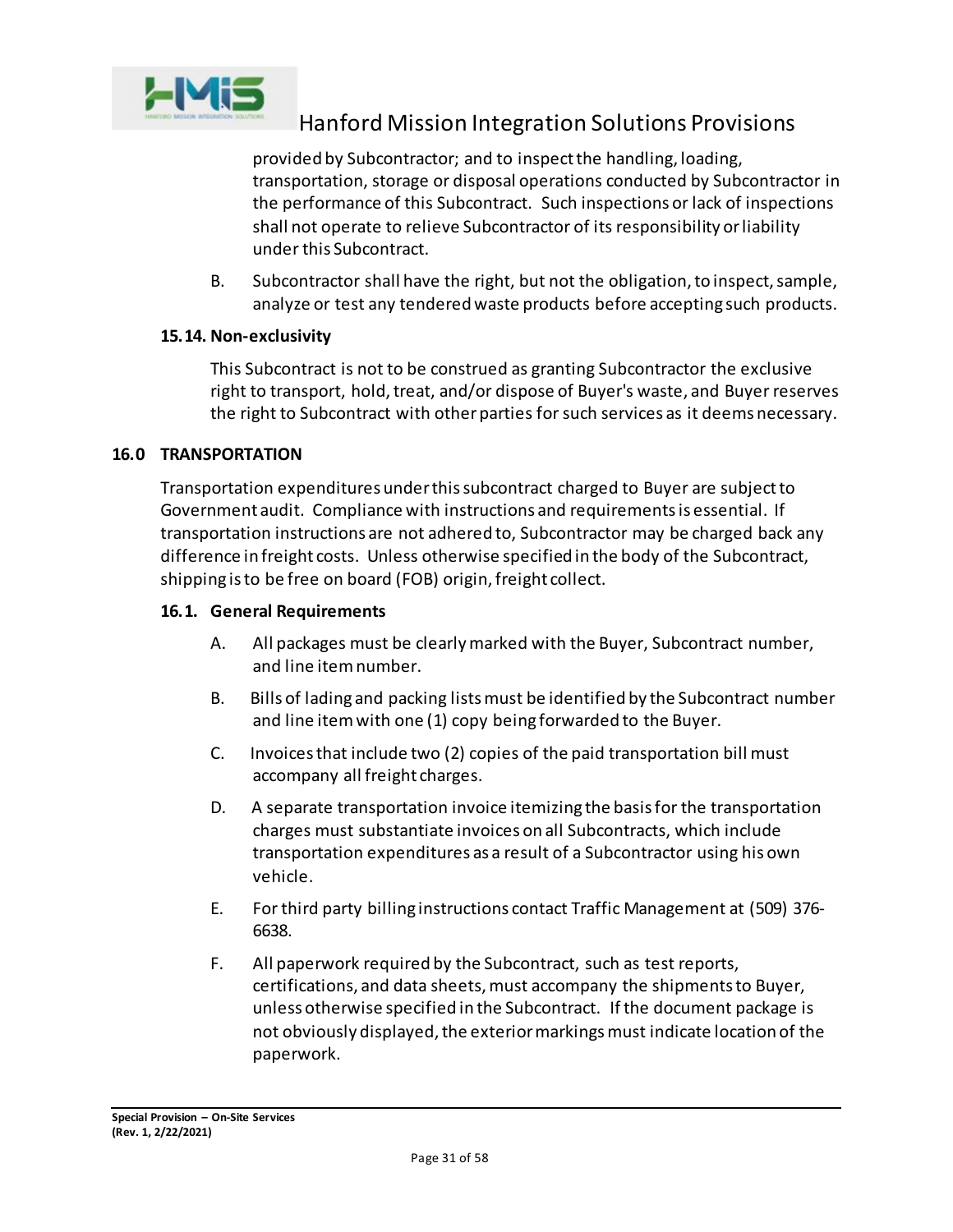

- G. Add to the Bill of Lading for collect shipments, the following notation: "Transportation charges herein are for the U.S. Government and the actual transportation cost paid to the carrier(s) by the shipper or consignee is to be reimbursed by the U.S. Government."
- H. When shipping to Buyer, use the following as the ship to address:

U.S. Department of Energy c/o (Hanford Mission Integration Solutions) Attn: (Subcontract or PO Number) 2355 Stevens Drive Richland, Washington 99354

### <span id="page-31-0"></span>**16.2. Value and Insurance**

It is the policy of the U.S. Department of Energy and Buyer not to pay for insurance against loss, damage, or destruction. Where Buyer will bear the cost of transportation and freight rates, are based upon released value, shipments must be released at the maximum value pertaining to the lowest freight rate. Subcontractors shall not under any circumstances charge back insurance costs to Buyer.

### <span id="page-31-1"></span>**16.3. Special Instructions for Various Methods of Transportation**

- **NOTE:** *Where the mode of transportation is not indicated on the face of the Subcontract, the Subcontractor shall not effect shipment without contacting the Buyer. The following is generally the preferred method.*
- A. Surface Transportation type of shipment as follows:
	- 1. For packages up to 150 lbs. each from any place in the Continental U.S.A., ship via United Parcel Service (UPS) surface or FedEx Ground and declare no value. (Do not insure.)
	- 2. Type of shipment For packages exceeding 150 lbs. each, or several packages exceeding a total of 150 lbs. but less than 1,000 lbs., ship collect via motor freight. If no specific motor freight routing is shown call the Buyer.
	- 3. Type of shipment For shipments exceeding 1,000 lbs. or any truckload quantity or over dimensional load call the Buyer or Buyer's traffic management department at (509) 376-6638 or (509) 376-6016 prior to shipment.
	- 4. Type of shipment For rail from all points, route to Richland, Washington via Union Pacific (UP); or Burlington Northern (BN) to Pasco for delivery by Washington Central Railroad Company (WCRC).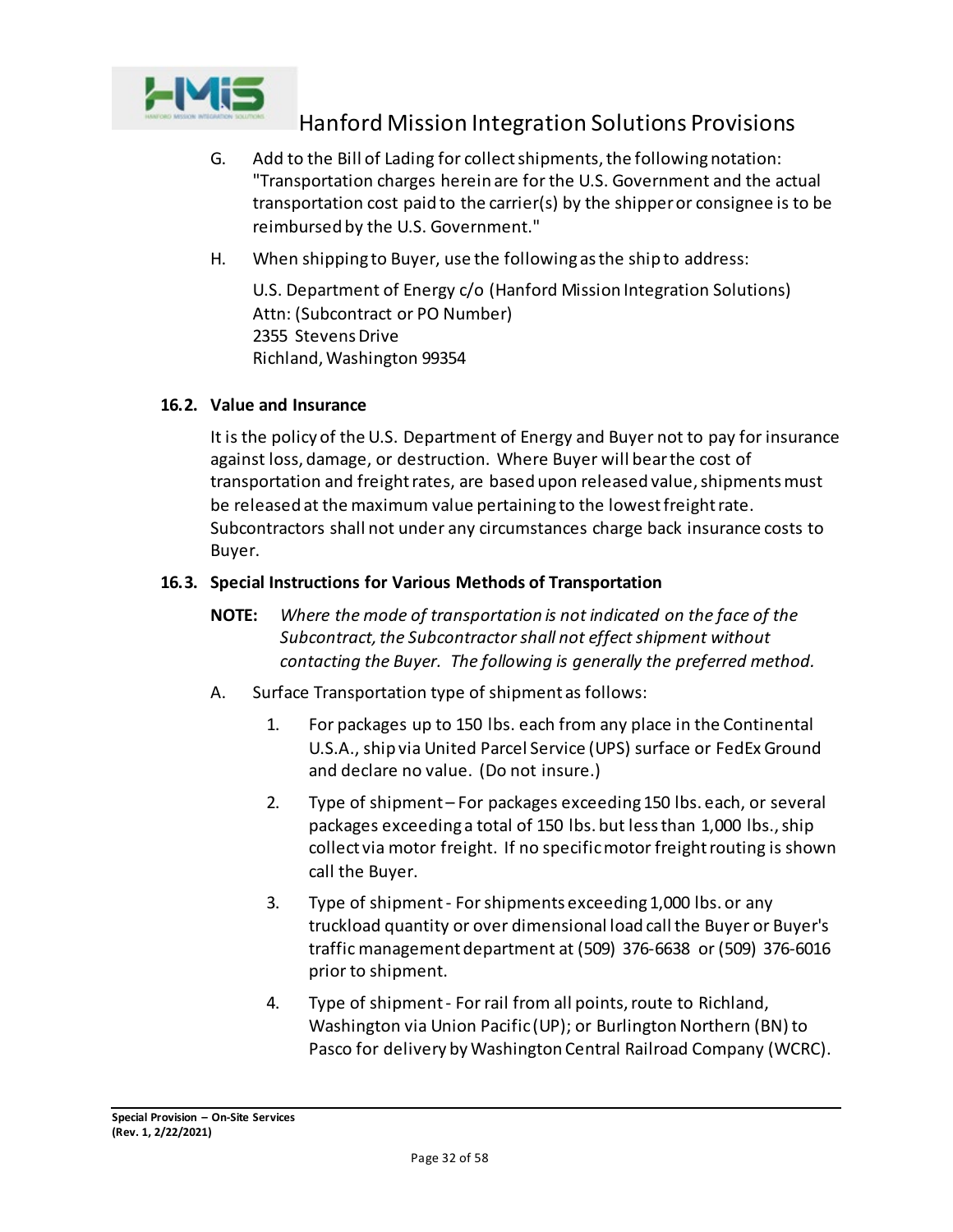

Under no circumstances should carload or less than carload shipments be forwarded via rail without specific prior authorization from the Buyer's traffic management department.

### <span id="page-32-0"></span>**16.4. Premium Transportation Restriction**

- A. Do not ship via premium transportation unless the Subcontract specifically states to do so, or without specific authorization from the Buyer.
- B. The Buyer is the only individual authorized to approve the use of premium transportation. Premium transportation includes the following: air freight, air express services, air freight forwarder, exclusive use truck, or the use of household goods carriers. NOTE: In some cases, air freight or air express routings are not considered "premium" but are the most economical means of transportation.

### <span id="page-32-1"></span>**16.5. Air Freight/Air Express Services/Exclusive Use Truck**

- A. Air Express Services:
	- 1. Type of shipment For packages up to 150 lbs. each, where a Subcontract specifies air freight or air express ship via federal Express priority or standard overnight service collect.
	- 2, Type of shipment For packages over 150 lbs. in actual or dimensional weight, call the buyer's traffic management department at (509) 376-6638 for specific routing instructions prior to shipment. NOTE: Dimensional formula in inches is: length x width x height; divided by 194.
- B. Exclusive use truck or electronic/padded van service. Do not use without Buyer's traffic management department approval.

#### <span id="page-32-2"></span>**16.6. General Notes and Restrictions**

- A. UPS size and weight restrictions. Packages can be up to 108 inches in length with up to 165 inches in length and girth combined, and 150 lbs. total weight per package.
- B. Subcontractors shall follow routing instructions specified in the Subcontract or provided verbally by the Buyer or Buyer's traffic management department.
- C. Subcontractor shall ship materials routed via UPS as UPS collect, unless otherwise authorized by the Buyer.
- D. All air and surface routings, as specifically authorized by the Buyer, shall be shipped freight-collect. General Services Administration (GSA) schedule materials are exempt from this instruction and will be shipped in accordance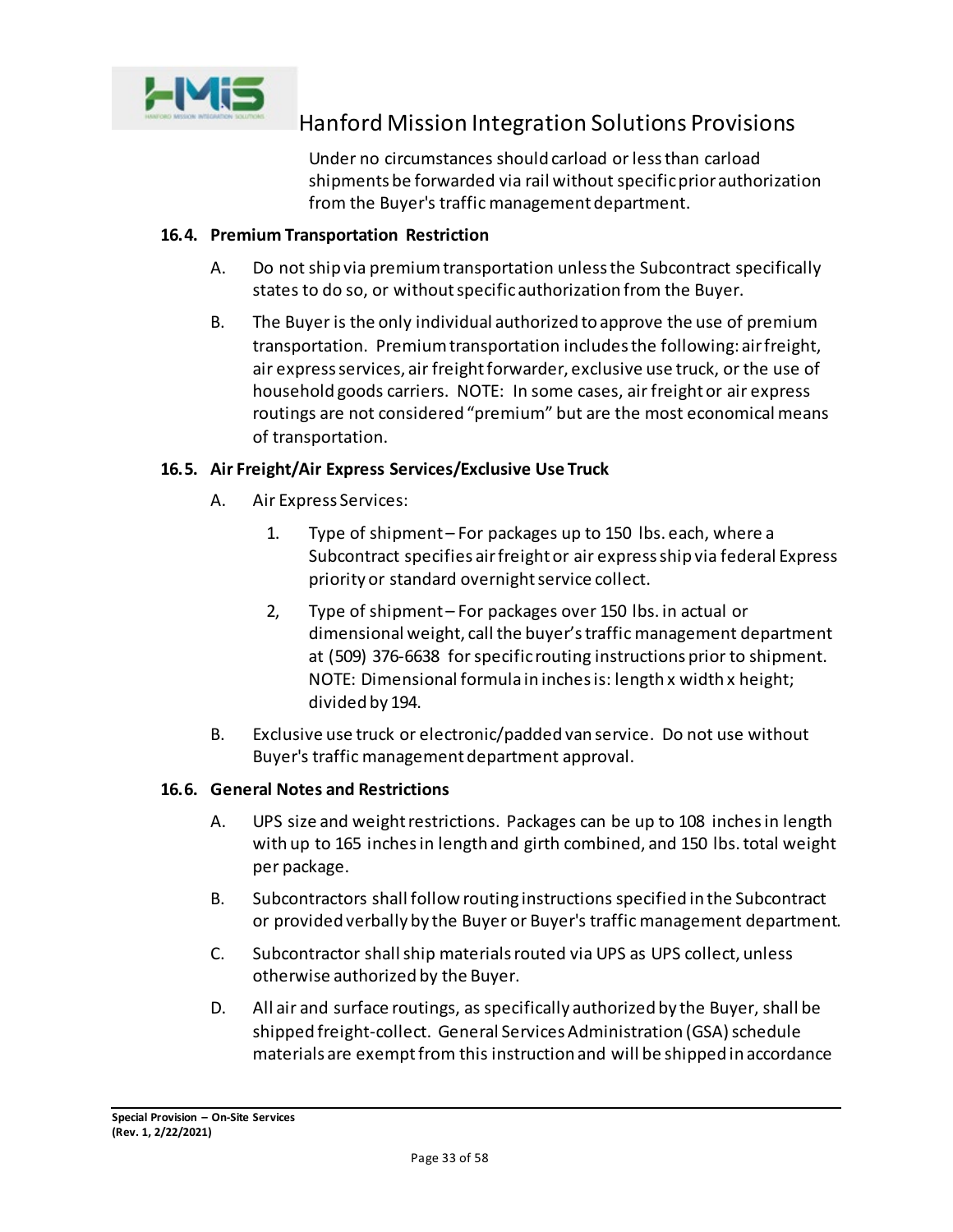

with applicable schedule terms and conditions. Freight costs resulting from failure to comply with these instructions are the responsibility of the Subcontractor.

- E. Immediately following each premium shipment, Subcontractor shall advise Buyer of the date of shipment, complete routing, and carriers' progressive (PRO) number or air bill number.
- F. Any hazardous materials shipped under this Subcontract shall be properly packaged, marked, labeled, and certified to the carrier that the shipment is in proper condition for transportation according to the regulations of the *Department of Transportation* (DOT) CFR 49 parts 171-178 or the International Air Transport Association (IATA) air regulations.
- G. Notify the Buyer a minimum of twenty-four (24) hours in advance of the following incoming shipments:
	- a. Firearms, ammunition, and Department of Transportation (DOT) Class 1 explosives
	- b. Hazardous or chemical products that requires special handling or transportation precautions or considerations (e.g. toxic or flammable)
	- c. Oversized or products that require special handling for unloading or movement such as cranes, pilot cars or specialized handling equipment.
- H. Additional provisions may be applicable to shipments of radioactive materials (RAM), or special nuclear materials (SNM).

### <span id="page-33-1"></span><span id="page-33-0"></span>**17.0 PRIME CONTRACT FLOW DOWN PROVISIONS**

### **17.1. DOE-H-2080 (Apr 2018)** *(Amended***)**

### *DOE-H-2080 Workplace Substance Abuse Programs At Doe Sites (Apr 2018) (Amended)*

Subcontractor shall conduct activities in accordance with those DOE commitments to the Defense Nuclear Facilities Safety Board (DNFSB) which are contained in implementation plans and other DOE correspondence to the DNFSB. Subcontractor shall support preparation of DOE and Buyer responses to DNFSB issues and recommendations which affect or can affect Subcontract work. Based on Buyer's direction, Subcontractor shall fully cooperate with the DNFSB and provide access to such work areas, personnel, and information as necessary. Subcontractor shall maintain a document process consistent with the DOE manual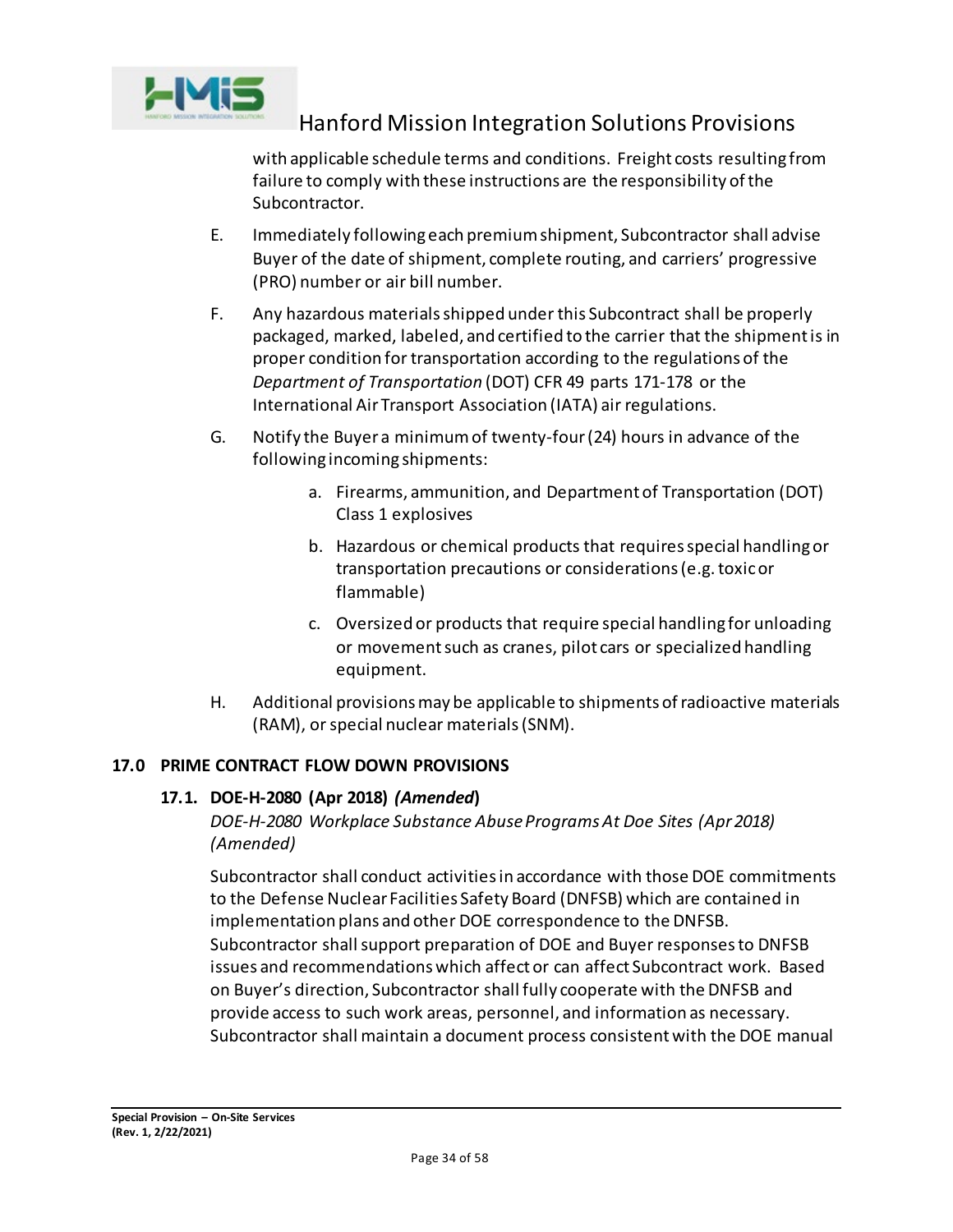

on interface with the DNFSB. The Subcontractor shall be accountable for ensuring that lower-tier subcontractors adhere to these requirements.

### <span id="page-34-0"></span>**17.2. DOE-H-2080 (Apr 2018) (***Amended***)**

*DOE-H-2080 Workplace Substance Abuse Programs At Doe Sites (Apr2018) (Amended)*

- A. Program implementation. Subcontractor shall, consistent with 10 CFR part 707, Workplace Substance Abuse Programs at DOE Sites, incorporated herein by reference with full force and effect, develop, implement, and maintain a workplace substance abuse program.
- B. Remedies. In addition to any other remedies available to Buyer, Subcontractor's failure to comply with the requirements of 10 CFR part 707 or to perform in a manner consistent with its approved program may render Subcontractor subject to: the suspension of contract payments, or, where applicable, a reduction in fee; termination for default; and suspension or debarment by DOE and/or Buyer.
- C. Buyer shall periodically monitor Subcontractor's implementation of the program for effectiveness and compliance with 10 CFR part 707. Subcontractor shall allow Buyer and its representatives all access to information, records, facilities, and employees Buyer deems necessary to perform this periodic monitoring. Buyer may request, and Subcontractor shall promptly provide, any information, data, documents, and records Buyer requests as part of Buyer's periodic monitoring of Subcontractor's program.
- D. Subcontracts.
	- 1. Subcontractor agrees to notify Buyer reasonably in advance of, but not later than 30 days prior to, the award of any lower-tier subcontract Subcontractor believes may be subject to the requirements of 10 CFR part 707, unless Buyer agrees to a different date.
	- 2. Subcontractor shall require all lower-tier subcontracts subject to the provisions of 10 CFR part 707 to agree to develop and implement a workplace substance abuse program that complies with the requirements of 10 CFR part 707, Workplace Substance Abuse Programs at DOE Sites, as a condition for award of the subcontract. Subcontractor shall review and approve each lower-tier subcontractor's program, and shall periodically monitor each subcontractor's implementation of the program for effectiveness and compliance with 10 CFR part 707.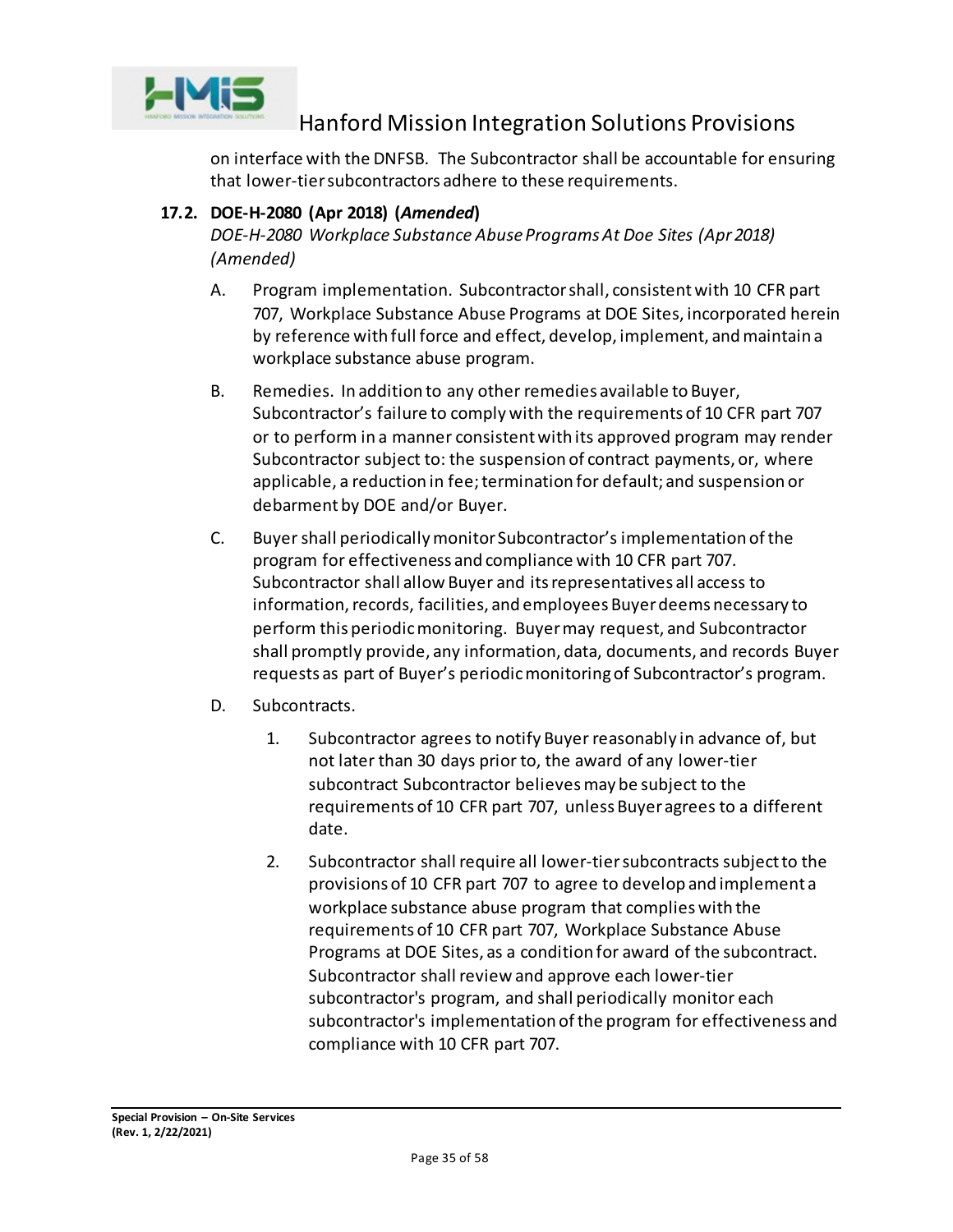

3. Subcontractor agrees to include, and require the inclusion of, the requirements of this clause in all subcontracts, at any tier, that are subject to the provisions of 10 CFR part 707. [https://www.energy.gov/ehss/contractor-workplace-substance](https://www.energy.gov/ehss/contractor-workplace-substance-abuse-)[abuse-p](https://www.energy.gov/ehss/contractor-workplace-substance-abuse-)rogram-doe-sites-10-cfr-707

### <span id="page-35-0"></span>**17.3. Radiological Site Services and Records**

- A. Buyer shall obtain Radiological Site Services (RSS) and occupational medical services for Subcontractor employees performing hazardous work that may expose workers to chemical, physical (including radiological), and biological, and/or similar hazards.
- B. DEAR 952.223-75, Preservation of Individual Occupational Radiation Exposure Records, and DEAR 970.5204-3, Access to and Ownership of Records, are implemented as follows with respect to radiological records: Radiological exposure records generated during the performance of Hanfordrelated activities will be maintained by the designated provider of this service listed in Prime Contract Attachment entitled, Hanford Site Services and Interface Requirements Matrix, and are the property of DOE.

### <span id="page-35-1"></span>**17.4. Occupational Medical Services and Records**

- A. Buyer shall obtain Occupational Medical Services for Subcontractor employees performing hazardous work that may expose workers to chemical, physical (including radiological), and biological, and/or similar hazards
- B. Occupational Medical Services for employees performing work under this Subcontract are provided by the Hanford Site occupational medical services contractor DEAR 970.5204-3, Access to and Ownership of Records, is implemented as follows with respect to occupational medical records. Occupational medical records generated during the performance of Hanfordrelated activities shall be maintained by the Hanford Site occupational medical services provider and are the property of DOE.

### <span id="page-35-2"></span>**17.5. Hanford Site Services and Interface Requirements Matrix**

Buyer shall establish a protocol with each Hanford Site contractor identified in Prime Contract Section J Attachment entitled, Hanford Site Services and Interface Requirements Matrix; this protocol shall establish the basis to perform contract work scope within a nuclear facility, or perform work scope that affects the safety basis of a nuclear facility, that is operated by the Hanford Site contractor who has responsibility for the nuclear facility.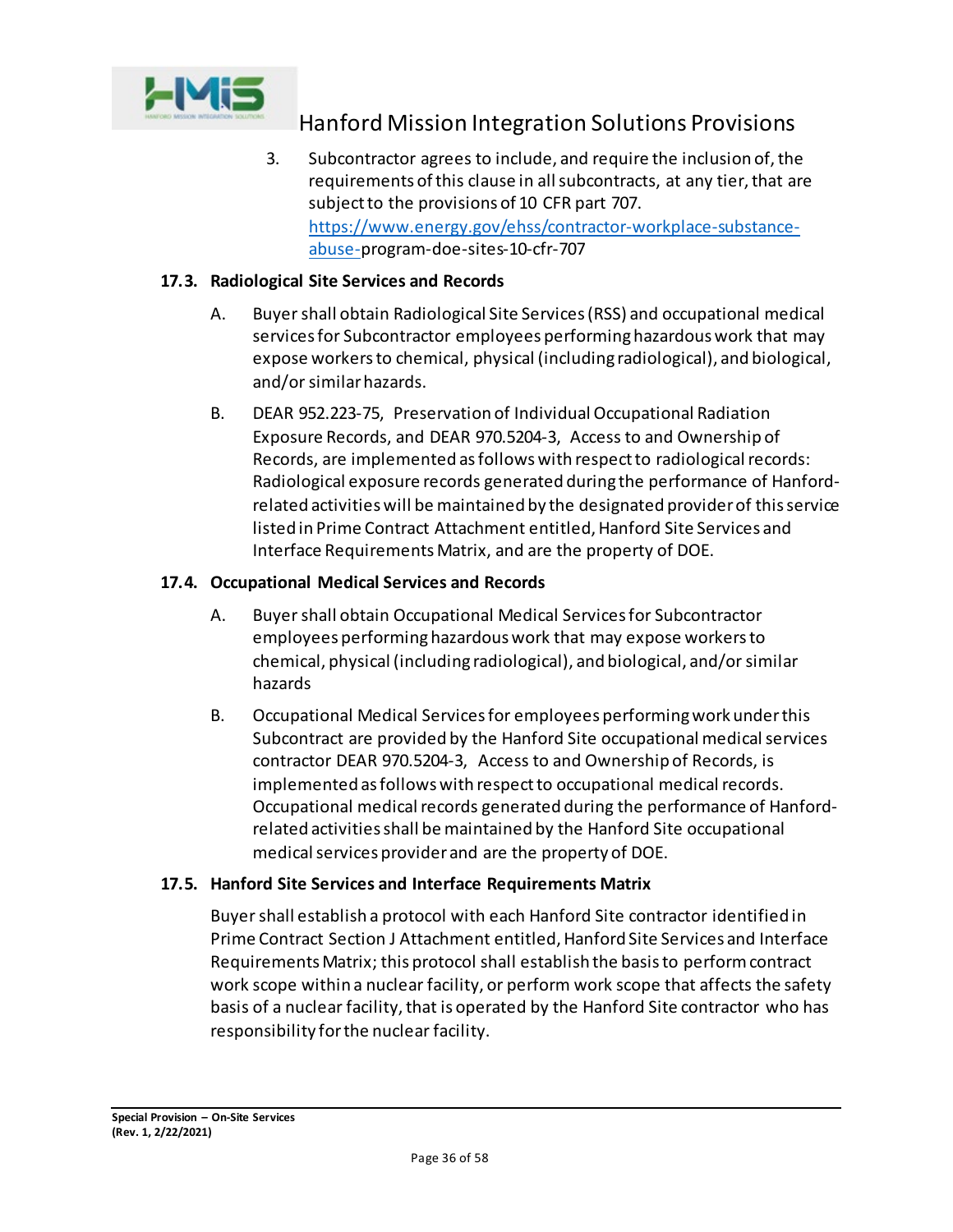

Subcontractor agrees to comply in performing work under its Subcontract with all facility safety authorization basis and nuclear safety requirements protocols that are established by the Hanford Site contractor responsible for the nuclear facility. Subcontractor further agrees to flow-down all applicable protocols to its lower-tier subcontractors.

### <span id="page-36-0"></span>**17.6. FAR 52.237-3 Continuity of Services. (Jan 1991)** *(Amended***)**

- A. Subcontractor recognizes that the services under this contract are vital to the Government and must be continued without interruption and that, upon subcontract expiration, a successor, either the Government or another contractor, may continue them. The Subcontractor agrees to (1) furnish phase-in training and (2) exercise its best efforts and cooperation to effect an orderly and efficient transition to a successor.
- B. Subcontractor shall, upon the Buyer's written notice, (1) furnish phase-in, phase-out services for up to 90 days after this Subcontract expires and (2) negotiate in good faith a plan with a successor to determine the nature and extent of phase-in, phase-out services required. The plan shall specify a training program and a date for transferring responsibilities for each division of work described in the plan, and shall be subject to the Buyer's approval. The Subcontractor shall provide sufficient experienced personnel during the phase-in, phase-out period to ensure that the services called for by this contract are maintained at the required level of proficiency.
- C. The Subcontractor shall allow as many personnel as practicable to remain on the job to help the successor maintain the continuity and consistency of the services required by this contract. The Subcontractor also shall disclose necessary personnel records and allow the successor to conduct on-site interviews with these employees. If selected employees are agreeable to the change, the Subcontractor shall release them at a mutually agreeable date and negotiate transfer of their earned fringe benefits to the successor.
- D. Subcontractor shall be reimbursed for all reasonable phase-in, phase-out costs (i.e., costs incurred within the agreed period after contract expiration that result from phase-in, phase-out operations).

#### <span id="page-36-1"></span>**17.7. 52.245-1 Government Property (Jan 2017)**

*As Modified By Dear 952.245-5 (Amended)*

A. Definitions. As used in this clause: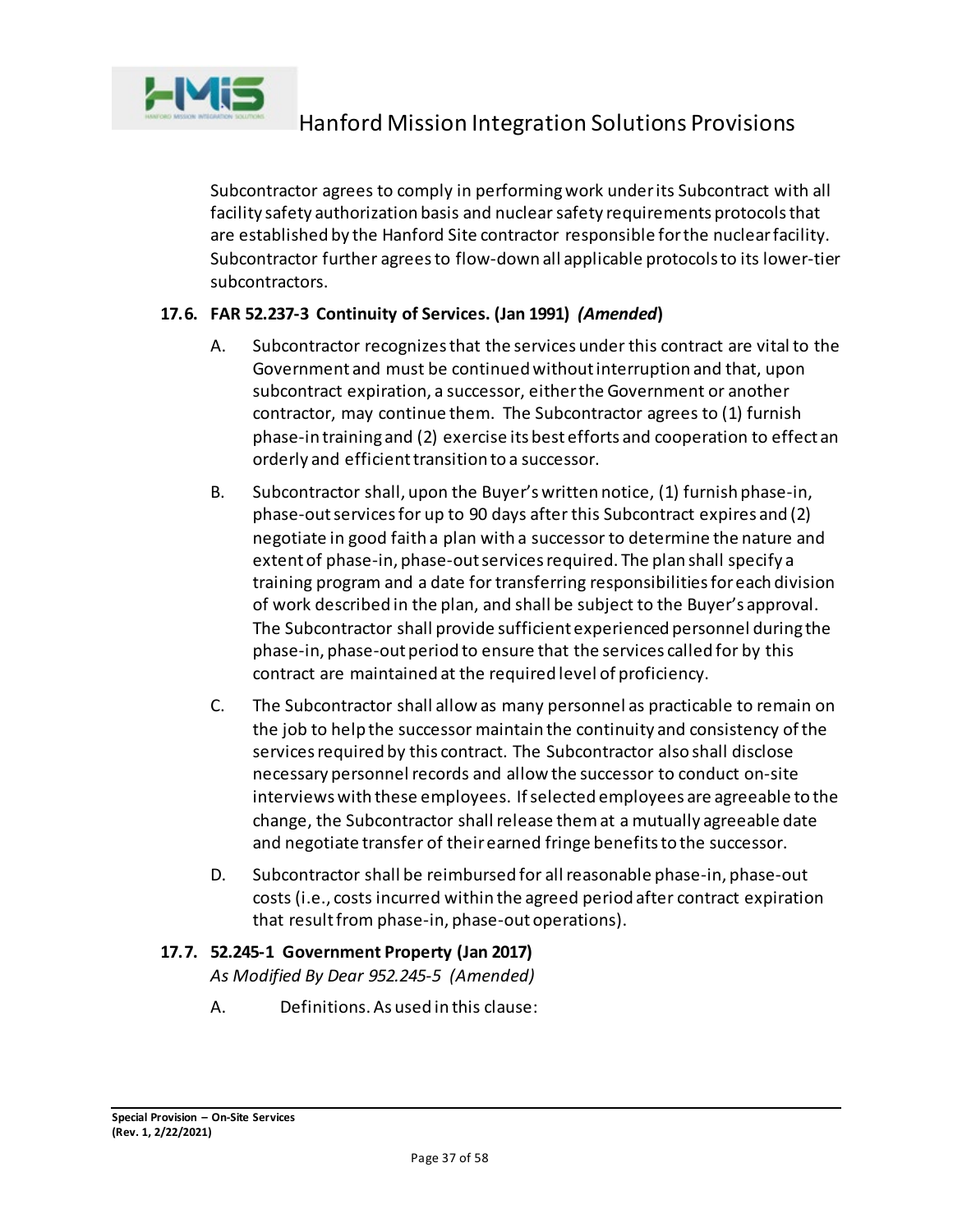

"Cannibalize" means to remove parts from Government property for use or for installation on other Government property.

"Contractor-acquired property" means property acquired, fabricated, or otherwise provided by the Subcontractor for performing a contract, and to which the Government has title.

"Contractor inventory" means –

- 1. Any property acquired by and in the possession of a Contractor or subcontractor under a contract for which title is vested in the Government and which exceeds the amounts needed to complete full performance under the entire contract
- 2. Any property that the Government is obligated or has the option to take over under any type of contract, e.g., as a result either of any changes in the specifications or plans thereunder or of the termination of the contract (or subcontract thereunder), before completion of the work, for the convenience or at the option of the Government; and

Government-furnished property that exceeds the amounts needed to complete full performance under the entire contract.

"Contractor's managerial personnel" means the Subcontractor's directors, officers, managers, superintendents, or equivalent representatives who have supervision or direction of –

- 1. All or substantially all of the Subcontractor's business;
- 2. All or substantially all of the Subcontractor's operation at any one plant or separate location; or
- 3. A separate and complete major industrial operation.

"Demilitarization" means rendering a product unusable for, and not restorable to, the purpose for which it was designed or is customarily used.

"Discrepancies incident to shipment" means any differences (e.g., count or condition) between the items documented to have been shipped and items actually received.

"Equipment" means a tangible item that is functionally complete for its intended purpose, durable, nonexpendable, and needed for the performance of a contract. Equipment is not intended for sale, and does not ordinarily lose its identity or become a component part of another article when put into use. Equipment does not include material, real property, special test equipment, or special tooling.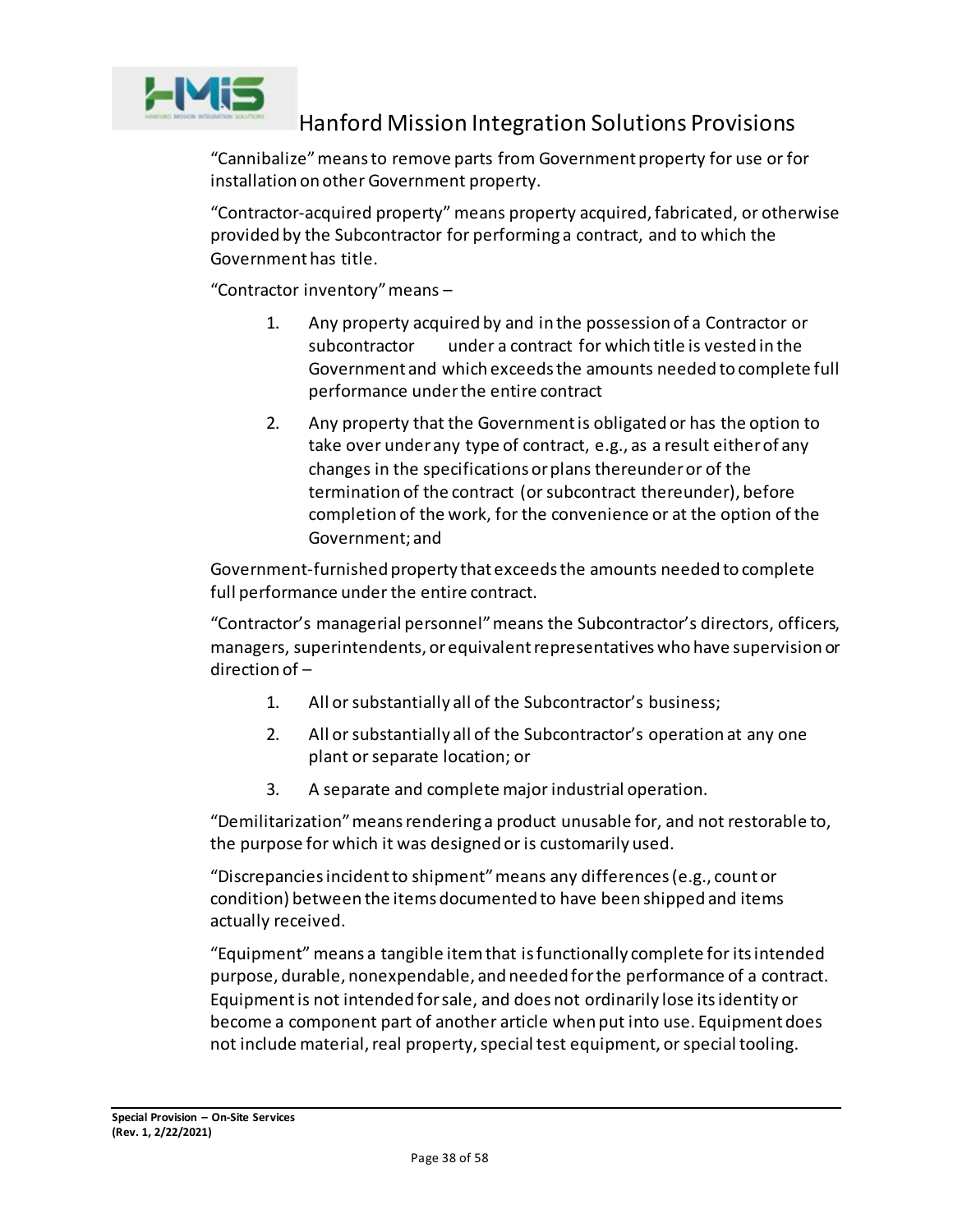

"Government-furnished property" means property in the possession of, or directly acquired by, the Government and subsequently furnished to Subcontractor for performance of a contract. Government-furnished property includes, but is not limited to, spares and property furnished for repair, maintenance, overhaul, or modification. Government-furnished property also includes contractor-acquired property if the contractor-acquired property is a deliverable under a cost contract when accepted by the Government for continued use under the contract.

"Government property" means all property owned or leased by the Government. Government property includes both Government- furnished and contractoracquired property. Government property includes material, equipment, special tooling, special test equipment, and real property. Government property does not include intellectual property and software.

"Loss of Government property" means unintended, unforeseen, or accidental loss, damage or destruction to Government property that reduces the Government's expected economic benefits of the property. Loss of Government property does not include purposeful destructive testing, obsolescence, normal wear and tear or manufacturing defects. Loss of Government property includes, but is not limited to –

- 1. Items that cannot be found after a reasonable search;
- 2. Theft;
- 3. Damage resulting in unexpected harm to property requiring repair to restore the item to usable condition; or
- 4. Destruction resulting from incidents that render the item useless for its intended purpose or beyond economical repair.

"Material" means property that may be consumed or expended during the performance of a contract, component parts of a higher assembly, or items that lose their individual identity through incorporation into an end item. Material does not include equipment, special tooling, special test equipment, or real property.

"Nonseverable" means property that cannot be removed after construction or installation without substantial loss of value or damage to the installed property or to the premises where installed.

"Precious metals" means silver, gold, platinum, palladium, iridium, osmium, rhodium, and ruthenium.

"Production scrap" means unusable material resulting from production, engineering, operations and maintenance, repair, and research and development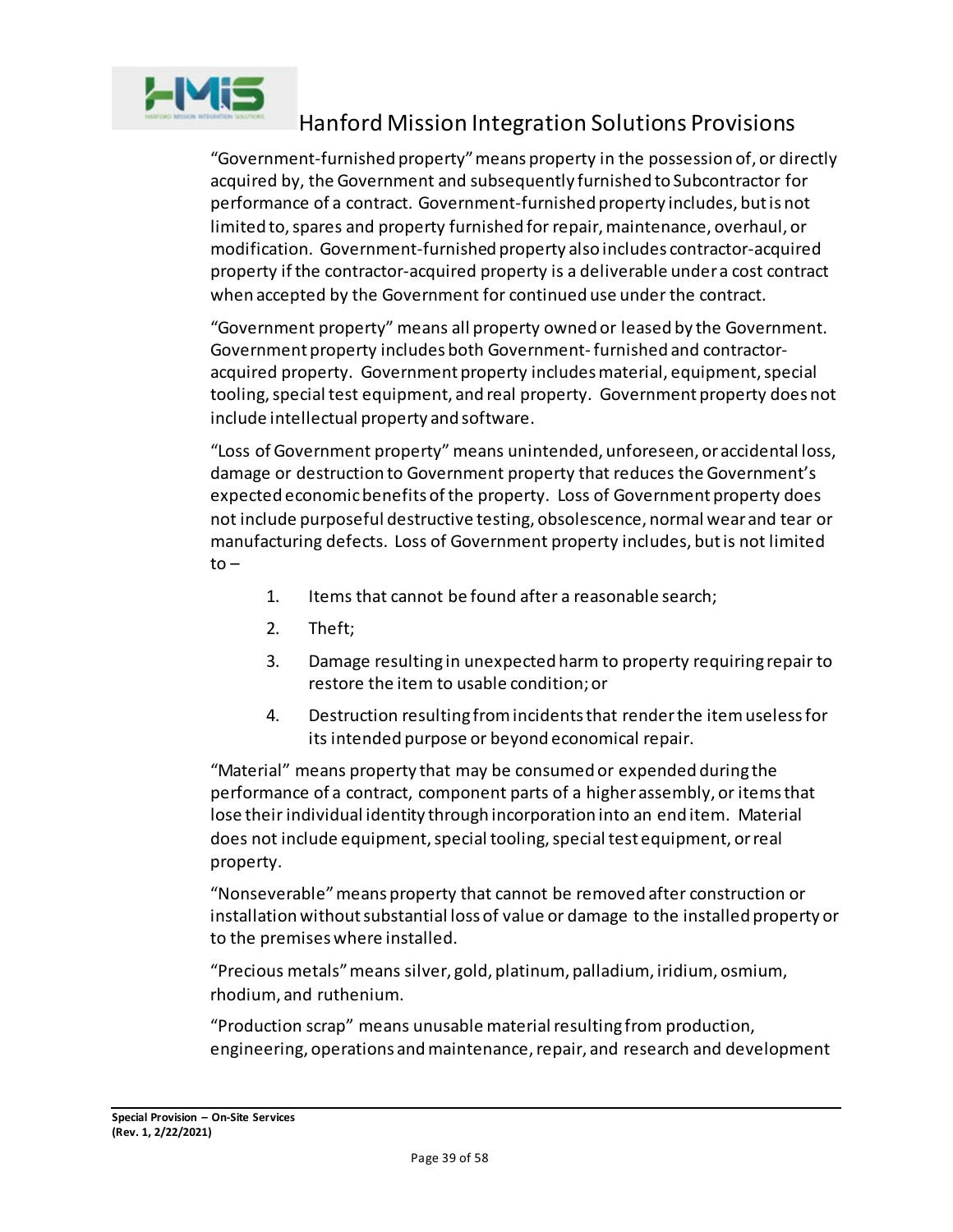

contract activities. Production scrap may have value when re-melted or reprocessed, e.g., textile and metal clippings, borings, and faulty castings and forgings.

"Property" means all tangible property, both real and personal.

"Property Administrator" means an authorized representative of the Contracting Officer appointed in accordance with agency procedures, responsible for administering the contract requirements and obligations relating to Government property in the possession of a Contractor.

"Property records" means the records created and maintained by the contractor in support of its stewardship responsibilities for the management of Government property.

"Provide" means to furnish, as in Government-furnished property, or to acquire, as in contractor-acquired property.

"Real property" See Federal Management Regulation 102-71.20 (41 CFR 102- 71.20).

"Sensitive property" means property potentially dangerous to the public safety or security if stolen, lost, or misplaced, or that shall be subject to exceptional physical security, protection, control, and accountability. Examples include weapons, ammunition, explosives, controlled substances, radioactive materials, hazardous materials or wastes, or precious metals.

"Unit acquisition cost" means –

- 1. For Government-furnished property, the dollar value assigned by the Government and identified in the contract; and
- 2. For contractor-acquired property, the cost derived from the Contractor's records that reflect consistently applied generally accepted accounting principles.
- B. Property management.
	- 1. The Subcontractor shall have a system of internal controls to manage (control, use, preserve, protect, repair, and maintain) Government property in its possession. The system shall be adequate to satisfy the requirements of this clause. In doing so, the Subcontractor shall initiate and maintain the processes, systems, procedures, records, and methodologies necessary for effective and efficient control of Government property. The Subcontractor shall disclose any significant changes to its property management system to the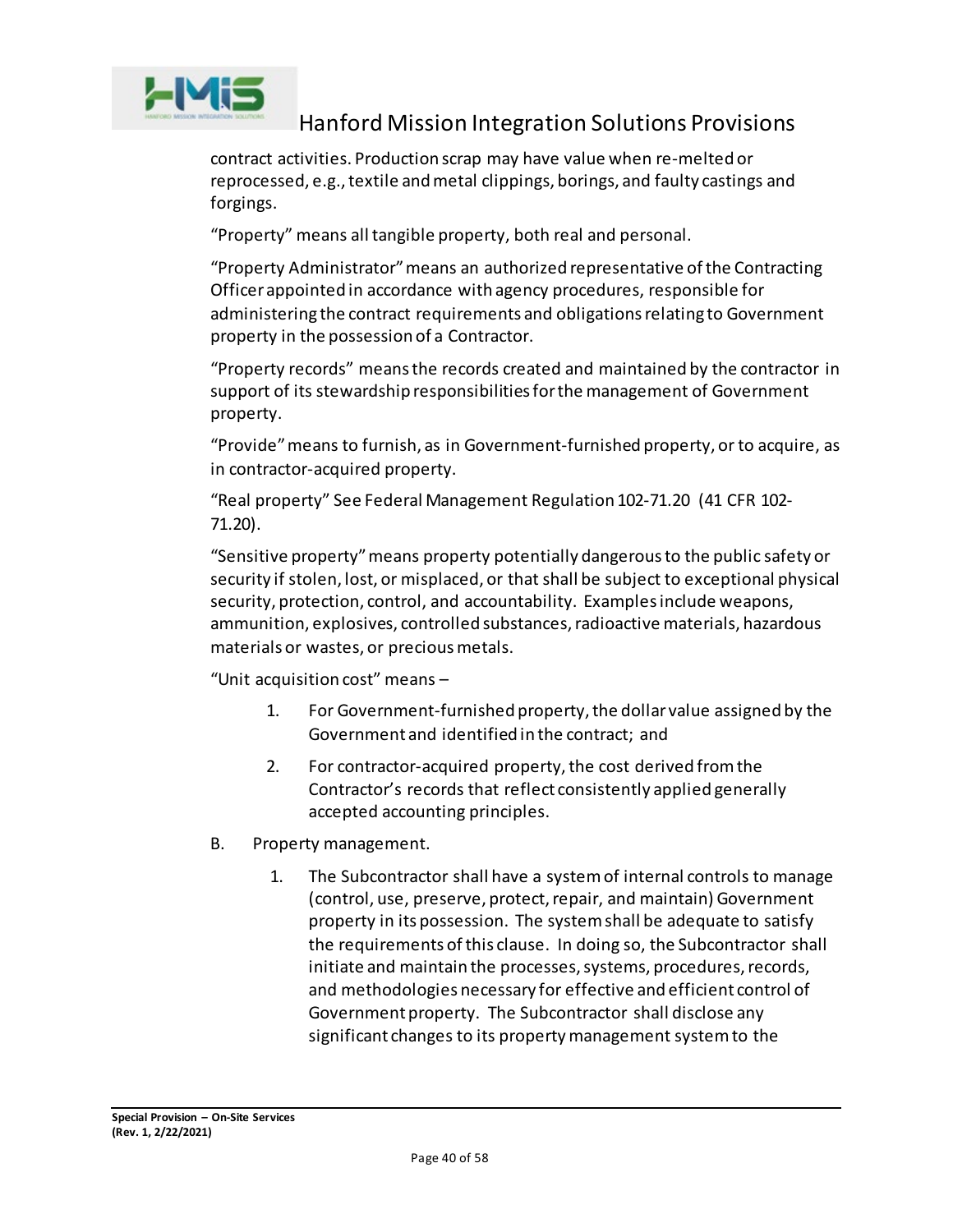

Property Administrator prior to implementation of the changes. The Subcontractor may employ customary commercial practices, voluntary consensus standards, or industry-leading practices and standards that provide effective and efficient Government property management that are necessary and appropriate for the performance of this contract (except where inconsistent with law or regulation).

- 2. The Subcontractor's responsibility extends from the initial acquisition and receipt of property, through stewardship, custody, and use until formally relieved of responsibility by authorized means, including delivery, consumption, expending, sale (as surplus property), or other disposition, or via a completed investigation, evaluation, and final determination for lost property. This requirement applies to all Government property under the Subcontractor's accountability, stewardship, possession, or control, including its vendors or subcontractors (see paragraph  $(f)(1)(v)$  of this clause).
- 3. The Subcontractor shall include the requirements of this clause in all subcontracts under which Government property is acquired or furnished for subcontract performance.
- 4. The Subcontractor shall establish and maintain procedures necessary to assess its property management system effectiveness and shall perform periodic internal reviews, surveillances, self-assessments, or audits. Significant findings or results of such reviews and audits pertaining to Government property shall be made available to the Property Administrator.
- C. Use of Government property.
	- 1. The Subcontractor shall use Government property, either furnished or acquired under this contract, only for performing this contract, unless otherwise provided for in this contract or approved by the DOE Contracting Officer.
	- 2. Modifications or alterations of Government property are prohibited, unless they are –
		- a. Reasonable and necessary due to the scope of work under this contract or its terms and conditions;
		- b. Required for normal maintenance; or
		- c. Otherwise authorized by the Contracting Officer or Buyer.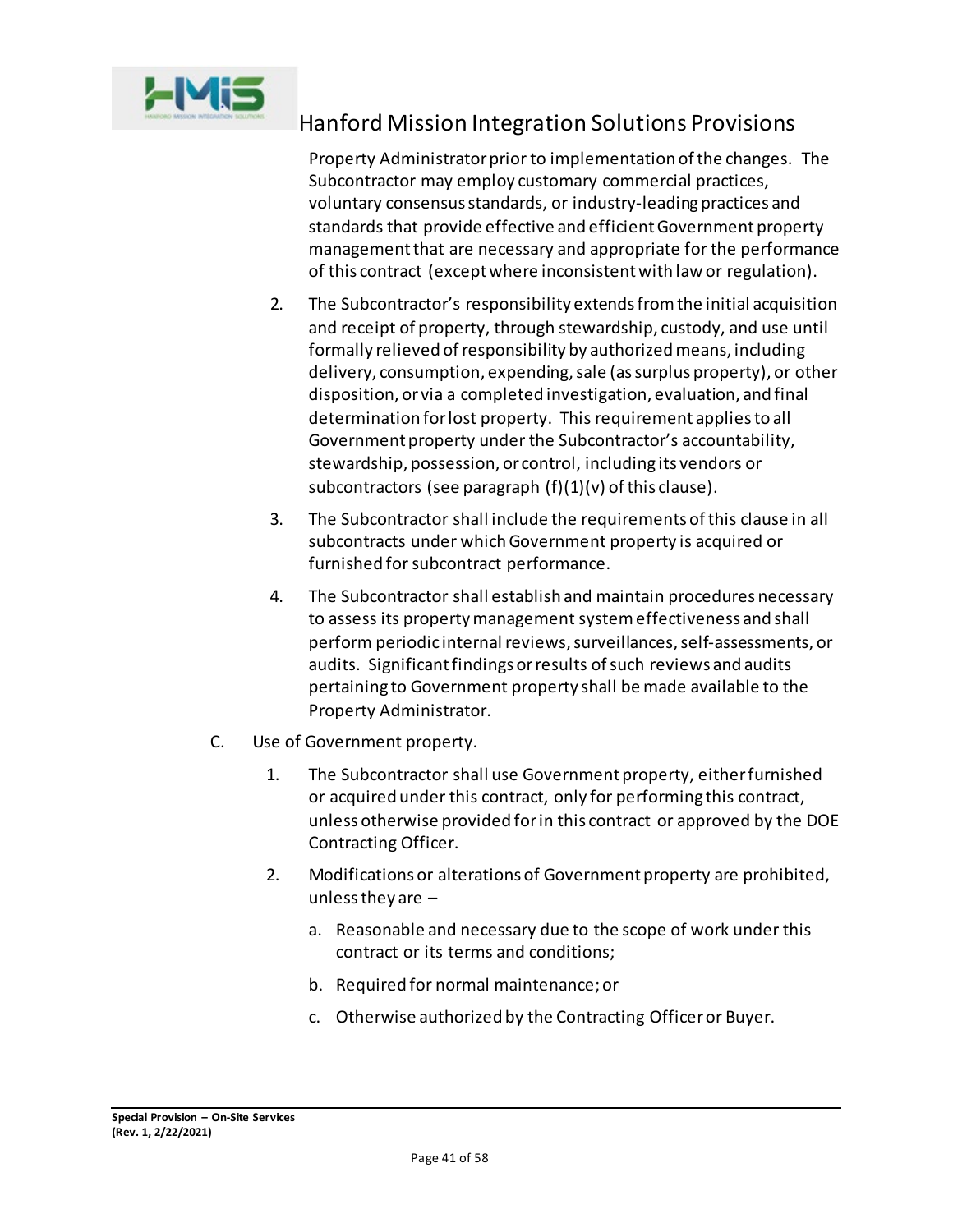

- 3. The Subcontractor shall not cannibalize Government property unless otherwise provided for in this contract or approved by the Contracting Officer.
- D. Government-furnished property.
	- 1. The Government or Buyer shall deliver to the Subcontractor the Government-furnished property described in this Subcontract. The Government or Buyer shall furnish related data and information needed for the intended use of the property. The warranties of suitability of use and timely delivery of Government-furnished property do not apply to property acquired or fabricated by the Contractor/Subcontractor as contractor-acquired property and subsequently transferred to another contract with this Subcontractor.
	- 2. The delivery and/or performance dates specified in this contract are based upon the expectation that the Government-furnished property will be suitable for Subcontract performance and will be delivered to the Subcontractor by the dates stated in the contract.
		- a. If the property is not delivered to the Subcontractor by the dates stated in the Subcontract, the Buyer shall, upon the Subcontractor's timely written request, consider an equitable adjustment to the Subcontract.
		- b. In the event property is received by the Subcontractor, or for Government-furnished property after receipt and installation, in a condition not suitable for its intended use, the Buyer shall, upon the Subcontractor's timely written request, advise the Subcontractor on a course of action to remedy the problem.
- E. Title to Government property.
	- 1. All Government-furnished property and all property acquired by the Subcontractor, title to which vests in the Government under this paragraph (collectively referred to as "Government property"), is subject to the provisions of this clause. The Government shall retain title to all Government-furnished property. Title to Government property shall not be affected by its incorporation into or attachment to any property not owned by the Government, nor shall Government property become a fixture or lose its identity as personal property by being attached to any real property.
	- 2. Title vests in the Government for all property acquired or fabricated by the Subcontractor in accordance with the financing provisions or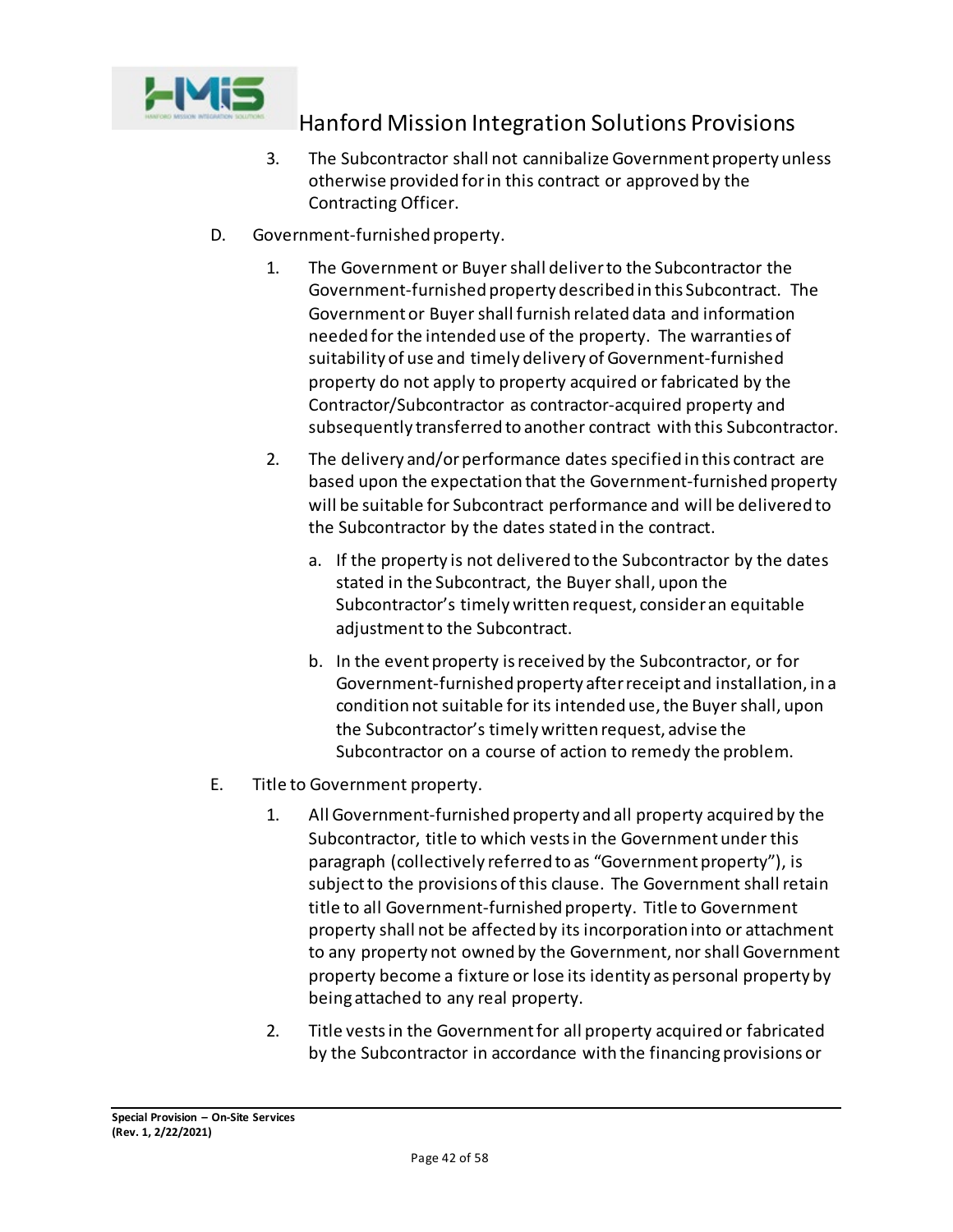

other specific requirements for passage of title in the contract. Under fixed price type contracts, in the absence of financing provisions or other specific requirements for passage of title in the contract, the Subcontractor retains title to all property acquired by the Subcontractor for use on the subcontract, except for property identified as a deliverable end item. If a deliverable item is to be retained by the Subcontractor for use after inspection and acceptance by the Government, it shall be made accountable to the Subcontract through a contract modification listing the item as Governmentfurnished property.

- 3. Title under Cost-Reimbursement or Time-and-Material Contracts or Cost-Reimbursable line items under Fixed-Price contracts.
	- a. Title to all property purchased by the Subcontractor for which the Subcontractor is entitled to be reimbursed as a direct item of cost under this contract shall pass to and vest in the Government upon the vendor's delivery of such property.
	- b. Title to all other property, the cost of which is reimbursable to the Subcontractor, shall pass to and vest in the Government upon

(A) Issuance of the property for use in contract performance;

(B) Commencement of processing of the property for use in contract performance; or

(C) Reimbursement of the cost of the property by the Government, whichever occurs first.

- F. Subcontractor Liability for Government Property.
	- 1. Unless otherwise provided for in the contract, the Subcontractor shall not be liable for loss of Government property furnished or acquired under this contract, except when any one of the following applies –
		- a. The risk is covered by insurance or the Subcontractor is otherwise reimbursed (to the extent of such insurance or reimbursement). The allowability of insurance costs shall be determined in accordance with 31.205-19.
		- b. Loss of Government property that is the result of willful misconduct or lack of good faith on the part of the Subcontractor's managerial personnel.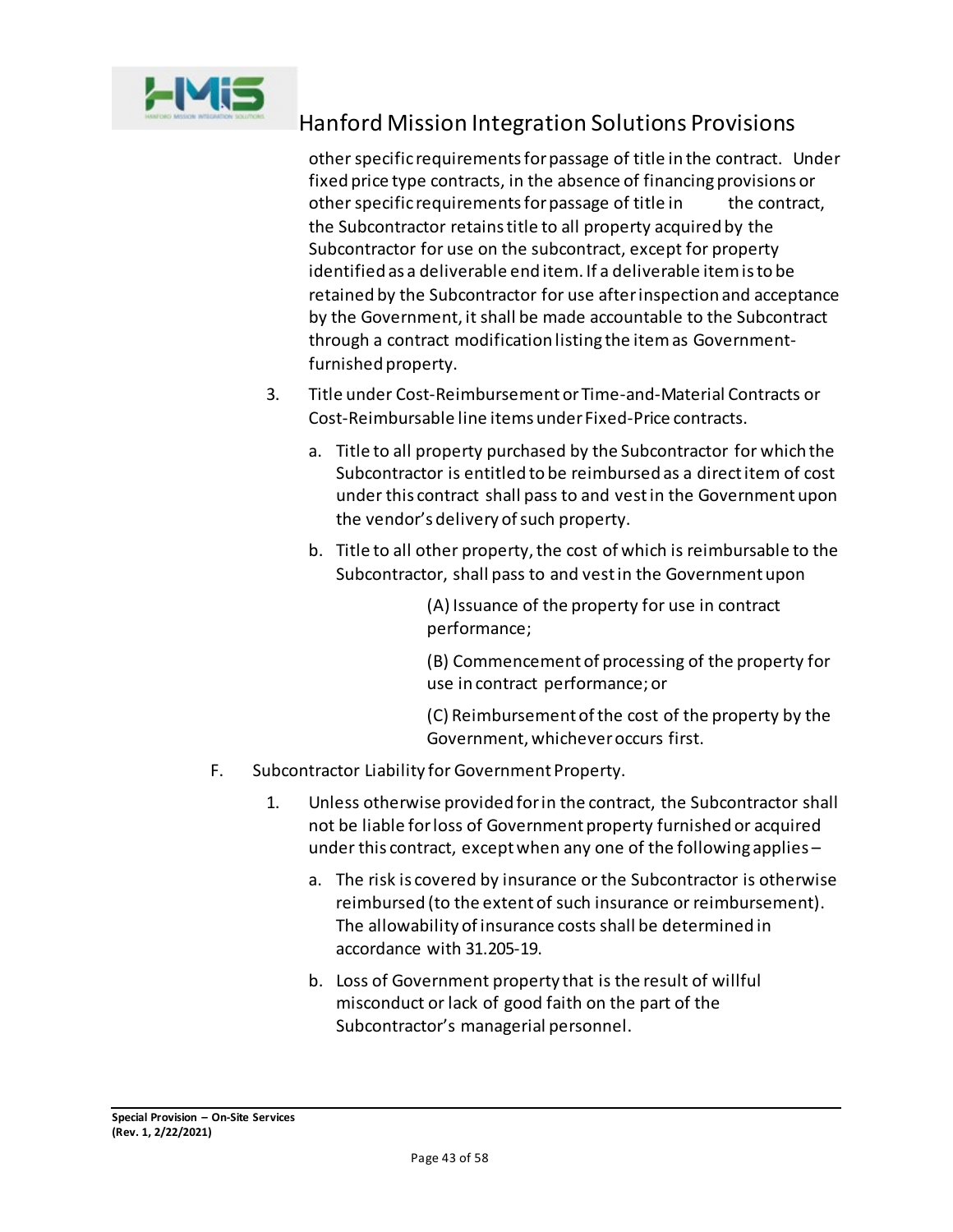

- c. The DOE Contracting Officer has, in writing, revoked the Government's assumption of risk for loss of Government property due to a determination under paragraph (g) of this clause that the Subcontractor's property management practices are inadequate, and/or present an undue risk to the Government, and the Subcontractor failed to take timely corrective action. If the Subcontractor can establish by clear and convincing evidence that the loss of Government property occurred while the Subcontractor had adequate property management practices or the loss did not result from the Subcontractor's failure to maintain adequate property management practices, the Subcontractor shall not be held liable.
- 2. The Subcontractor shall take all reasonable actions necessary to protect the property from further loss. The Subcontractor shall separate the damaged and undamaged property, place all the affected property in the best possible order, and take such other action as the Property Administrator directs.
- 3. The Subcontractor shall do nothing to prejudice the Government's/Buyer's rights to recover against third parties for any loss of Government property.
- 4. The Subcontractor shall reimburse the Contractor for loss of Government property, to the extent that the Subcontractor is financially liable for such loss, as directed by the Contracting Officer or Buyer.
- G. Contractor inventory disposal. Except as otherwise provided for in this contract, the Subcontractor shall not dispose of Contractor inventory until authorized to do so by the Plant Clearance Officer or other Buyer/Government authorizing official.
- H. Communication. All communications under this clause shall be in writing.

### <span id="page-43-0"></span>**17.8. FAR 52.245-9 Use and Charges (Apr 2012) (***Amended***)**

A. Definitions. Definitions applicable to this contract are provided in the clause at 52.245-1, Government Property. Additional definitions as used in this clause include:

"Rental period" means the calendar period during which Government property is made available for nongovernmental purposes.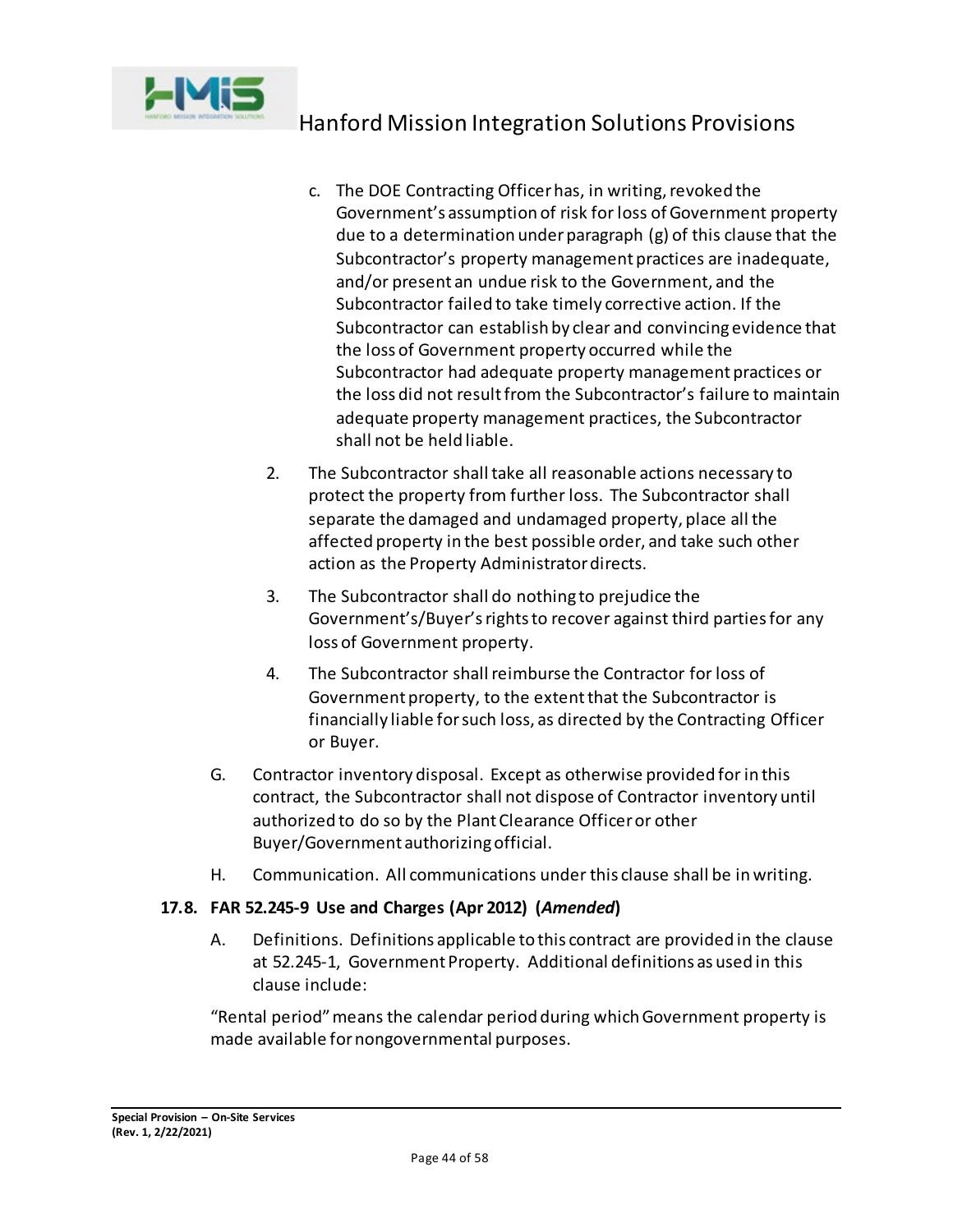

"Rental time" means the number of hours, to the nearest whole hour, rented property is actually used for nongovernmental purposes. It includes time to set up the property for such purposes, perform required maintenance, and restore the property to its condition prior to rental (less normal wear and tear).

- B. Use of Government property. The Subcontractor may use the Government property without charge in the performance of –
	- 1. Subcontracts that specifically authorize such use without charge;
	- 2. Subcontracts of any tier under Government prime contracts if the Contracting Officer having cognizance of the prime contract
		- a. Approves a subcontract specifically authorizing such use; or
		- b. Otherwise authorizes such use in writing; and
	- 3. Other work, if the Contracting Officer specifically authorizes in writing use without charge for such work.
- C. Rental. If granted written permission by the Contracting Officer, or if it is specifically provided for in the Schedule, the Subcontractor may use the Government property (except material) for a rental fee for work other than that provided in paragraph (b) of this clause. Authorizing such use of the Government property does not waive any rights of the Government to terminate the Subcontractor's right to use the Government property. The rental fee shall be determined in accordance with the following paragraphs.
- D. General.
	- 1. Rental requests shall be submitted to the Administrative Contracting Officer (ACO), identify the property for which rental is requested, propose a rental period, and compute an estimated rental charge by using the Subcontractor's best estimate of rental time in the formulae described in paragraph (e) of this clause.
	- 2. The Subcontractor shall not use Government property for nongovernmental purposes, including Independent Research and Development, until a rental charge for real property, or estimated rental charge for other property, is agreed upon. Rented property shall be used only on a non-interference basis.
- E. Rental charge
	- 1. Real property and associated fixtures.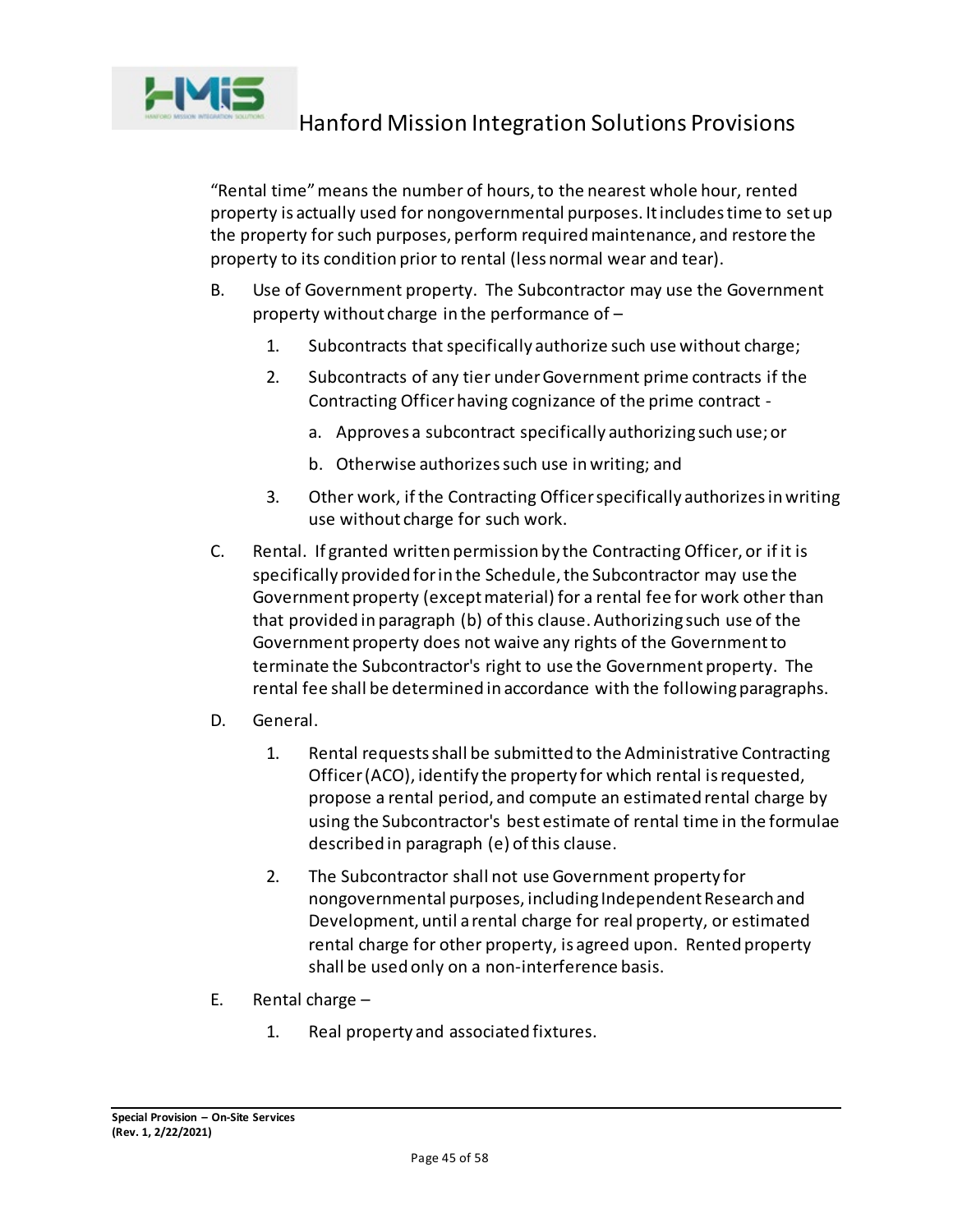

- a. The Subcontractor shall obtain, at its expense, a property appraisal from an independent licensed, accredited, or certified appraiser that computes a monthly, daily, or hourly rental rate for comparable commercial property. The appraisal may be used to compute rentals under this clause throughout its effective period or, if an effective period is not stated in the appraisal, for one year following the date the appraisal was performed. The Subcontractor shall submit the appraisal to the ACO at least 30 days prior to the date the property is needed for nongovernmental use. Except as provided in paragraph (e)(1)(iii) of this clause, the ACO shall use the appraisal rental rate to determine a reasonable rental charge.
- b. Rental charges shall be determined by multiplying the rental time by the appraisal rental rate expressed as a rate per hour. Monthly or daily appraisal rental rates shall be divided by 720 or 24, respectively, to determine an hourly rental rate.
- c. When the ACO believes the appraisal rental rate is unreasonable, the ACO shall promptly notify the Subcontractor. The parties may agree on an alternative means for computing a reasonable rental charge.
- d. The Subcontractor shall obtain, at its expense, additional property appraisals in the same manner as provided in paragraph (e)(1)(i) if the effective period has expired and the Subcontractor desires the continued use of property for nongovernmental use. The Subcontractor may obtain additional appraisals within the effective period of the current appraisal if the market prices decrease substantially.
- 2. Other Government property. The Subcontractor may elect to compute the rental charge using the appraisal method described in paragraph (e)(1) of this clause subject to the constraints therein or the following formula in which rental time shall be expressed in increments of not less than one hour with portions of hours rounded to the next higher hour: The hourly rental charge is calculated by multiplying 2 percent of the acquisition cost by the hours of rental time, and dividing by 720.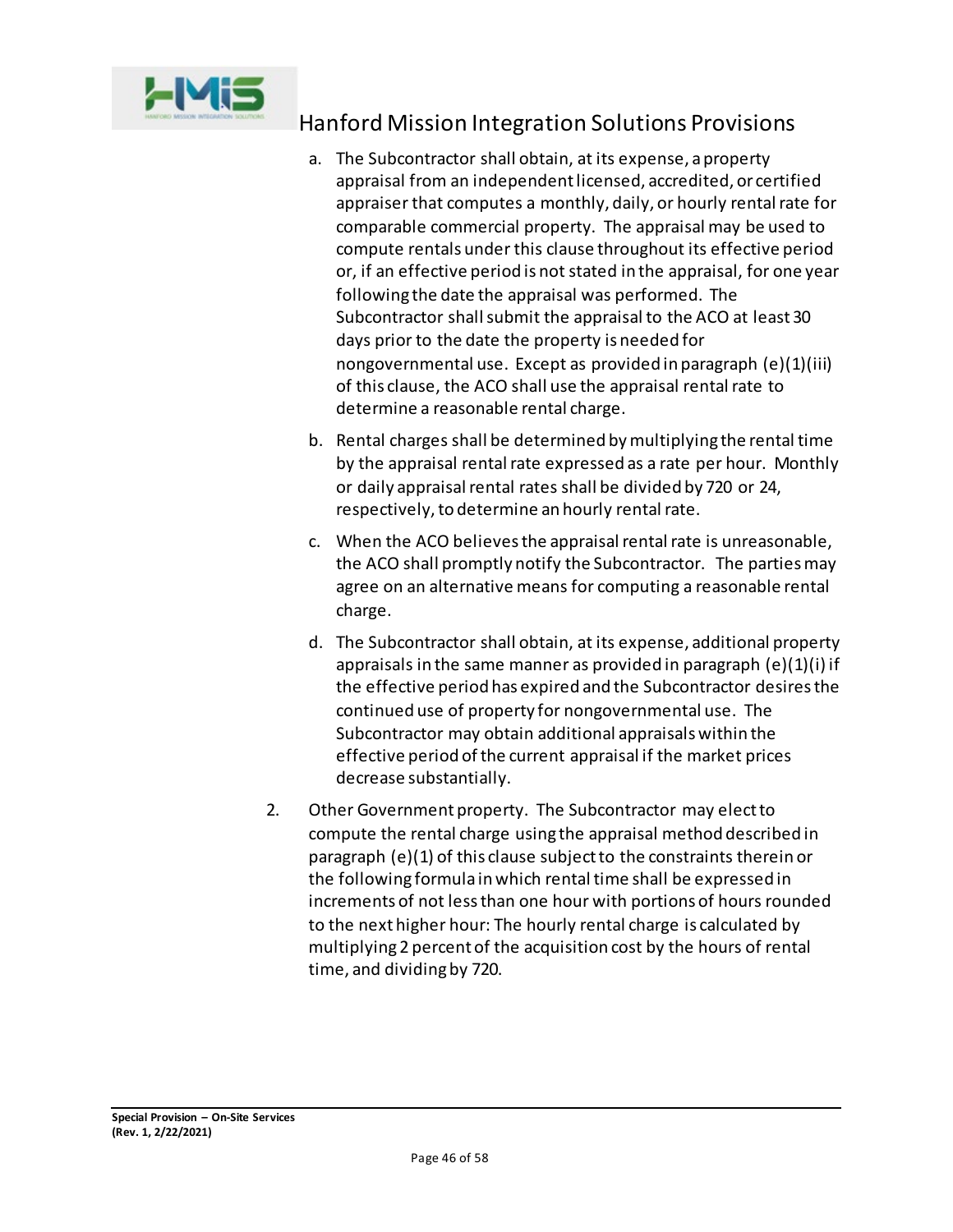

- 3. Alternative methodology. The Subcontractor may request consideration of an alternative basis for computing the rental charge if it considers the monthly rental rate or a time-based rental unreasonable or impractical.
- F. Rental payments.
	- 1. Rent is due 60 days following completion of the rental period or as otherwise specified in the contract. The Subcontractor shall compute the rental due, and furnish records or other supporting data in sufficient detail to permit the ACO to verify the rental time and computation. Payment shall be made by check payable to the Treasurer of the United States and sent to the contract administration office identified in this contract, unless otherwise specified by the Contracting Officer.
	- 2. Interest will be charged if payment is not made by the date specified in paragraph (f)(1) of this clause. Interest will accrue at the "Renegotiation Board Interest Rate" (published in the Federal Register semiannually on or about January 1st and July 1st) for the period in which the rent is due.
	- 3. The Government's acceptance of any rental payment under this clause, in whole or in part, shall not be construed as a waiver or relinquishment of any rights it or the Buyer may have against the Subcontractor stemming from the Contractor's unauthorized use of Government property or any other failure to perform this Subcontract according to its terms.
- G. Use revocation. At any time during the rental period, the Government may revoke nongovernmental use authorization and require the Subcontractor, at the Subcontractor's expense, to return the property to the Government, restore the property to its pre-rental condition (less normal wear and tear), or both.
- H. Unauthorized use. The unauthorized use of Government property can subject a person to fines, imprisonment, or both, under 18 U.S.C. 641.

### <span id="page-46-0"></span>**17.9. FAR 52.246-26 Reporting Nonconforming Items (Jun 2020)** *(Amended***)**

A. Definitions. As used in this clause —

"Common item" means an item that has multiple applications versus a single or peculiar application.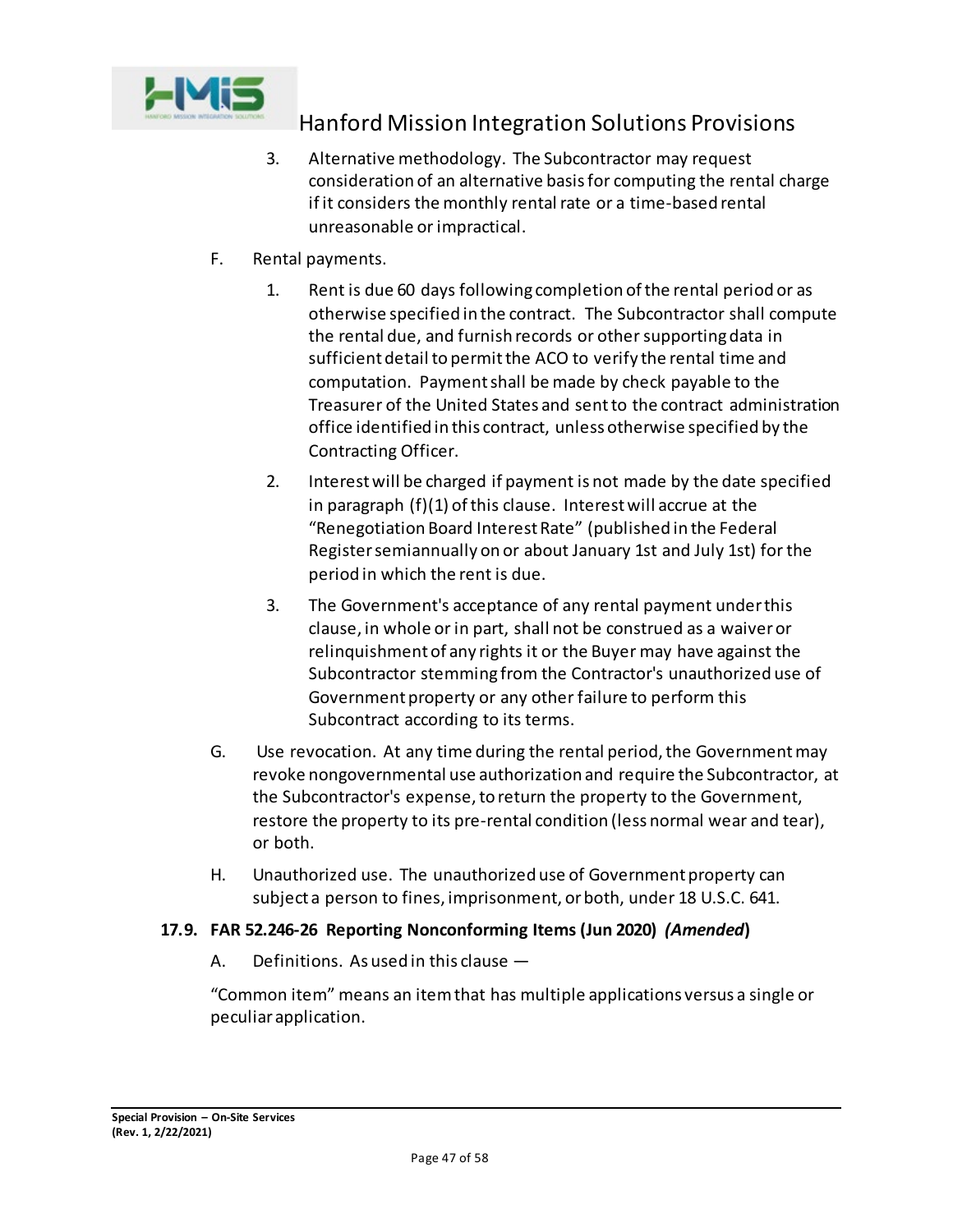

"Counterfeit item" means an unlawful or unauthorized reproduction, substitution, or alteration that has been knowingly mismarked, misidentified, or otherwise misrepresented to be an authentic, unmodified item from the original manufacturer, or a source with the express written authority of the original manufacturer or current design activity, including an authorized aftermarket manufacturer. Unlawful or unauthorized substitution includes used items represented as new, or the false identification of grade, serial number, lot number, date code, or performance characteristics.

"Critical item" means an item, the failure of which is likely to result in hazardous or unsafe conditions for individuals using, maintaining, or depending upon the item; or is likely to prevent performance of a vital agency mission.

"Critical nonconformance" means a nonconformance that is likely to result in hazardous or unsafe conditions for individuals using, maintaining, or depending upon the supplies or services; or is likely to prevent performance of a vital agency mission.

"Design activity" means an organization, Government, or contractor that has responsibility for the design and configuration of an item, including the preparation or maintenance of design documents. Design activity could be the original organization, or an organization to which design responsibility has been transferred.

"Major nonconformance" means a nonconformance, other than critical, that is likely to result in failure of the supplies or services, or to materially reduce the usability of the supplies or services for their intended purpose.

"Suspect counterfeit item" means an item for which credible evidence (including but not limited to, visual inspection or testing) provides reasonable doubt that the item is authentic.

- B. The Subcontractor shall
	- 1. Screen Government–Industry Data Exchange Program (GIDEP) reports, available at www.gidep.org, as a part of the Subcontractor's inspection system or program for the control of quality, to avoid the use and delivery of counterfeit or suspect counterfeit items or delivery of items that contain a major or critical nonconformance. This requirement does not apply if the Subcontractor is a foreign corporation or partnership that does not have an office, place of business, or fiscal paying agent in the United States;
	- 2. Provide written notification to the Buyer within 60 days of becoming aware or having reason to suspect, such as through inspection,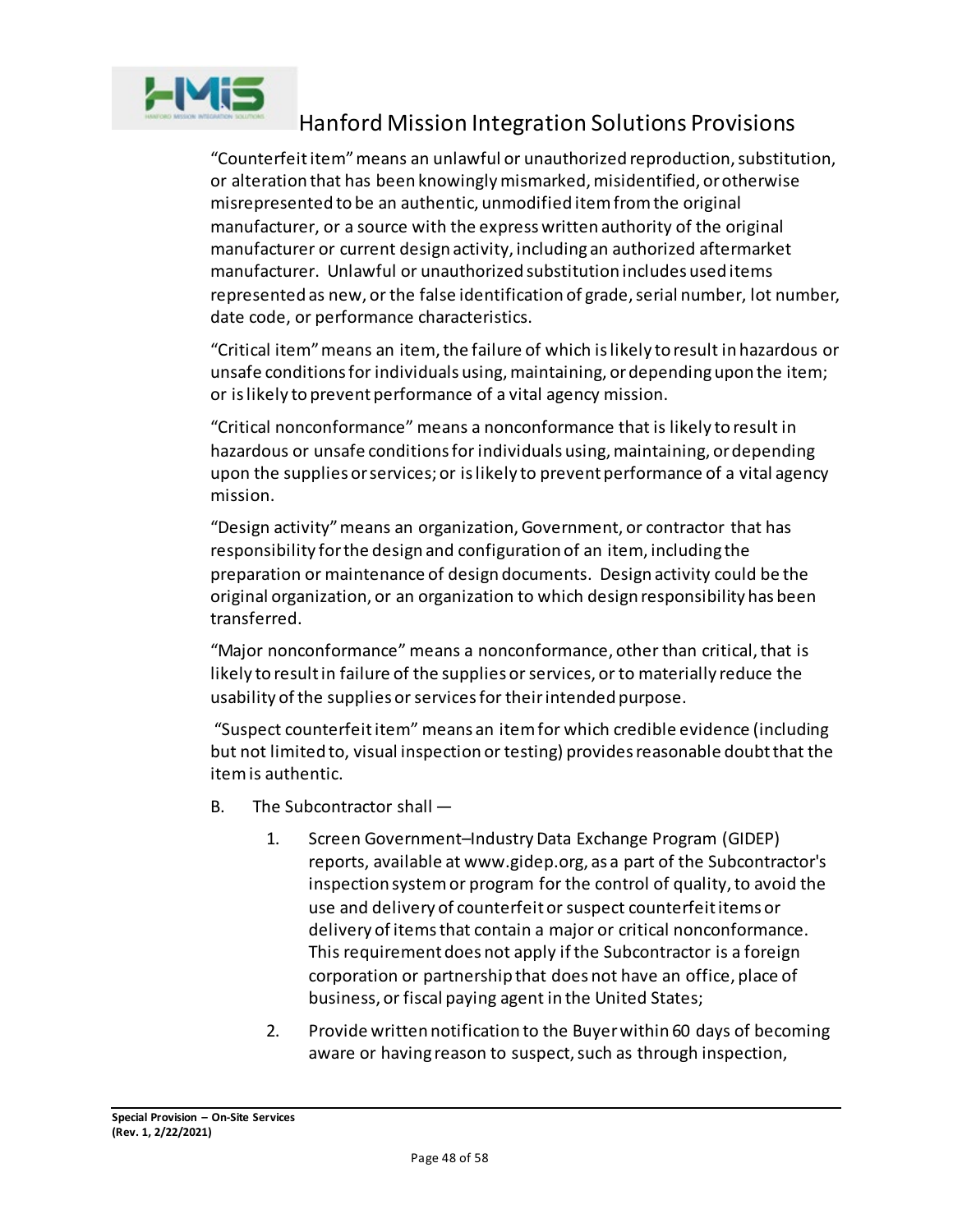

testing, record review, or notification from another source (e.g., seller, customer, third party) that any end item, component, subassembly, part, or material contained in supplies purchased by the Subcontractor for delivery to, or for, the Government is counterfeit or suspect counterfeit;

- 3. Retain counterfeit or suspect counterfeit items in its possession at the time of discovery until disposition instructions have been provided by the Contracting Officer and Buyer; and
- 4. Except as provided in paragraph (c) of this clause, submit a report to GIDEP at www.gidep.org within 60 days of becoming aware or having reason to suspect, such as through inspection, testing, record review, or notification from another source (e.g., seller, customer, third party) that an item purchased by the Subcontractor for delivery to, or for, the Government is
	- a. A counterfeit or suspect counterfeit item; or
	- b. A common item that has a major or critical nonconformance.
- C. The Subcontractor shall not submit a report as required by paragraph (b)(4) of this clause, if —
	- 1. The Subcontractor is a foreign corporation or partnership that does not have an office, place of business, or fiscal paying agent in the United States;
	- 2. The Subcontractor is aware that the counterfeit, suspect counterfeit, or nonconforming item is the subject of an on-going criminal investigation, unless the report is approved by the cognizant lawenforcement agency; or
	- 3. For nonconforming items other than counterfeit or suspect counterfeit items, it can be confirmed that the organization where the defect was generated (e.g., original component manufacturer, original equipment manufacturer, aftermarket manufacturer, or distributor that alters item properties or configuration) has not released the item to more than one customer.
- D. Reports submitted in accordance with paragraph (b)(4) of this clause shall not include —
	- 1. Trade secrets or confidential commercial or financial information protected under the Trade Secrets Act (18 U.S.C. 1905); or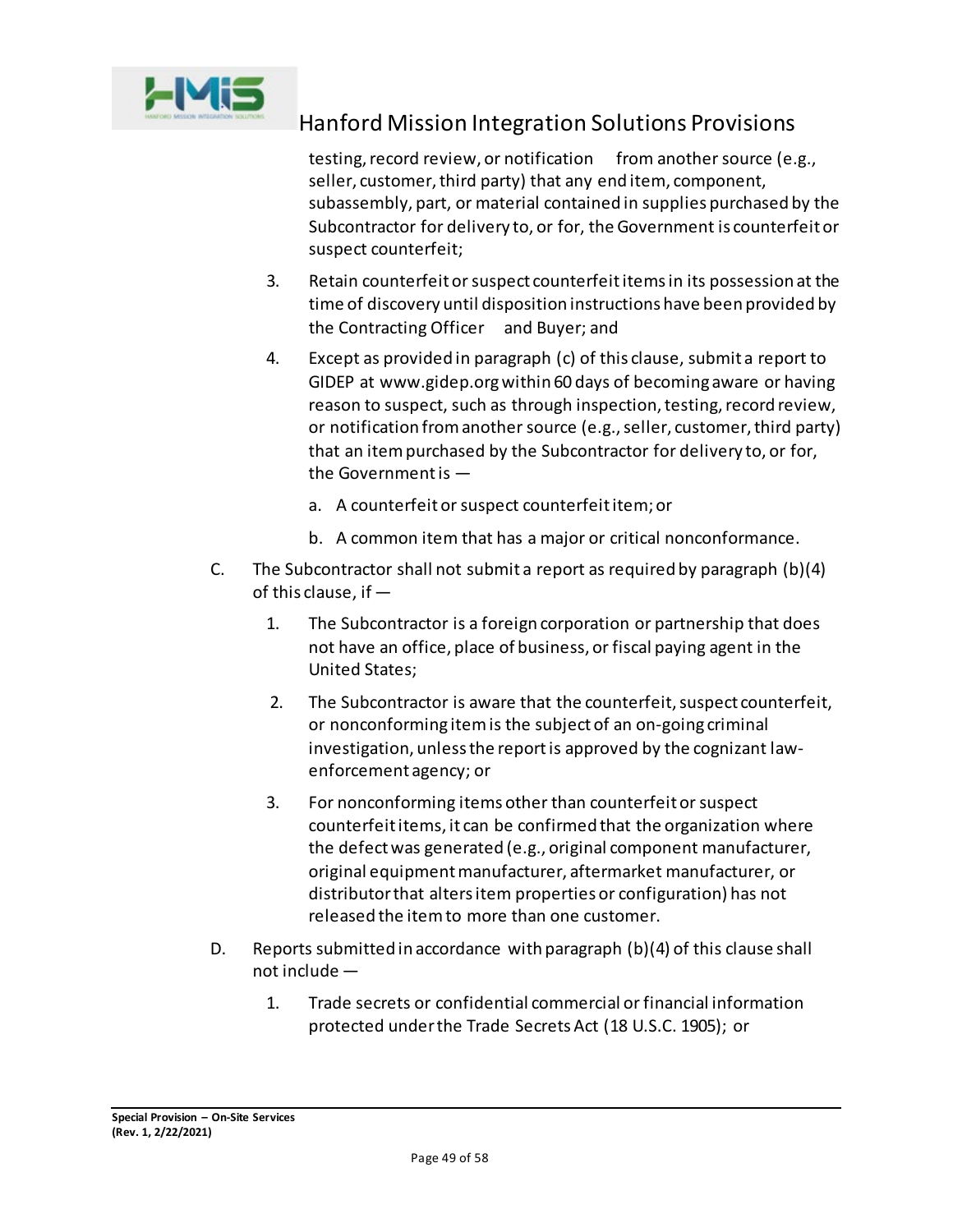

- 2. Any other information prohibited from disclosure by statute or regulation.
- E. Additional guidance on the use of GIDEP is provided at http://www.gidep.org/about/opmanual/opmanual.htm.
- F. If this is a contract with the Department of Defense, as provided in paragraph (c)(5) of section 818 of the National Defense Authorization Act for Fiscal Year 2012 (Pub.L. 112–81), the Contractor or subcontractor that provides a written report or notification under this clause that the end item, component, part, or material contained electronic parts (i.e., an integrated circuit, a discrete electronic component (including, but not limited to, a transistor, capacitor, resistor, or diode), or a circuit assembly) that are counterfeit electronic parts or suspect counterfeit electronic parts shall not be subject to civil liability on the basis of such reporting, provided that the Contractor or any subcontractor made a reasonable effort to determine that the report was factual.
- G. Subcontracts.
	- 1. Except as provided in paragraph (g)(2) of this clause, the Contractor shall insert this clause, including this paragraph (g), in subcontracts that are for
		- a. Items subject to higher-level quality standards in accordance with the clause at FAR 52.246–11, Higher–Level Contract Quality Requirement;
		- b. Items that the Subcontractor determines to be critical items for which use of the clause is appropriate;
		- c. Electronic parts or end items, components, parts, or materials containing electronic parts, whether or not covered in paragraph  $(g)(1)(i)$  or (ii) of this clause, if the subcontract exceeds the simplified acquisition threshold, as defined in FAR 2.101 on the date of subcontract award, and this contract is by, or for, the Department of Defense (as required by paragraph (c)(4) of section 818 of the National Defense Authorization Act for Fiscal Year 2012 (Pub.L. 112–81)); or
		- d. For the acquisition of services, ifthe subcontractor will furnish, as part of the service, any items that meet the criteria specified in paragraphs  $(g)(1)(i)$  through  $(g)(1)(iii)$  of this clause.
	- 2. The Subcontractor shall not insert the clause in subcontracts for -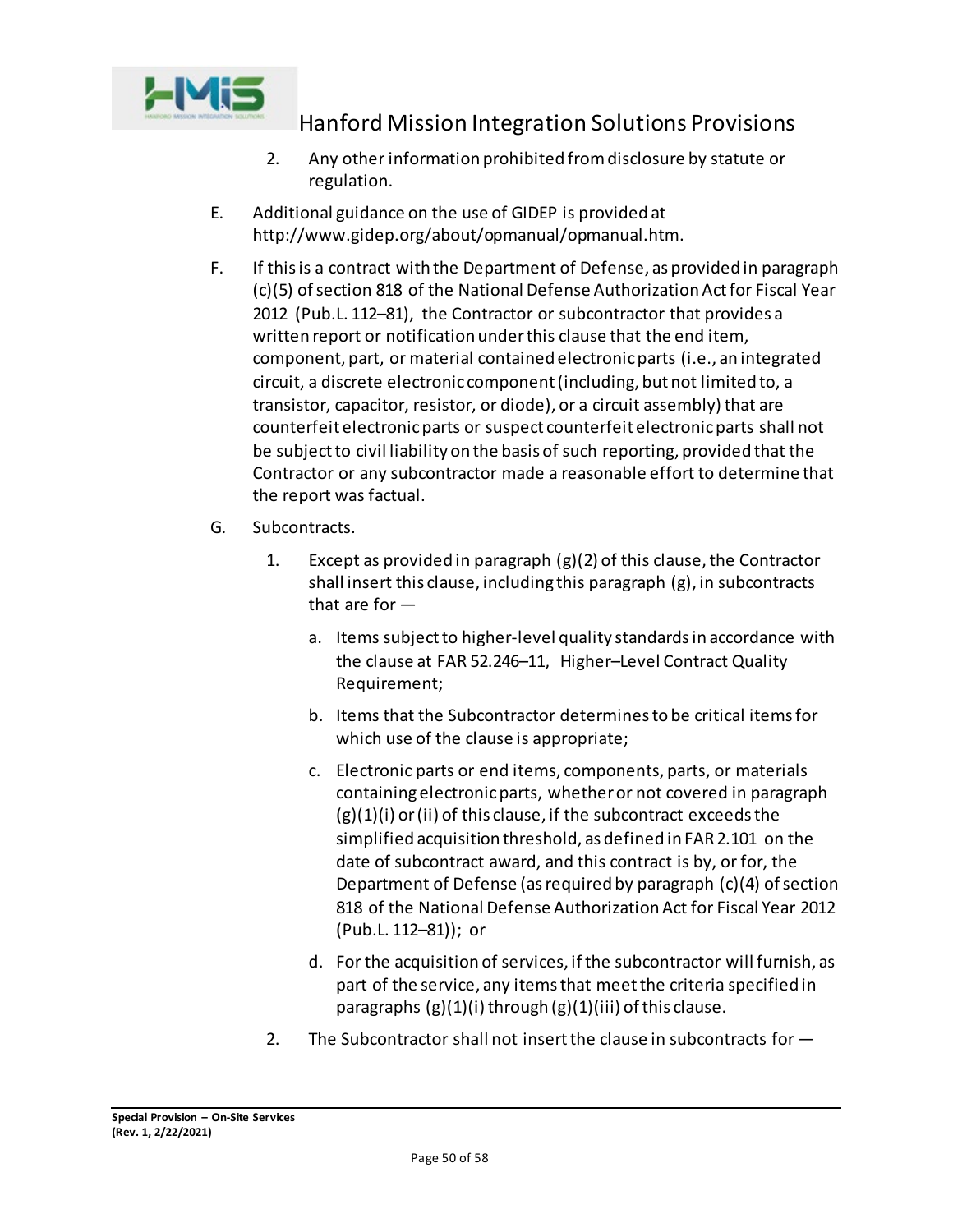

- a. Commercial items; or
- b. Medical devices that are subject to the Food and Drug Administration reporting requirements at 21 CFR 803.
- 3. The Subcontractor shall not alter the clause other than to identify the appropriate parties.

### <span id="page-50-0"></span>**17.10. DEAR 952.223-71 Integration of ES&H into Work Planning and Execution**  (July 2009)

As prescribed in 923.7002 the clause set forth at 48 CFR 970.5223–1 shall be included in all contracts and subcontracts for, and be made applicable to, work to be performed at a government-owned or leased facility where DOE has elected to assert its statutory authority to establish and enforce occupational safety and health standards applicable to the work conditions of contractor and subcontractor employees, and to the protection of the public health and safety

### <span id="page-50-1"></span>**17.11. DEAR 952.223-72 Radiation Protection and Nuclear Criticality (Apr 1984)**

Subcontractor shall take all reasonable precautions in the performance of work under this contract to protect the safety and health of employees and of members of the public against the hazards of ionizing radiation and radioactive materials and shall comply with all applicable radiation protection and nuclear criticality safety standards and requirements (including reporting requirements) of DOE. Subcontractor shall submit a management program and implementation plan to Buyer for review and approval within 30 days after the effective date of this Subcontract or modification. In the event that Subcontractor fails to comply with said standards and requirements of DOE, Buyer may, without prejudice to any other legal or contractual rights, issue an order stopping all or any part of the work. Thereafter, a start order for resumption of the work may be issued at the discretion of Buyer. Subcontractor shall make no claim for an extension of time or for compensation or damages by reason of or in connection with such work stoppage.

### <span id="page-50-2"></span>**17.12. DEAR 952.223-75 Preservation of Individual Occupational Radiation Exposure Records (Apr 1984)**

Individual occupational radiation exposure records generated in the performance of work under this contract shall be generated and maintained by the subcontractor in accordance with 36 CFR Chapter XII, Subchapter B, "Records Management," the National Archives and Records Administration (NARA) approved DOE Records Disposition Schedules, and shall be operated as a DOE Privacy Act system of records, in accordance with the Privacy Act.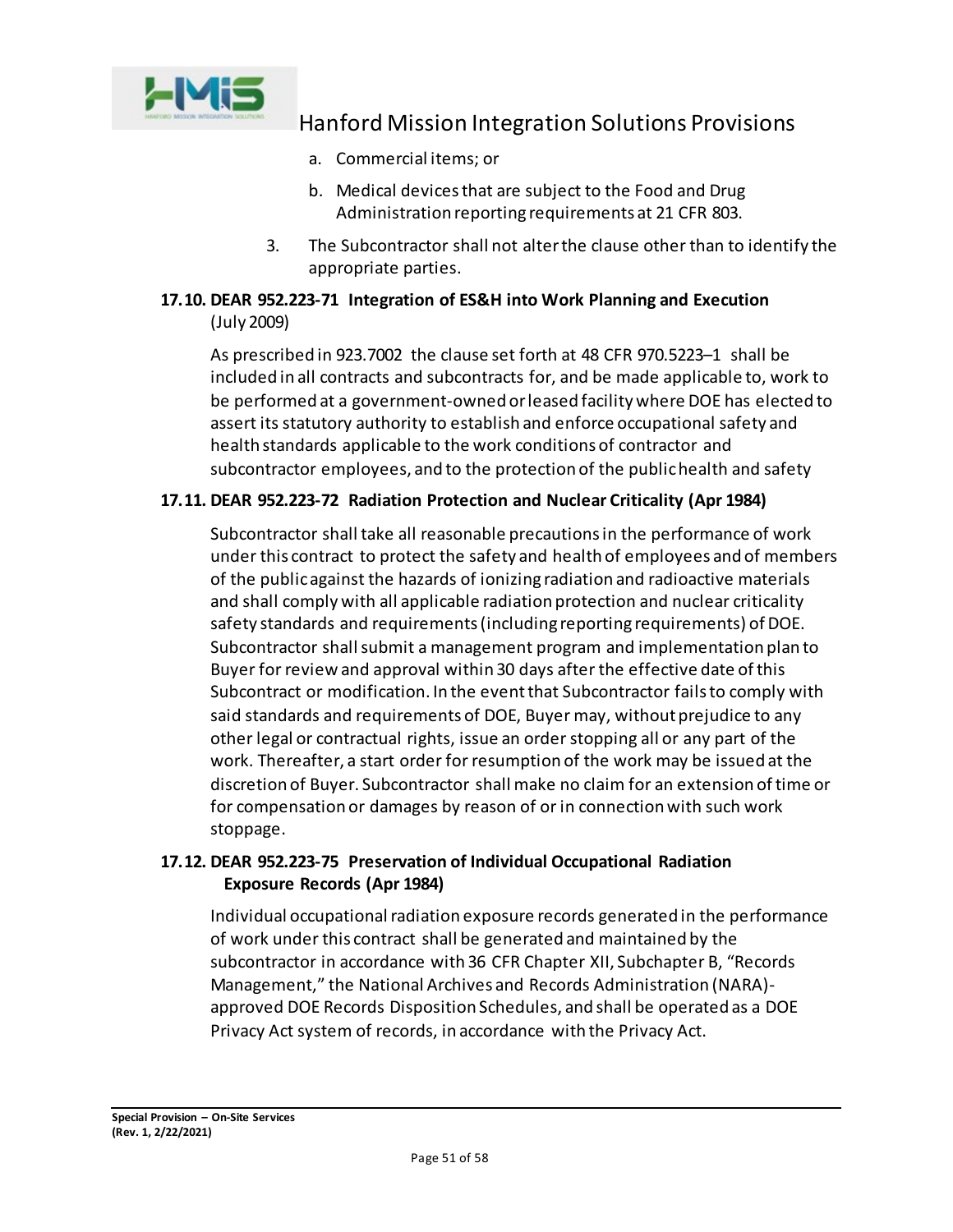

### <span id="page-51-0"></span>**17.13. DEAR 970.5204-3 Access To and Ownership of Records (Oct 2014)**

- A. *Government-owned records.* Except as provided in Paragraph B of this Clause, all records acquired or generated by Subcontractor in its performance of this contract, including records series described within the contract as Privacy Act systems of records, shall be the property of the Government and shall be maintained in accordance with 36 CFR, Chapter XII, Subchapter B, "Records Management." Subcontractor shall ensure records classified as Privacy Act system of records are maintained in accordance with FAR 52.224.2 "Privacy Act."
- B. *Subcontractor-owned records.* The following records are considered the property of Subcontractor and are not within the scope of Paragraph A of this Clause.
	- 1. Employment-related records (such as worker's compensation files; employee relations records, records on salary and employee benefits; drug testing records, labor negotiation records; records on ethics, employee concerns; records generated during the course of responding to allegations of research misconduct; records generated during other employee related investigations conducted under an expectation of confidentiality; employee assistance program records; and personnel and medical/health related records and similar files), and non-employee patient medical/health-related records, except those records described by the contract as being operated and maintained by Subcontractor in Privacy Act system of records.
	- 2. Confidential contractor financial information, internal corporate governance records and correspondence between the contractor and other segments of the contractor located away from the DOE facility (i.e., the contractor's corporate headquarters);
	- 3. Records relating to any procurement action by the contractor, except for records that under 48 CFR 970.5232–3 are described as the property of the Government; and
	- 4. Legal records, including legal opinions, litigation files, and documents covered by the attorney-client and attorney work product privileges; and
	- 5. The following categories of records maintained pursuant to the technology transfer clause of this contract: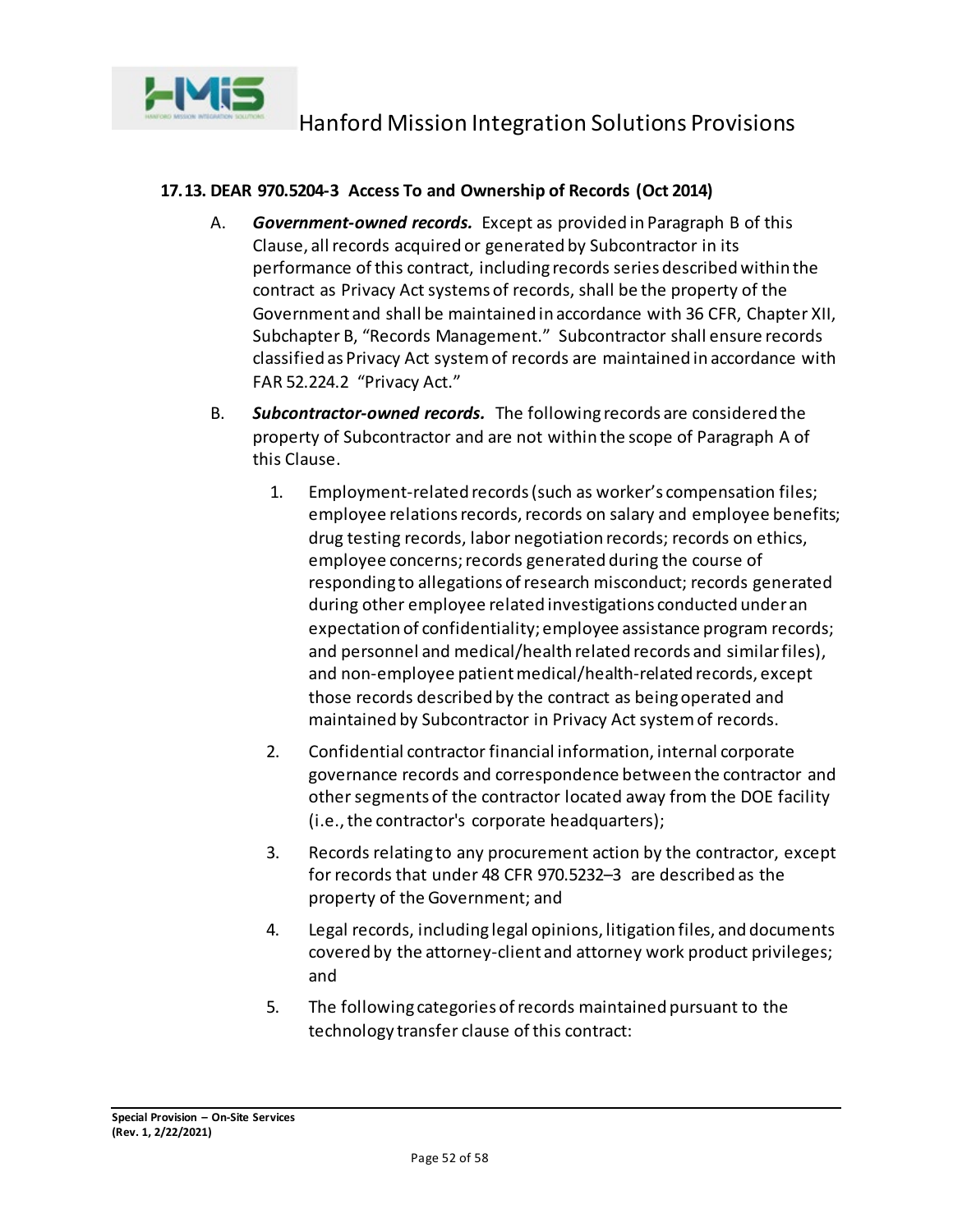

- a. Executed license agreements, including exhibits or appendices containing information on royalties, royalty rates, other financial information, or commercialization plans, and all related documents, notes, and correspondence.
- b. The contractor's protected Cooperative Research and Development Agreement (CRADA) information and appendices to a CRADA that contain licensing terms and conditions, or royalty or royalty rate information.
- c. Patent, copyright, mask work, and trademark application files and related contractor invention disclosures, documents, and correspondence, where the contractor has elected rights or has permission to assert rights and has not relinquished such rights or turned such rights over to the Government.
- C. *Contract completion or termination.* Upon contract completion or termination, Subcontractor shall ensure final disposition of all Governmentowned records to a Federal Record Center, the National Archives and Records Administration, to a successor contractor, its designee, or other destinations, as directed by the DOE Contracting Officer. Upon the request of the Government, the contractor shall provide either the original contractor-owned records or copies of the records identified in Paragraph B of this Clause, to DOE or its designees, including successor contractors. Upon delivery, title to such records shall vest in DOE or its designees, and such records shall be protected in accordance with applicable federal laws (including the Privacy Act) as appropriate. If Subcontractor chooses to provide its original contractor-owned records to the Government or its designee, Subcontractor shall retain future rights to access and copy such records as needed.
- D. *Inspection, copying, and audit of records.* All records acquired or generated by Subcontractor under this contract in the possession of Subcontractor, including those described at Paragraph B of this clause, shall be subject to inspection, copying, and audit by Buyer and/or the Government or their designees at all reasonable times, and Subcontractor shall afford Buyer and/or the Government or their designees reasonable facilities for such inspection, copying, and audit; provided, however, that upon request by Buyer, Subcontractor shall deliver such records to a location specified by Buyer for inspection, copying, and audit. Buyer and the Government or their designees shall use such records in accordance with applicable federal laws (including the Privacy Act), as appropriate.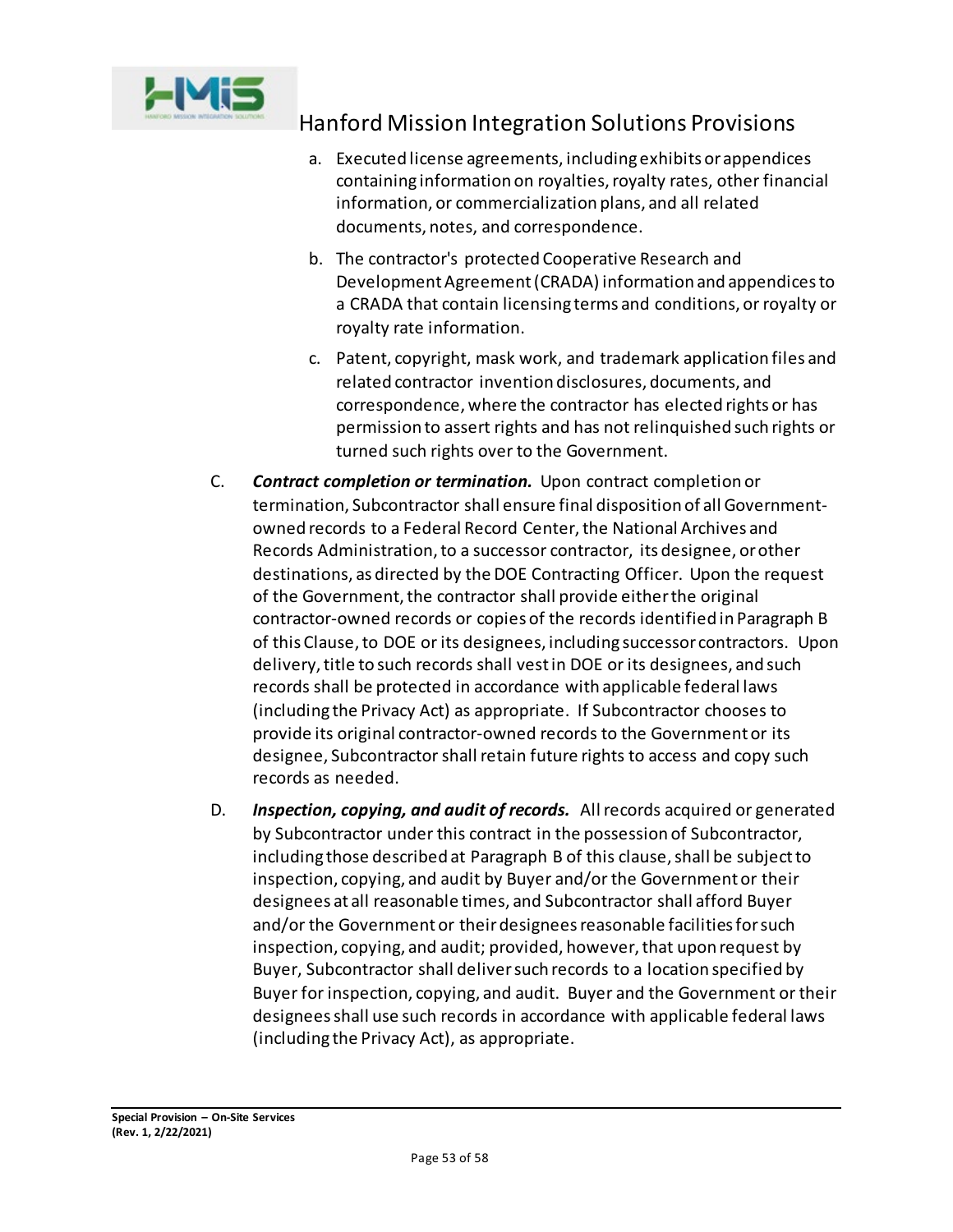

- E. *Applicability.* This clause applies to all records created, received, and maintained by Subcontractor without regard to the date or origination of such records including all records acquired from a predecessor contractor.
- F. *Records maintenance and retention.* Subcontractor shall create, maintain, safeguard, and disposition records in accordance with 36 CFR Chapter XII, Subchapter B, "Records Management" and the National Archives and Records Administration (NARA)-approved Records Disposition Schedules. Records retention standards are applicable for all classes of records, whether or not the records are owned by the Government or Subcontractor. The Government may waive application of the NARA–approved Records Disposition Schedules, if, upon termination or completion of the contract, the Government exercises its right under Paragraph C of this Clause to obtain copies of records described in Paragraph C of this Clause and delivery of records described in Paragraph A of this Clause.

### G. *Subcontracts.*

- 1. Subcontractor shall include the requirements of this Clause in all lower-tier subcontracts that contain the Radiation Protection and Nuclear Criticality clause at 952.223–72, or whenever an on-site subcontract scope of work (i) could result in potential exposure to: A) radioactive materials; B) beryllium; or C) asbestos or (ii) involves a risk associated with chronic or acute exposure to toxic chemicals or substances or other hazardous materials that can cause adverse health impacts, in accordance with 10 CFR part 851. In determining its flow-down responsibilities, Subcontractor shall include the requirements of this Clause in all on-site subcontracts where the scope of work is performed in: (A) Radiological Areas and/or Radioactive Materials Areas (as defined at 10 CFR 835.2); (B) areas where beryllium concentrations exceed or can reasonably be expected to exceed action levels specified in 10 CFR 850; (C) an Asbestos Regulated area (as defined at 29 CFR 1926.1101 or 29 CFR 1910.1001); or (D) a workplace where hazard prevention and abatement processes are implemented in compliance with 10 CFR 851.21 to specifically control potential exposure to toxic chemicals or substances or other hazardous materials that can cause long term health impacts.
- 2. Subcontractor or Buyer may elect to take on the obligations of the provisions of this clause in lieu of the lower-tier subcontractor, and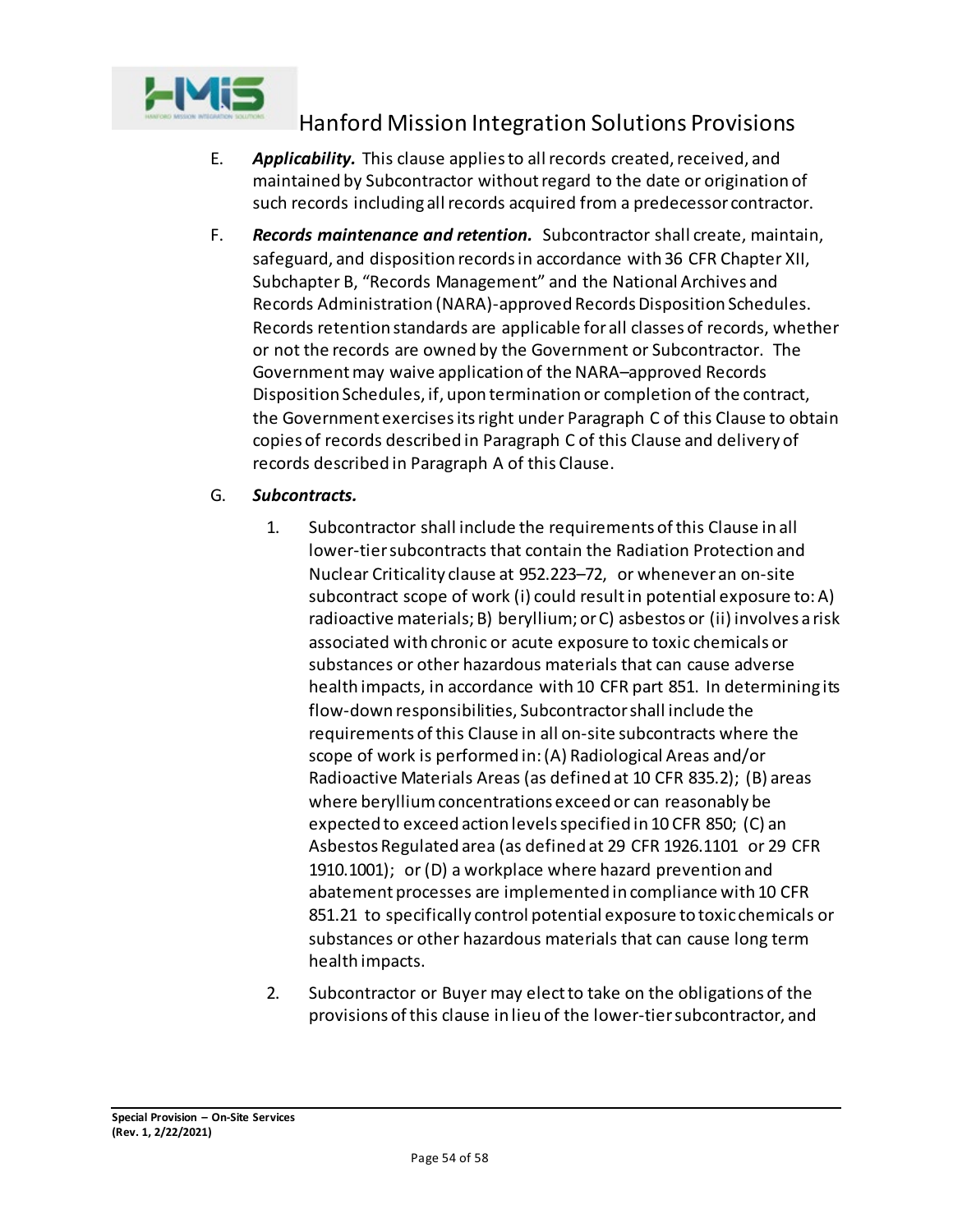

maintain records that would otherwise be maintained by the lowertier subcontractor.

### <span id="page-54-0"></span>**17.14. DEAR 970.5223-1 Integration of ES&H into Work Planning and Execution**  (Dec 2000)

- A. For the purposes of this clause,
	- 1. Safety encompasses environment, safety, and health, including pollution prevention and waste minimization; and
	- 2. Employees include subcontractor employees.
- B. In performing work under this contract, Subcontractor shall perform work safely, in a manner that ensures adequate protection for employees, the public, and the environment, and shall be accountable for the safe performance of work. The Subcontractor shall exercise a degree of care commensurate with the work and the associated hazards. Subcontractor shall ensure that management of environment, safety, and health (ES&H) functions and activities becomes an integral but visible part of the Subcontractor's work planning and execution processes. Subcontractor shall, in the performance of work, ensure that:
	- 1. Line management is responsible for the protection of employees, the public, and the environment. Line management includes those Contractor and subcontractor employees managing or supervising employees performing work.
	- 2. Clear and unambiguous lines of authority and responsibility for ensuring ES&H are established and maintained at all organizational levels.
	- 3. Personnel possess the experience, knowledge, skills, and abilities that are necessary to discharge their responsibilities.
	- 4. Resources are effectively allocated to address ES&H, programmatic, and operational considerations. Protecting employees, the public, and the environment is a priority whenever activities are planned and performed.
	- 5. Before work is performed, the associated hazards are evaluated and an agreed-upon set of ES&H standards and requirements are established which, if properly implemented, provide adequate assurance that employees, the public, and the environment are protected from adverse consequences.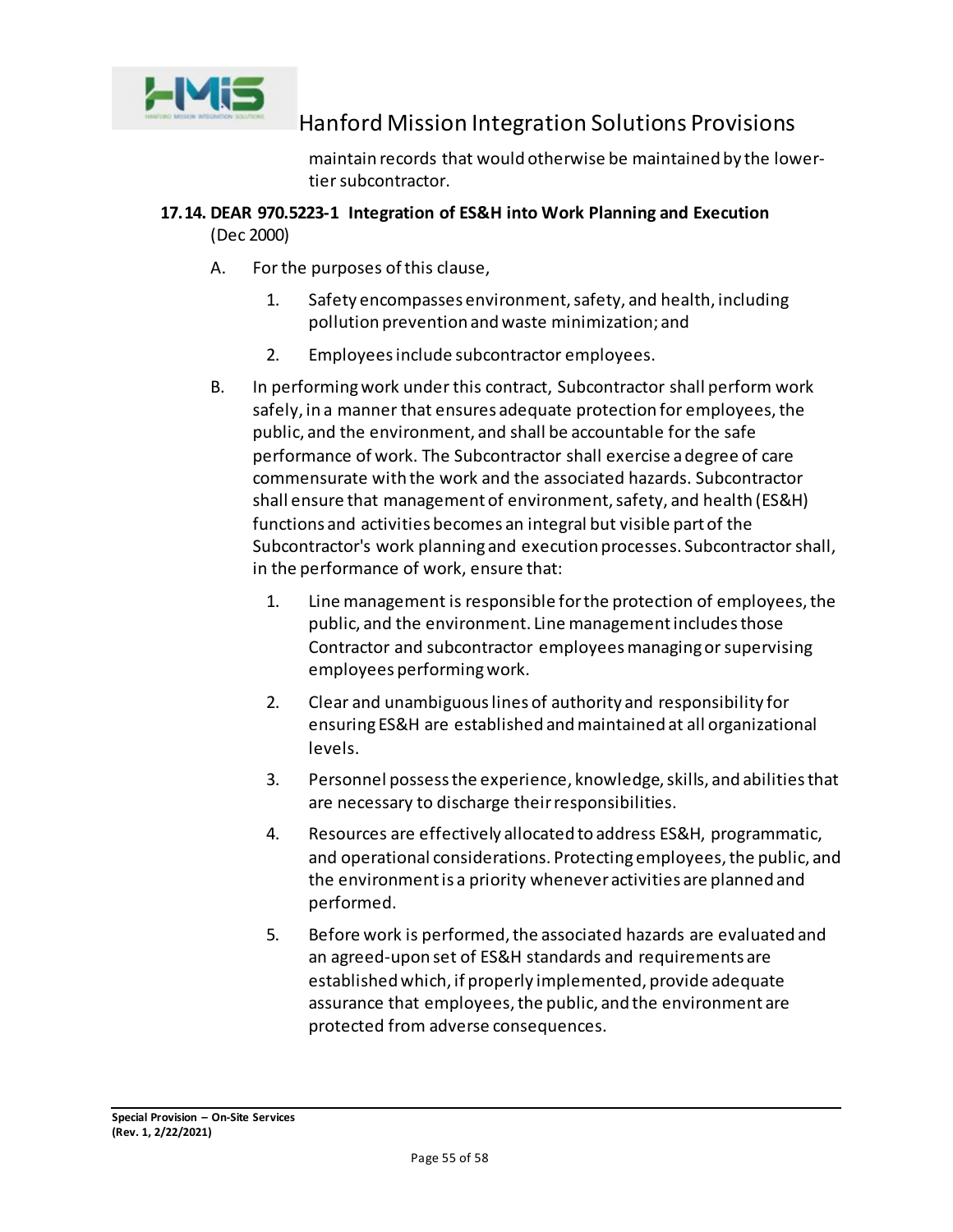

- 6. Administrative and engineering controls to prevent and mitigate hazards are tailored to the work being performed and associated hazards. Emphasis should be on designing the work and/or controls to reduce or eliminate the hazards and to prevent accidents and unplanned releases and exposures.
- 7. The conditions and requirements to be satisfied for operations to be initiated and conducted are established and agreed-upon by DOE/Buyer and the Subcontractor. These agreed-upon conditions and requirements are requirements of the contract and binding upon the Subcontractor. The extent of documentation and level of authority for agreement shall be tailored to the complexity and hazards associated with the work and shall be established in a Safety Management System.
- C. Subcontractor shall manage and perform work in accordance with a documented Safety Management System (System) that fulfills all conditions in paragraph (b) of this clause at a minimum. Documentation of the System shall describe how the Contractor will—
	- 1. Define the scope of work;
	- 2. Identify and analyze hazards associated with the work;
	- 3. Develop and implement hazard controls;
	- 4. Perform work within controls; and
	- 5. Provide feedback on adequacy of controls and continue to improve safety management.
- D. The System shall describe how Subcontractor will establish, document, and implement safety performance objectives, performance measures, and commitments in response to DOE program and budget execution guidance while maintaining the integrity of the System. The System shall also describe how the Subcontractor will measure system effectiveness.
- E. Subcontractor shall submit to the DOE Contracting Officer and Buyer documentation of its System for review and approval. Dates for submittal, discussions, and revisions to the System will be established by the Contracting Officer/Buyer. Guidance on the preparation, content, review, and approval of the System will be provided by the Contracting Officer/Buyer. On an annual basis, the Subcontractor shall review and update, for DOE/Buyer approval, its safety performance objectives,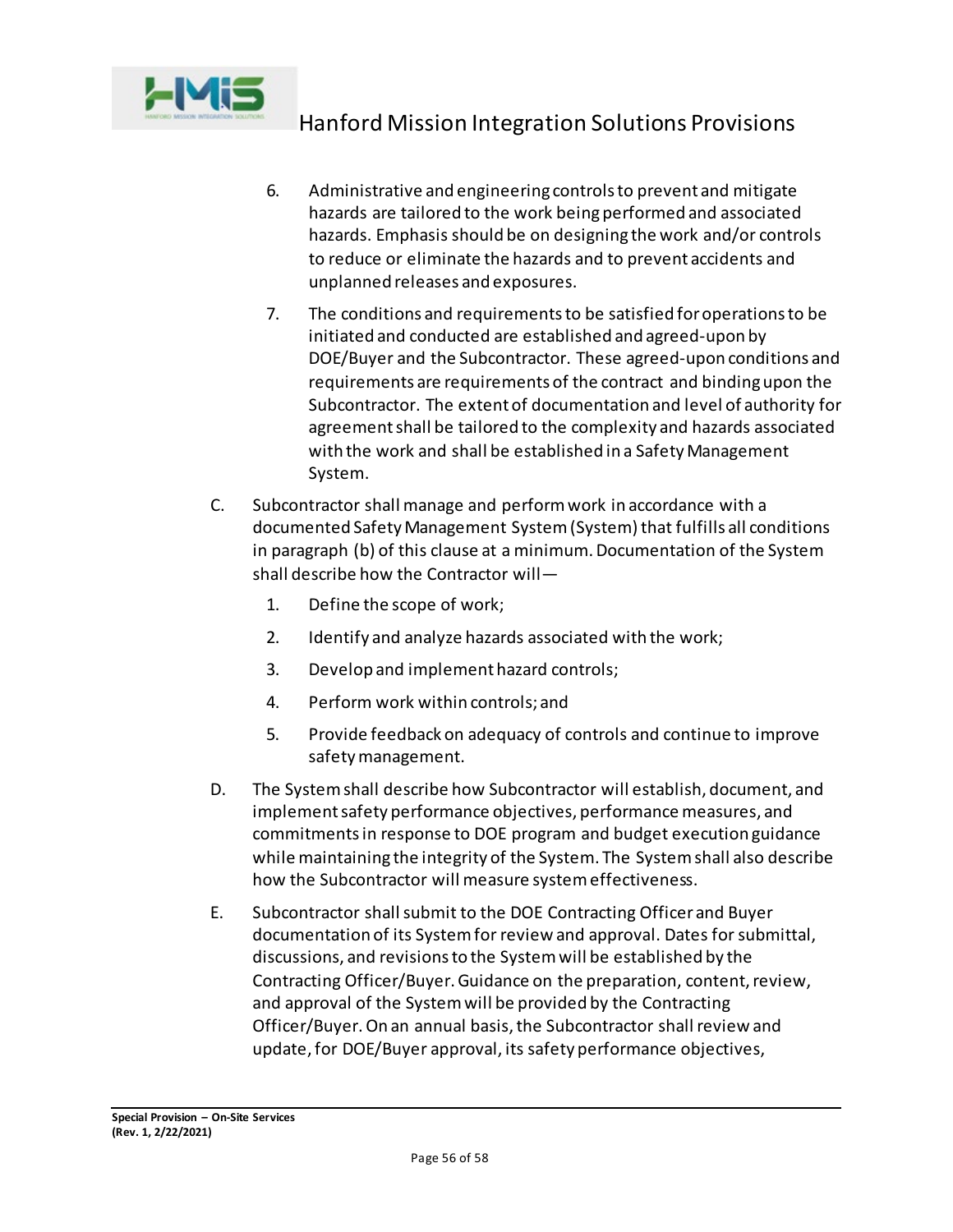

performance measures, and commitments consistent with and in response to DOE's/Buyer's program and budget execution guidance and direction. Resources shall be identified and allocated to meet the safety objectives and performance commitments as well as maintain the integrity of the entire System. Accordingly, the System shall be integrated with the Subcontractor's business processes for work planning, budgeting, authorization, execution, and change control.

- F. Subcontractor shall comply with, and assist the Department of Energy in complying with, ES&H requirements of all applicable laws and regulations, and applicable directives identified in the clause of this contract entitled "Laws, Regulations, and DOE Directives." Subcontractor shall cooperate with Federal and non-Federal agencies having jurisdiction over ES&H matters under this contract.
- G. Subcontractor shall promptly evaluate and resolve any noncompliance with applicable ES&H requirements and the System. If Subcontractor fails to provide resolution or if, at any time, Subcontractor's acts or failure to act causes substantial harm or an imminent danger to the environment or health and safety of employees or the public, the Contracting Officer or Buyer may issue an order stopping work in whole or in part. Any stop work order issued by Buyer or the DOE Contracting Officer under this clause (or issued by Subcontractor to a lower-tier subcontractor in accordance with paragraph (i) of this clause) shall be without prejudice to any other legal or contractual rights of the Government and Buyer. In the event that the Buyer or DOE Contracting Officer issues a stop work order, an order authorizing the resumption of the work may be issued at the discretion of the Buyer/ Contracting Officer. Subcontractor shall not be entitled to an extension of time or additional fee or damages by reason of, or in connection with, any work stoppage ordered in accordance with this clause.
- H. Regardless of the performer of the work, = Subcontractor is responsible for compliance with the ES&H requirements applicable to this contract. = Subcontractor is responsible for flowing down the ES&H requirements applicable to this contract to subcontracts at any tier to the extent necessary to ensure Subcontractor's compliance with the requirements.
- I. Subcontractor shall include a clause substantially the same as this clause in subcontracts involving complex or hazardous work on site at a DOE-owned or -leased facility. Such subcontracts shall provide for the right to stop work under the conditions described in paragraph (g) of this clause. Depending on the complexity and hazards associated with the work, Subcontractor may